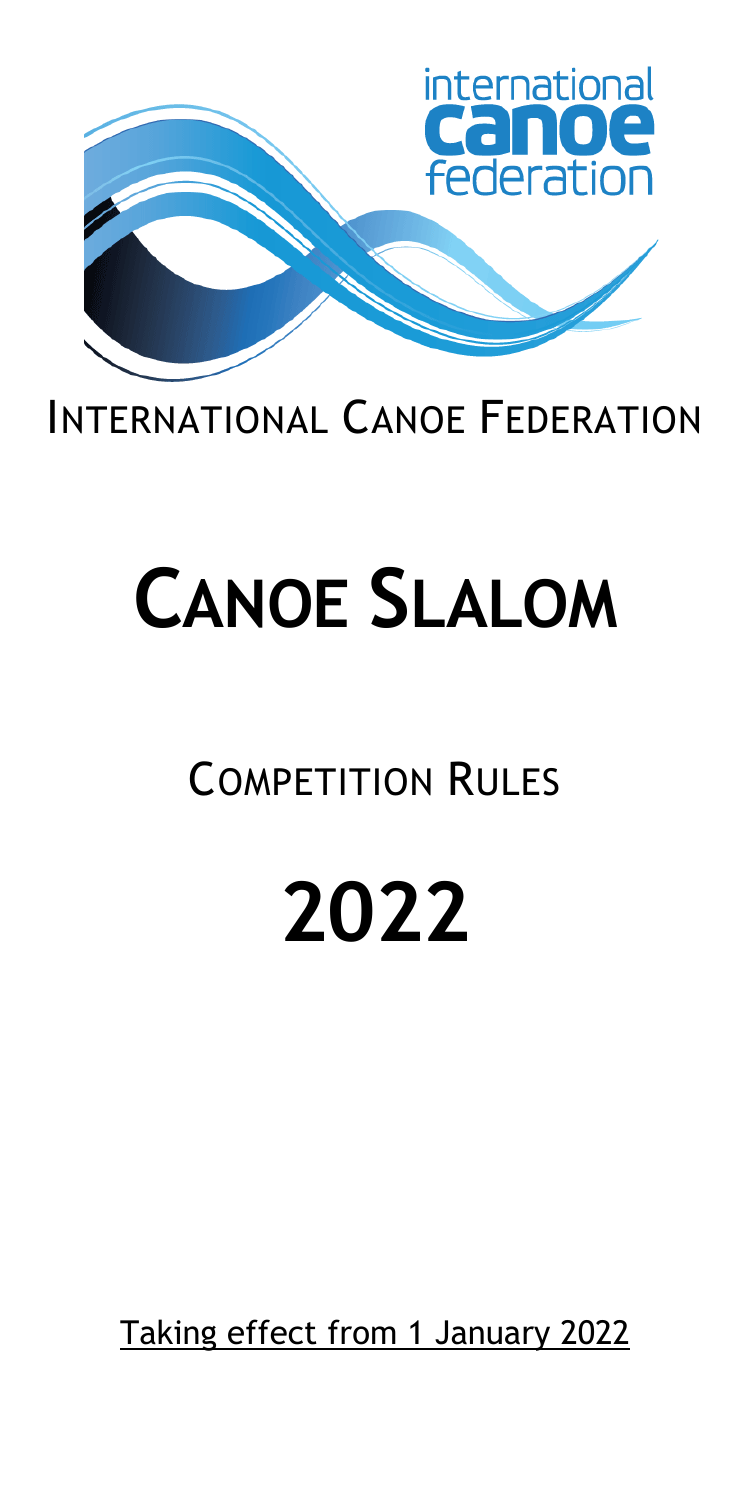## **INTRODUCTION**

The purpose of this document is to provide the rules that govern:

- a) Canoe Slalom
- b) The organisation of Canoe Slalom competitions

## **LANGUAGE**

In case of doubt, British English written language is the recognised language for all communication relating to these competition rules and the conduct of all canoeing international competitions.

Any word which may imply the masculine gender also includes the feminine.

## **COPYRIGHT**

Copyright belongs to the ICF.

These rules may be photocopied.

The original version of this rule book can be found on the ICF website [www.canoeicf.com.](http://www.canoeicf.com/)

## **RULES STRUCTURE**

| <b>ICF Sport Governance Rules</b><br>Common Rules applicable to all disciplines<br>Exactly the same wording contained in the first<br>chapter of each rule book         | [CR] |
|-------------------------------------------------------------------------------------------------------------------------------------------------------------------------|------|
| <b>ICF Principle Rules</b><br>The principle is applicable to all disciplines<br>Rules tailor made for each discipline<br>The principle affects all NFs to a high extent | [PR] |
| <b>ICF Sport Rules</b><br>Competition and Field of Play rules<br>All technical aspects specific to the disciplines                                                      | ISR. |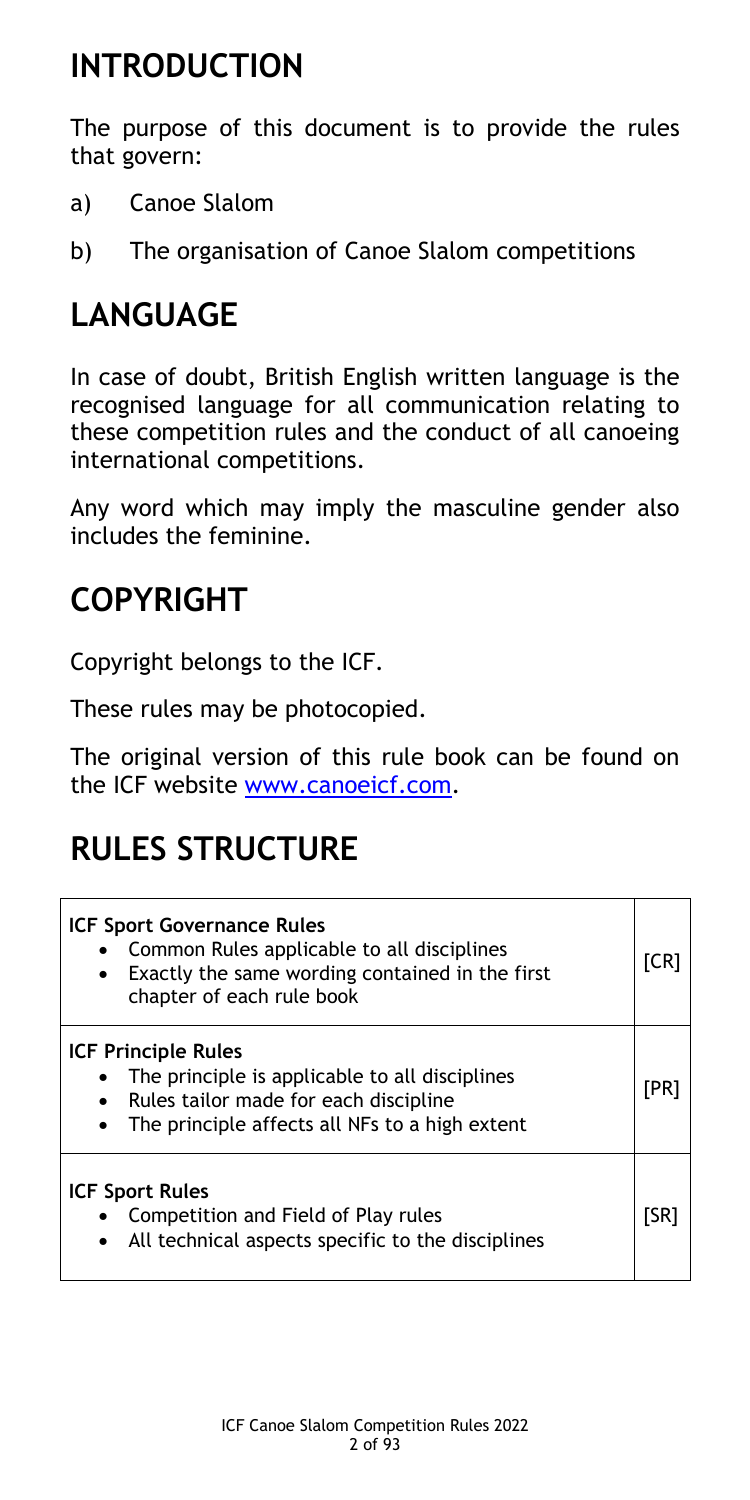## **RULES DECISION PROCESS**

#### **ICF Sport Governance Rules [CR]**

|                                   | Congress | Board of<br><b>Directors</b> | Technical<br>Committee | <b>National</b><br>Federations |
|-----------------------------------|----------|------------------------------|------------------------|--------------------------------|
| Proposal                          |          | Χ                            | Χ                      |                                |
| <b>Drafting</b><br><b>Wording</b> |          | X                            |                        |                                |
| <b>Discussion</b>                 | X        |                              |                        |                                |
| Vote                              | X        |                              |                        |                                |

#### **ICF Principle Rules [PR]**

|                            | Congress                             | Board of<br><b>Directors</b>         | Technical<br>Committee | National<br>Federations |
|----------------------------|--------------------------------------|--------------------------------------|------------------------|-------------------------|
| Proposal                   |                                      | X                                    | Χ                      | Χ                       |
| <b>Drafting</b><br>Wording |                                      | Χ                                    |                        |                         |
| <b>Discussion</b>          | X                                    |                                      |                        |                         |
| Vote                       | x<br>Overall policy<br>and direction | χ<br>Final wording<br>after congress |                        |                         |

#### **ICF Sport Rules [SR]**

|                            | Congress | Board of<br><b>Directors</b> | Technical<br>Committee | <b>National</b><br>Federations |
|----------------------------|----------|------------------------------|------------------------|--------------------------------|
| Proposal                   |          |                              | X                      | Χ                              |
| <b>Drafting</b><br>Wording |          |                              | Χ                      |                                |
| <b>Discussion</b>          |          | X                            |                        |                                |
| Vote                       |          | Χ                            |                        |                                |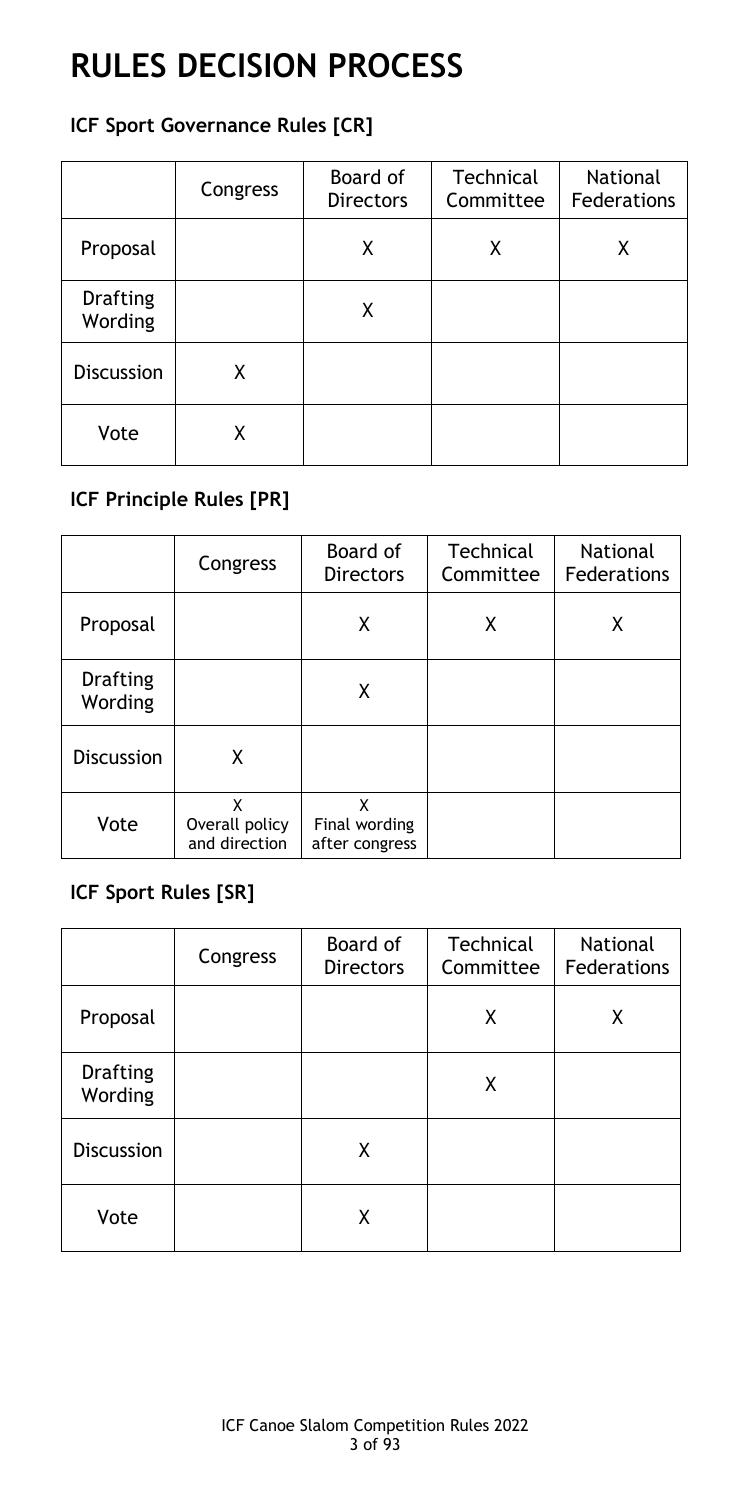## **PROCEDURE FOR REVIEW OF ICF RULES**

| The year prior to the Congress | <b>May to November</b>                                                                      | Consultation with all stakeholders (e.g.<br>athletes, coaches, officials) about rule<br>changes needed.                                                                   |
|--------------------------------|---------------------------------------------------------------------------------------------|---------------------------------------------------------------------------------------------------------------------------------------------------------------------------|
|                                | December to 1 <sup>st</sup><br><b>March</b>                                                 | Rule proposals by National Federations<br>and ICF Technical Committees.                                                                                                   |
|                                | <b>March</b>                                                                                | Analysis of all proposals by ICF Technical<br>Committees.                                                                                                                 |
| Congress                       | First ICF Board of<br>Directors meeting<br>in March / April                                 | Vote of the sport rules [SR].<br>Assessment of sport governance rules<br>[CR] and principle rules [PR].                                                                   |
| The year of the                | At least three (3)<br>months<br>prior to the<br>Congress                                    | Publication of the approved sport rules<br>[SR] by the ICF Board of Directors.<br>Publication of the assessed sport<br>governance rules [CR] and principle<br>rules [PR]. |
|                                | <b>ICF Congress</b><br>November /<br><b>December</b>                                        | Vote of the sport governance rules [CR].<br>Vote of the main policies and directions<br>concerning the principle rules [PR].                                              |
|                                | <b>Board of Directors</b><br>meeting after the<br>Congress<br>November /<br><b>December</b> | Vote of the principle rules [PR].                                                                                                                                         |
|                                | 1 <sup>st</sup> January<br>After the Congress                                               | Publication and application of the<br>approved rule changes.                                                                                                              |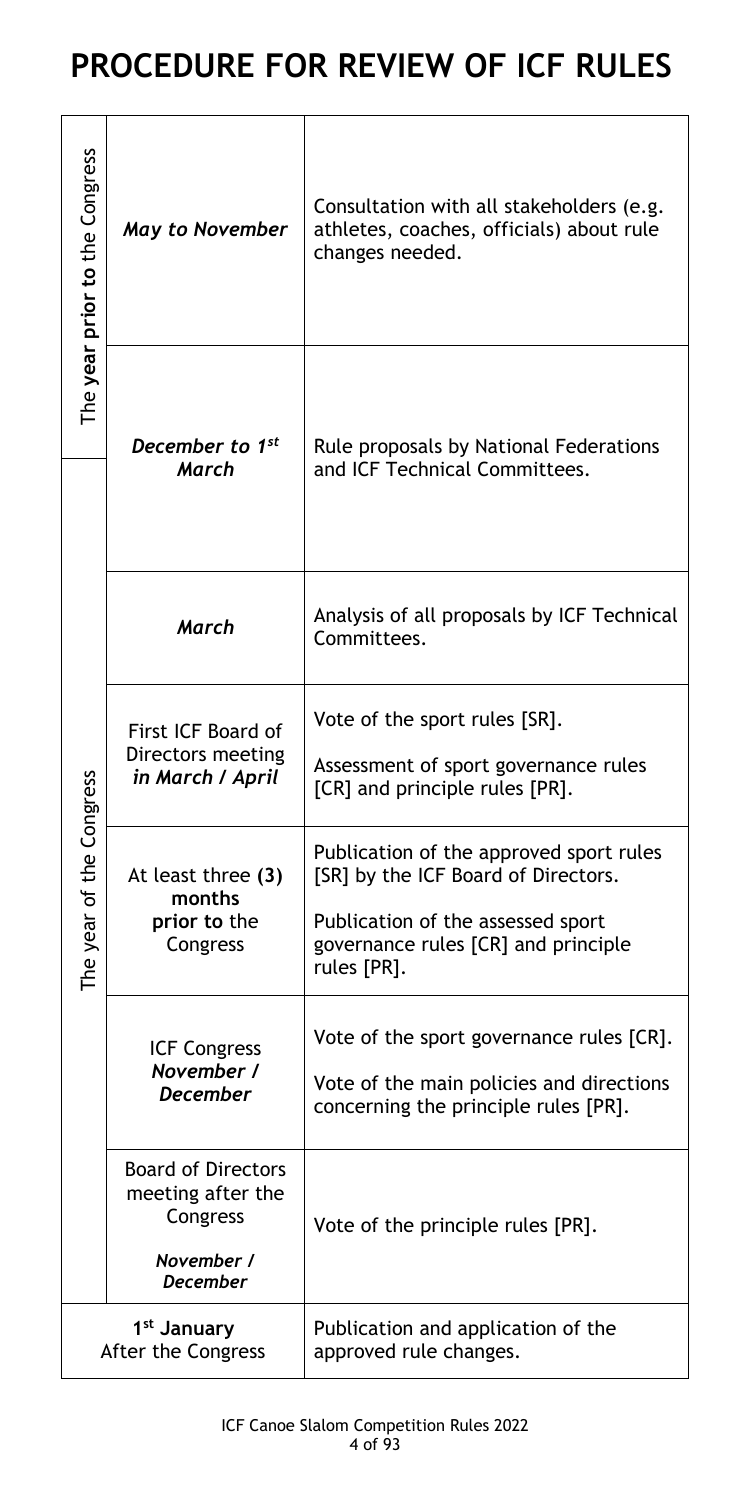## **GLOSSARY**

| <b>Sport</b>                         | The sport is canoeing, kayaking and all paddling<br>activities.                                                                                                                                                                                                     |
|--------------------------------------|---------------------------------------------------------------------------------------------------------------------------------------------------------------------------------------------------------------------------------------------------------------------|
| <b>National</b><br><b>Federation</b> | Member National Federation<br><b>of</b><br>the<br>International Canoe Federation.                                                                                                                                                                                   |
| <b>Discipline</b>                    | A discipline is a branch of a sport comprising<br>one (1) or several events (e.g. Canoe Sprint,<br>Canoe Slalom).                                                                                                                                                   |
| Competition                          | The competition runs from the start of the first<br>event to the completion of the last event of a<br>discipline, excluding the Opening and Closing<br>Ceremonies.                                                                                                  |
| Athlete or<br>player                 | Male or female athlete<br>In Canoe Polo refer to player                                                                                                                                                                                                             |
| Gender                               | Men or Women                                                                                                                                                                                                                                                        |
| <b>Boat</b>                          | A boat is the watercraft used to practice<br>canoeing (e.g. canoe, kayak, SUP):<br>A single boat: a boat with only one (1)<br>place for an athlete (e.g. kayak single);<br>A crew boat: a boat with more than one<br>(1) place for an athlete (e.g. canoe<br>four). |
| Age group                            | e.g. junior, under 21, under 23, masters<br>depending on each discipline                                                                                                                                                                                            |
| Category                             | A category is defined by a boat and a gender<br>(e.g. Men's Kayak, Mixed Canoe).                                                                                                                                                                                    |
| <b>Class</b>                         | A class is defined by a category and the number<br>of places in a boat (e.g. men's kayak double;<br>women canoe four).                                                                                                                                              |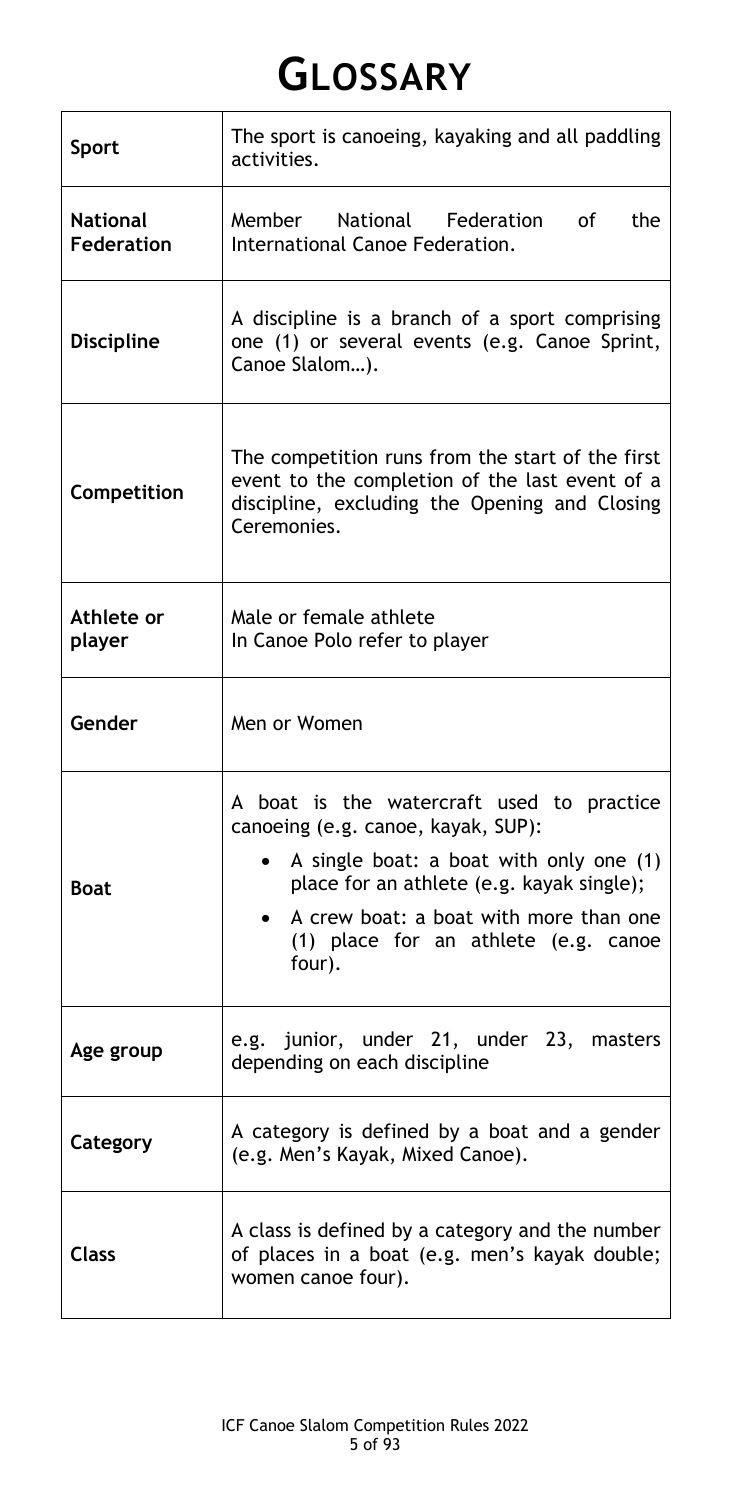| Event                                                       | An event is a contest in one (1) discipline<br>resulting in the award of medals.<br>An event is defined by at least a class and<br>depending on the competition and the<br>discipline with the additional optional<br>information: a distance and $\prime$ or an age group<br>(e.g. junior men's kayak double 500m, under 23<br>women's kayak single, men's canoe double<br>classic). |
|-------------------------------------------------------------|---------------------------------------------------------------------------------------------------------------------------------------------------------------------------------------------------------------------------------------------------------------------------------------------------------------------------------------------------------------------------------------|
| Type of event                                               | Individual events: A boat comprised of<br>one (1) or more athletes competing<br>against other boats.<br>Team events: two (2) or more boats<br>$\bullet$<br>competing together against other teams.                                                                                                                                                                                    |
| <b>Event Phase</b>                                          | A stage of competition (e.g. preliminaries,<br>heats, semi-final, final).                                                                                                                                                                                                                                                                                                             |
| Run or race or<br>match                                     | The basic unit of an event phase (e.g. heats 1 <sup>st</sup><br>run, semi-final, final).                                                                                                                                                                                                                                                                                              |
| Competition<br>programme                                    | The list of events included in a competition.                                                                                                                                                                                                                                                                                                                                         |
| Competition<br>schedule                                     | The complete list of events and their different<br>phases with the time at which they will be<br>held.                                                                                                                                                                                                                                                                                |
| <b>International</b><br><b>Technical</b><br><b>Official</b> | Oversee the operation of the competition.                                                                                                                                                                                                                                                                                                                                             |
| <b>Host</b><br>Organising<br>Committee                      | The host organising committee can be a<br>National Federation or a subsidiary or a third<br>party organisation specialising in competition<br>management.                                                                                                                                                                                                                             |
| Definition of<br>meaning                                    | may: optional<br>should: recommendation<br>$\bullet$<br>must: mandatory / compulsory                                                                                                                                                                                                                                                                                                  |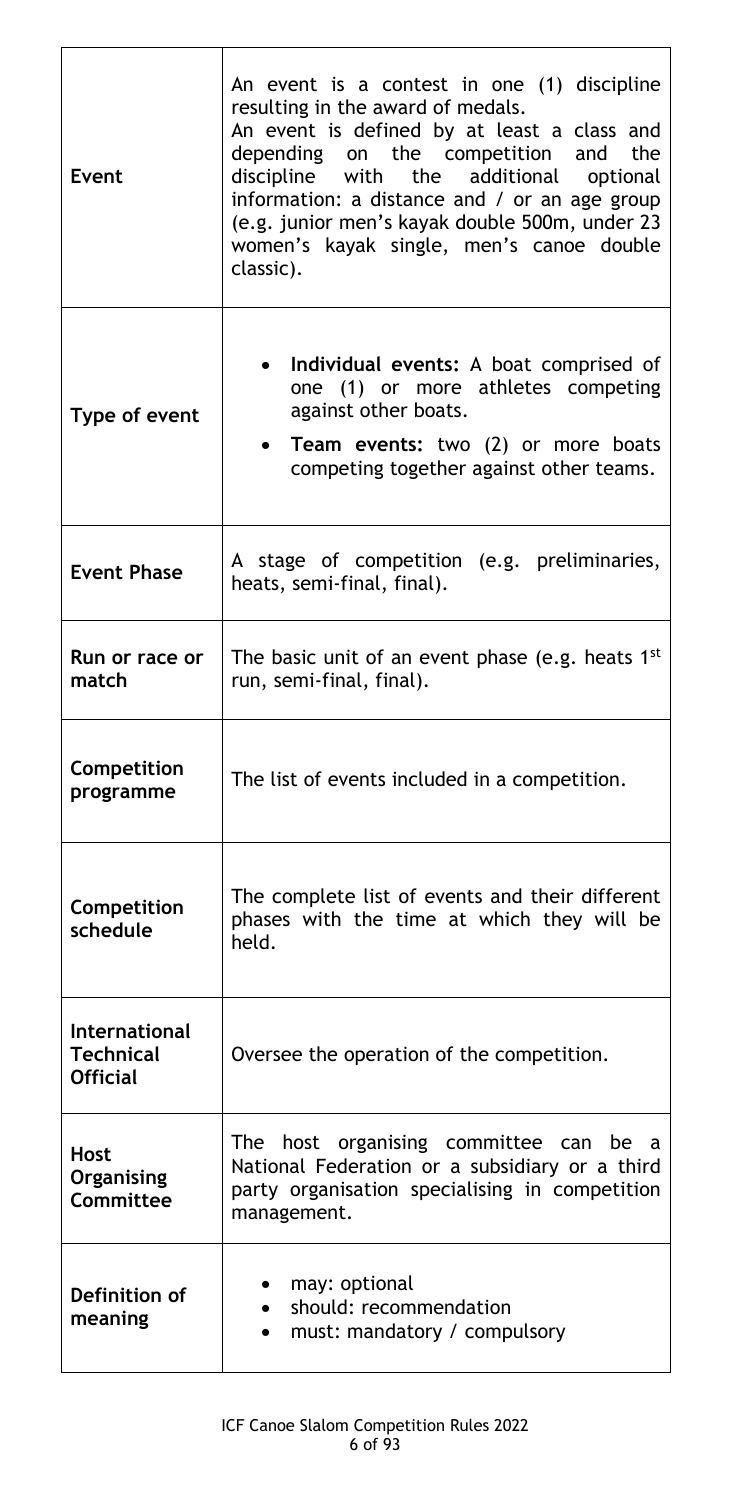## **LIST OF ABBREVIATIONS**

| <b>ICF</b>      | International Canoe Federation                 |
|-----------------|------------------------------------------------|
| <b>ITO</b>      | International Technical Official               |
| <b>HOC</b>      | <b>Host Organising Committee</b>               |
| <b>CSL</b>      | <b>Canoe Slalom</b>                            |
| <b>IJCSL</b>    | International Judge Canoe Slalom               |
| <b>ICF JCSL</b> | ICF International Judge Canoe Slalom           |
| <b>CSLC</b>     | <b>Canoe Slalom Technical Committee</b>        |
| <b>WCH</b>      | <b>World Championships</b>                     |
| <b>WCS</b>      | <b>World Cup Series</b>                        |
| <b>DSQ</b>      | Disqualification for the run                   |
| <b>DQB</b>      | Disqualification for unsportsmanlike behaviour |
| <b>DNS</b>      | Did not start                                  |
| <b>DNF</b>      | Did not finish                                 |
| <b>FLT</b>      | Fault (Extreme Canoe Slalom)                   |
| <b>RAL</b>      | Rank as Last (Extreme Canoe Slalom)            |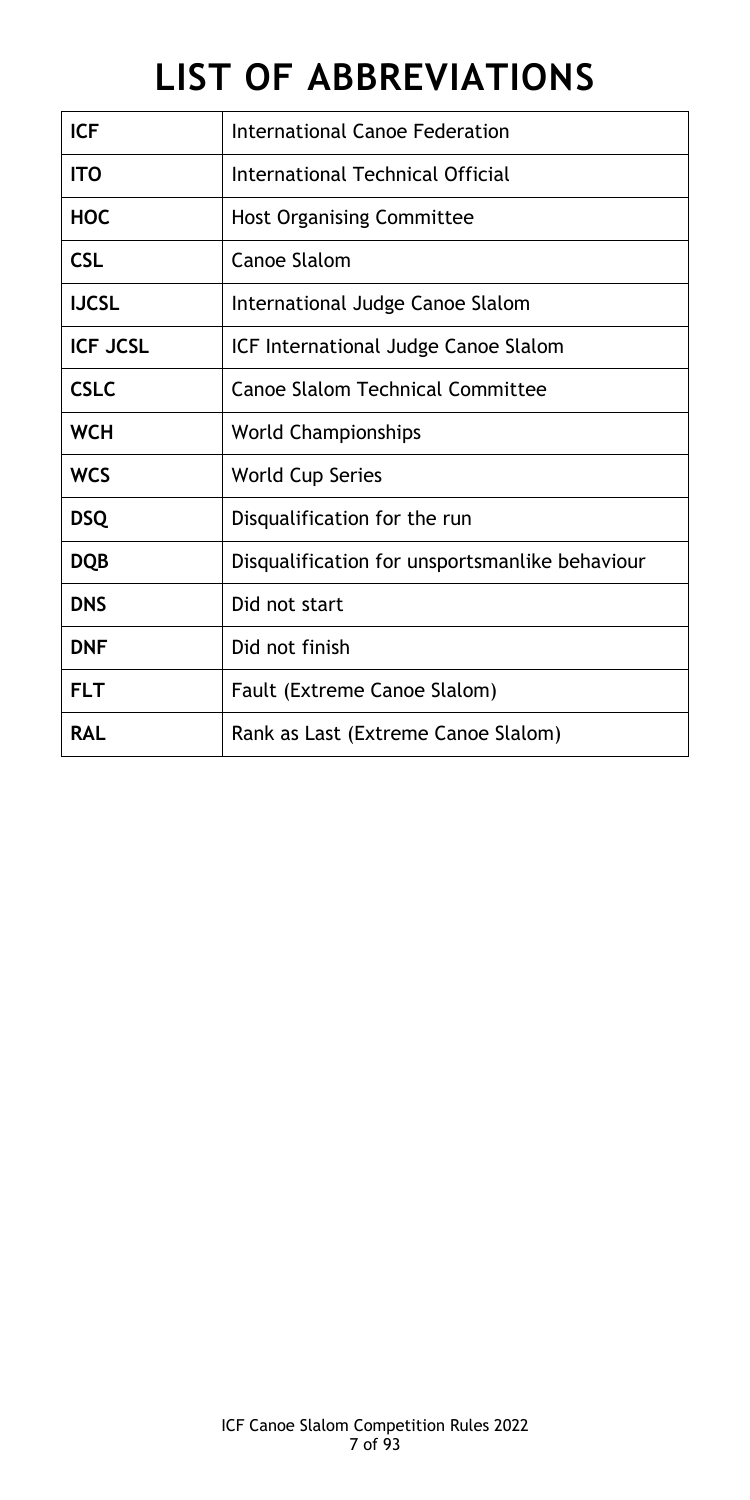## TABLE OF CONTENTS

| 1.3 - Athlete eligibility for ICF competition (level 1 to 3) [CR] 13 |  |
|----------------------------------------------------------------------|--|
|                                                                      |  |
|                                                                      |  |
|                                                                      |  |
|                                                                      |  |
| 1.9 - Masters World Championships (level 4) [CR]  19                 |  |
|                                                                      |  |
|                                                                      |  |
| 1.12 - Disqualification for unsportsmanlike behaviour [CR] 20        |  |
|                                                                      |  |
|                                                                      |  |
| 1.15 - International Technical Official (ITO) - examination [CR] 21  |  |
|                                                                      |  |
|                                                                      |  |
|                                                                      |  |
|                                                                      |  |
|                                                                      |  |
|                                                                      |  |
|                                                                      |  |
|                                                                      |  |
|                                                                      |  |
|                                                                      |  |
|                                                                      |  |
|                                                                      |  |
|                                                                      |  |
|                                                                      |  |
| III - IDENTIFICATIONS AND ADVERTISING TRADEMARKS  29                 |  |
|                                                                      |  |
|                                                                      |  |
| CHAPTER 4 - COMPETITION PROGRAMME 31                                 |  |
|                                                                      |  |
|                                                                      |  |
|                                                                      |  |
|                                                                      |  |
|                                                                      |  |
|                                                                      |  |
|                                                                      |  |
|                                                                      |  |
|                                                                      |  |
| CHAPTER 6 - INVITATIONS AND ENTRIES  35                              |  |
|                                                                      |  |
|                                                                      |  |
|                                                                      |  |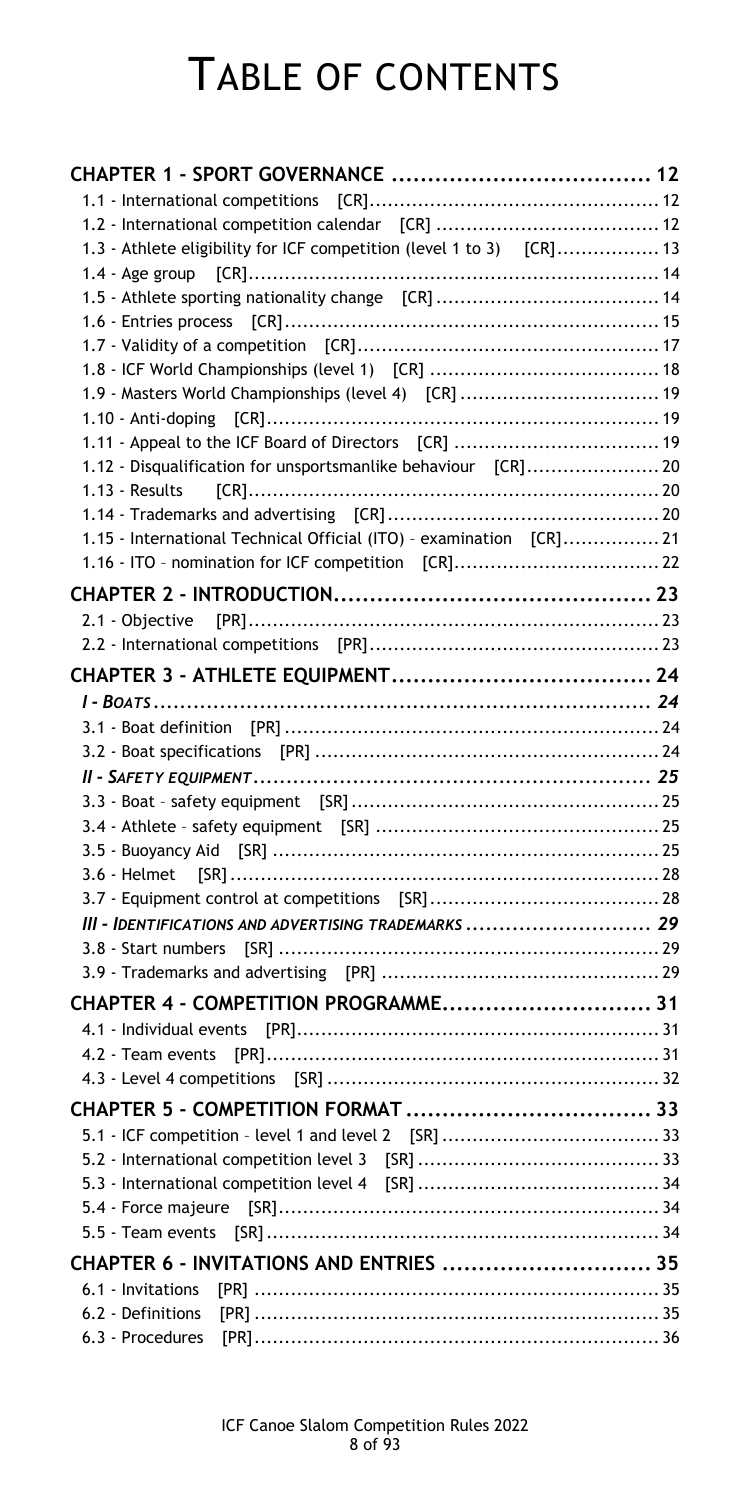| CHAPTER 7 - COMPETITION OFFICIALS 37              |  |
|---------------------------------------------------|--|
|                                                   |  |
|                                                   |  |
|                                                   |  |
|                                                   |  |
|                                                   |  |
|                                                   |  |
|                                                   |  |
|                                                   |  |
|                                                   |  |
|                                                   |  |
|                                                   |  |
|                                                   |  |
|                                                   |  |
|                                                   |  |
|                                                   |  |
|                                                   |  |
|                                                   |  |
|                                                   |  |
|                                                   |  |
|                                                   |  |
|                                                   |  |
|                                                   |  |
|                                                   |  |
|                                                   |  |
| 9.1 - Team Leaders meeting & instructions [PR] 48 |  |
|                                                   |  |
|                                                   |  |
|                                                   |  |
|                                                   |  |
|                                                   |  |
|                                                   |  |
| 9.7 - Training                                    |  |
|                                                   |  |
|                                                   |  |
|                                                   |  |
| 10.1 - Start                                      |  |
|                                                   |  |
|                                                   |  |
| 10.4 - Finish<br>$10.5 - Timing$                  |  |
|                                                   |  |
|                                                   |  |
|                                                   |  |
|                                                   |  |
|                                                   |  |
|                                                   |  |
|                                                   |  |
|                                                   |  |
|                                                   |  |
|                                                   |  |
|                                                   |  |
|                                                   |  |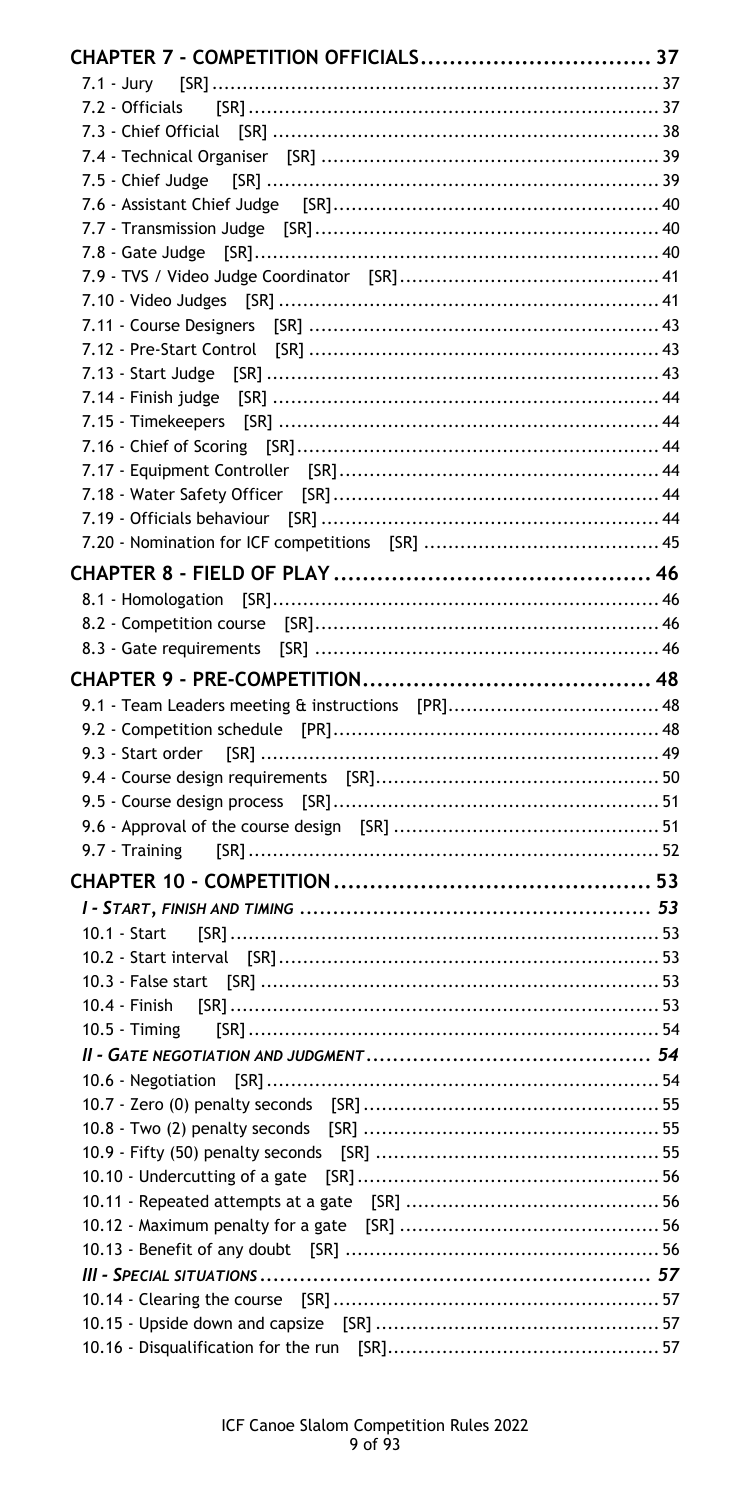| 12.2 - Equipment: identifications and advertising trademarks [SR]  65 |  |
|-----------------------------------------------------------------------|--|
|                                                                       |  |
|                                                                       |  |
|                                                                       |  |
|                                                                       |  |
| CHAPTER 13 - WORLD CHAMPIONSHIPS 68                                   |  |
|                                                                       |  |
|                                                                       |  |
|                                                                       |  |
|                                                                       |  |
| 13.5 - Entries                                                        |  |
|                                                                       |  |
| 13.8 - Technical officials - travel and accommodation costs [PR] 70   |  |
| 13.9 - Course                                                         |  |
|                                                                       |  |
|                                                                       |  |
| <b>CHAPTER 14 - JUNIOR AND UNDER 23 WORLD CHAMPIONSHIPS, 73</b>       |  |
|                                                                       |  |
|                                                                       |  |
|                                                                       |  |
| 15.1 - Purpose                                                        |  |
|                                                                       |  |
| 15.3 - Entries                                                        |  |
|                                                                       |  |
|                                                                       |  |
|                                                                       |  |
|                                                                       |  |
| 15.8 - Awards                                                         |  |
| CHAPTER 16 - EXTREME CANOE SLALOM - COMPETITION RULES 77              |  |
|                                                                       |  |
| 16.1 - Boat<br>16.2 - Helmet                                          |  |
|                                                                       |  |
|                                                                       |  |
| 16.5 - Paddle                                                         |  |
|                                                                       |  |
|                                                                       |  |
|                                                                       |  |
|                                                                       |  |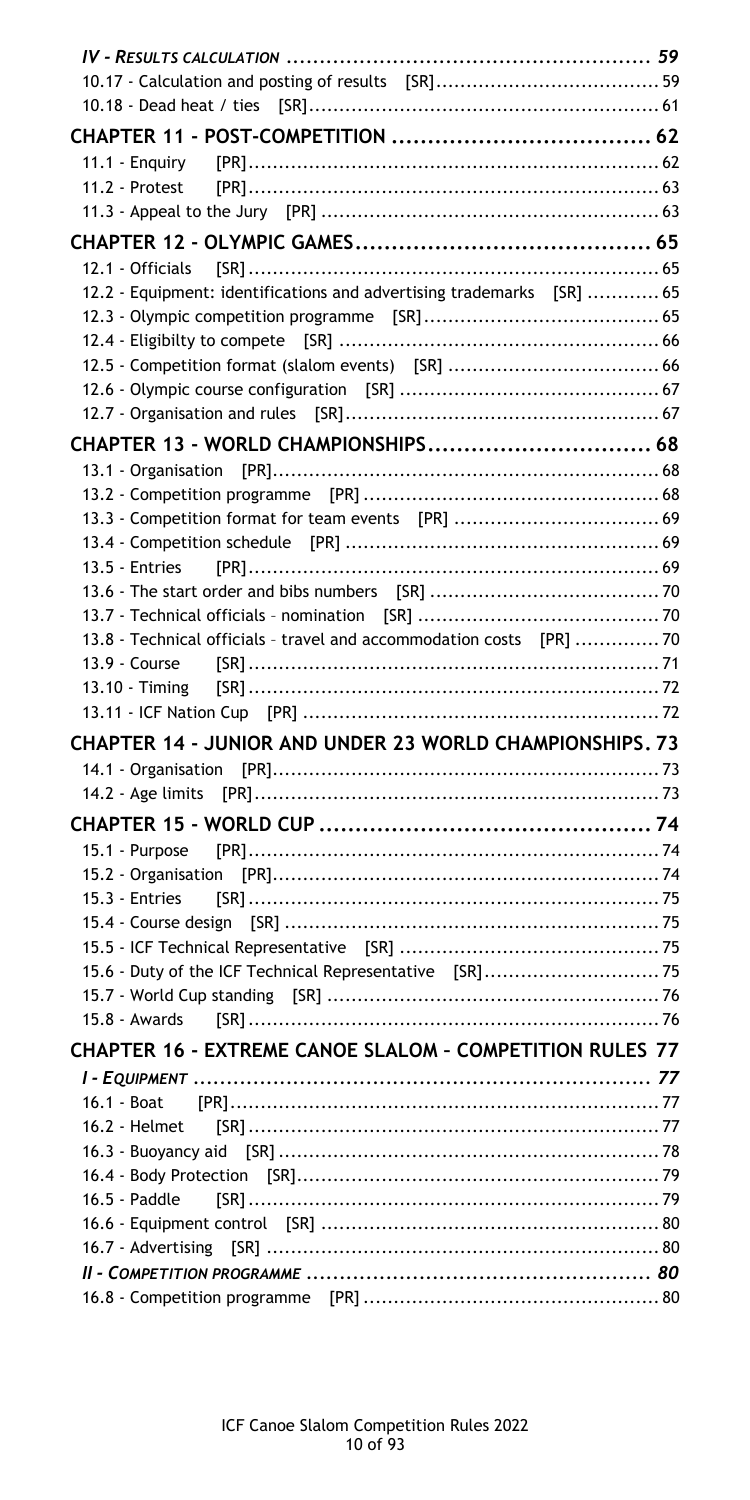| 16.28 - Calculation of results for Final Phases [SR]  88  |  |
|-----------------------------------------------------------|--|
|                                                           |  |
| CHAPTER 17 - ICF CANOE SLALOM WORLD RANKING  89           |  |
|                                                           |  |
|                                                           |  |
|                                                           |  |
|                                                           |  |
| CHAPTER 18 - INTERNATIONAL TECHNICAL OFFICIALS - TRAINING |  |
|                                                           |  |
| 18.2 - IJSCSL - International Judge Canoe Slalom [SR] 90  |  |
|                                                           |  |
|                                                           |  |
|                                                           |  |
|                                                           |  |
|                                                           |  |
| CHAPTER 20 - NEW COMPETITION FORMATS  92                  |  |
|                                                           |  |
|                                                           |  |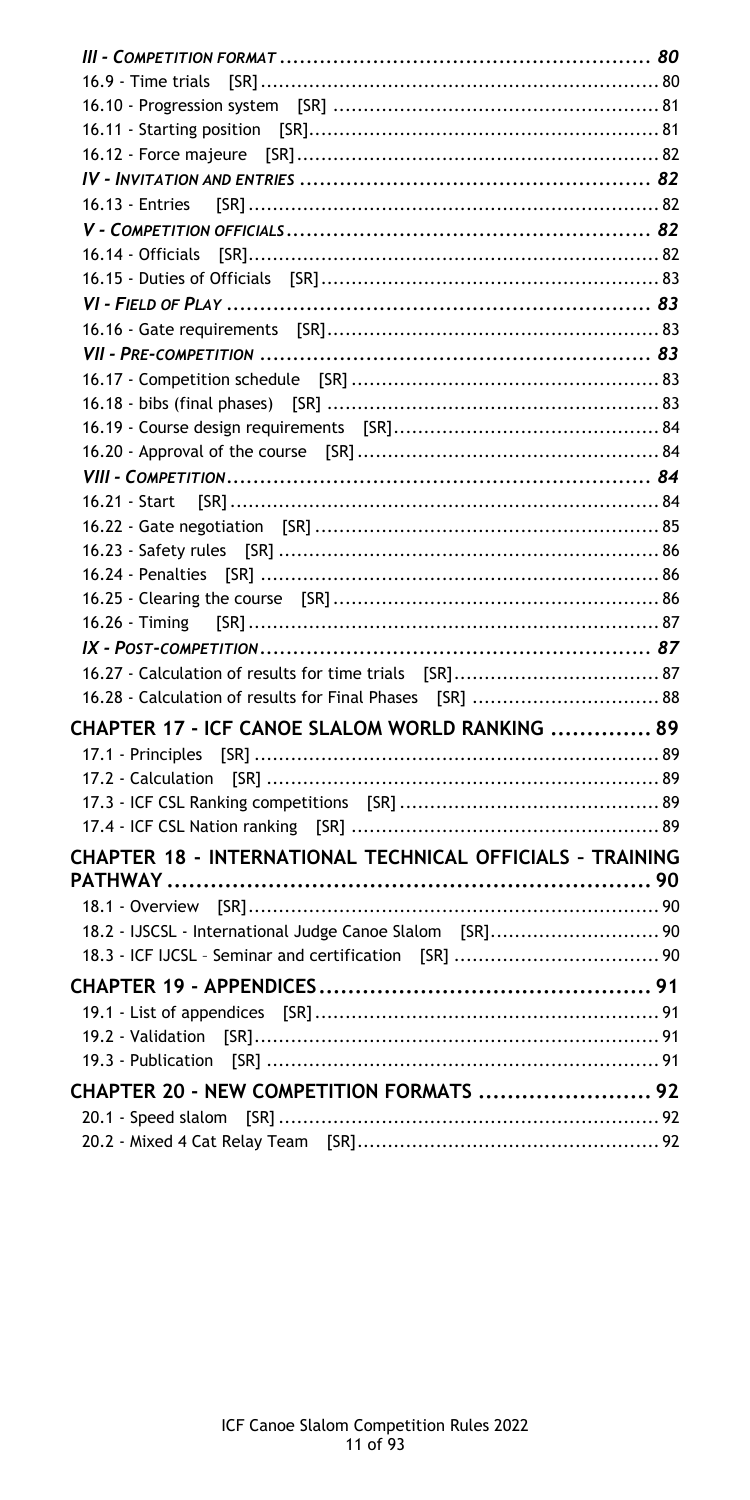### **CHAPTER 1 - SPORT GOVERNANCE**

#### <span id="page-11-1"></span><span id="page-11-0"></span>**1.1 - INTERNATIONAL COMPETITIONS [CR]**

1.1.1 - All competitions announced as international must be governed by the rules of the ICF.

1.1.2 - Competitions organised by a National Federation or its affiliated associations are regarded as international if foreign athletes / teams are invited.

1.1.3 - Canoeing competitions in regional, continental and multi-sport Games must be organised under the ICF rules for World Championships for that discipline.

1.1.4 - The Olympic events should be used as a base for the competition programme in continental games.

1.1.5 - The organisation and programme of canoeing in multi-sport games on a world level must be approved by the ICF and for continental level by the relevant continental association.

#### <span id="page-11-2"></span>**1.2 - INTERNATIONAL COMPETITION CALENDAR [CR]**

1.2.1 - The international competition calendar of each discipline is organised in four (4) levels:

|         | Type of<br>competition                | Competition                                                                               |
|---------|---------------------------------------|-------------------------------------------------------------------------------------------|
| Level 1 | <b>ICF competition ICF World Cups</b> | <b>ICF World Championships</b>                                                            |
| Level 2 |                                       |                                                                                           |
| Level 3 |                                       | <b>ICF World Ranking competitions</b>                                                     |
| Level 4 | $\bullet$<br>$\bullet$                | • International competitions<br>Masters or open competitions<br>Invitational competitions |

1.2.2 - Only a National Federation, associate member or a continental association of the ICF may apply for a competition to be entered into the ICF calendar.

1.2.3 - A calendar application for an international competition level 1 and level 2 is outlined in the ICF statutes.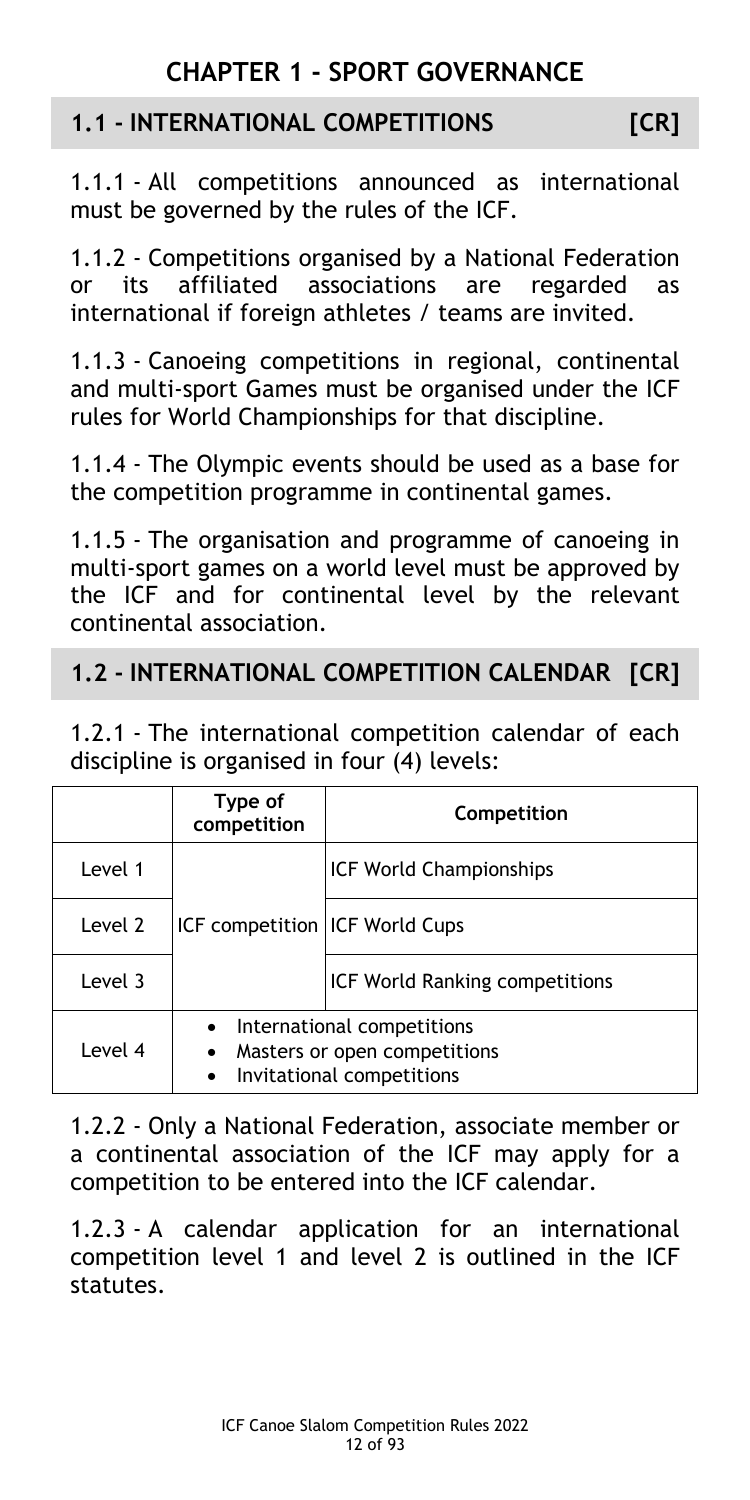1.2.4 - A calendar application for an international competition level 3 (if applicable) and level 4 can be made by the following process:

1.2.4.a - A calendar application is made directly into the ICF database.

1.2.4.b - The deadline for calendar applications for international competition level  $3$  is  $1^{st}$  September the year before the competition.

1.2.4.c - The deadline for calendar applications for international competition level 4 is three (3) months before the competition.

1.2.5 - Calendar publication

1.2.5.a - The calendar of ICF competitions level 1 and level 2 will be published by  $1<sup>st</sup>$  January the year before the competitions.

1.2.5.b - The calendar of ICF competitions level 3 will be published by 1<sup>st</sup> October the year before the competitions.

1.2.5.c - The calendar of international competitions (level 4) will be published immediately after approval by the ICF.

#### <span id="page-12-0"></span>**1.3 - ATHLETE ELIGIBILITY FOR ICF COMPETITION (LEVEL 1 TO 3) [CR]**

1.3.1 - Only athletes who are members of clubs or associations affiliated with a National Federation have the right to participate in an ICF competition.

1.3.2 - An athlete having satisfied 1.3.1. and also having first obtained the (written) consent of the athlete's National Federation, is permitted to compete individually in an ICF competition.

1.3.3 - Each National Federation must ensure that their athletes are in a good state of health and fitness which allows them to compete at a level commensurate with the level of the particular ICF competition.

1.3.4 - Each National Federation must ensure that their athletes, team officials, as well as the National Federation itself, carry appropriate health, accident and personal belongings insurance.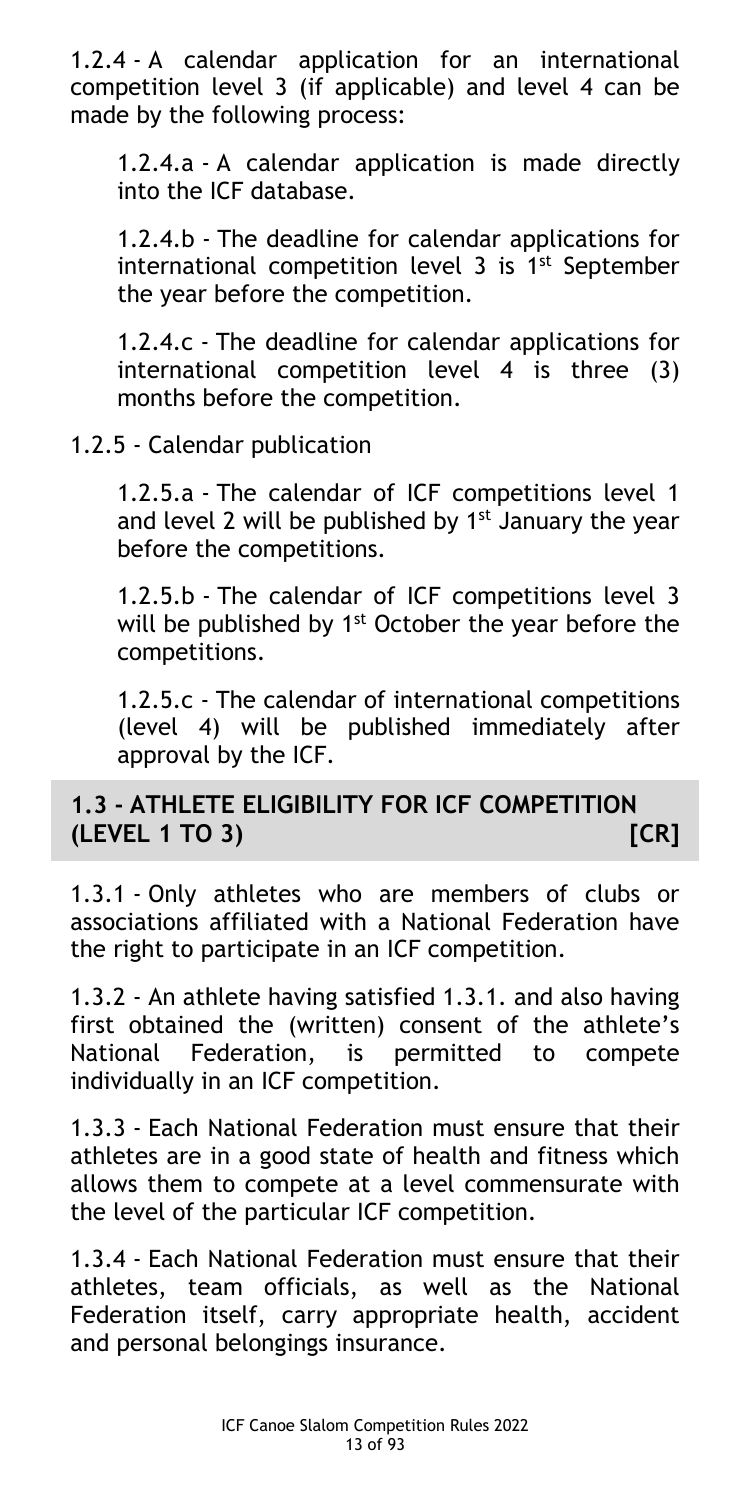#### <span id="page-13-0"></span>**1.4 - AGE GROUP [CR]**

1.4.1 - The first year an athlete can compete in an ICF competition (level 1 to 3) or an international competition (level 4) is the year of their  $15<sup>th</sup>$  birthday.

1.4.2 - An athlete starting from the year of their  $13<sup>th</sup>$ birthday can compete in an international competition (level 4) in a specific age group event with a suitably adapted competition format/rules defined by the HOC.

1.4.3 - The last year an athlete can compete in the junior age group is the year of their  $18<sup>th</sup>$  birthday.

1.4.4 - The last year an athlete can compete in the under 21 age group is the year of their 21<sup>st</sup> birthday.

1.4.5 - The last year an athlete can compete in the under 23 age group is the year of their 23<sup>rd</sup> birthday.

1.4.6 - An athlete can compete in a masters event in the year that they reach the lower limit of the age group. The masters' age groups are defined by each discipline with a minimum age of 35 years.

1.4.7 - To enter in an event with a specified age group an athlete or the National Federation must produce documentary proof such as passport, identity card or similar document with a photograph, confirming the age of the athlete.

#### <span id="page-13-1"></span>**1.5 - ATHLETE SPORTING NATIONALITY CHANGE [CR]**

1.5.1 - An athlete who has competed internationally at any level in the last three (3) years requires authorisation from the ICF with the approval of the two (2) National Federations involved in order to change sporting nationality.

1.5.2 - For an athlete to be eligible for a change of sporting nationality he/she must have lived in that country for the last two (2) years or hold the nationality of the new country.

1.5.3 - An athlete who is aged 18 or under can change sporting nationality with the approval of the two (2) National Federations involved. He/she is not required to fulfil the two (2) year residency rule.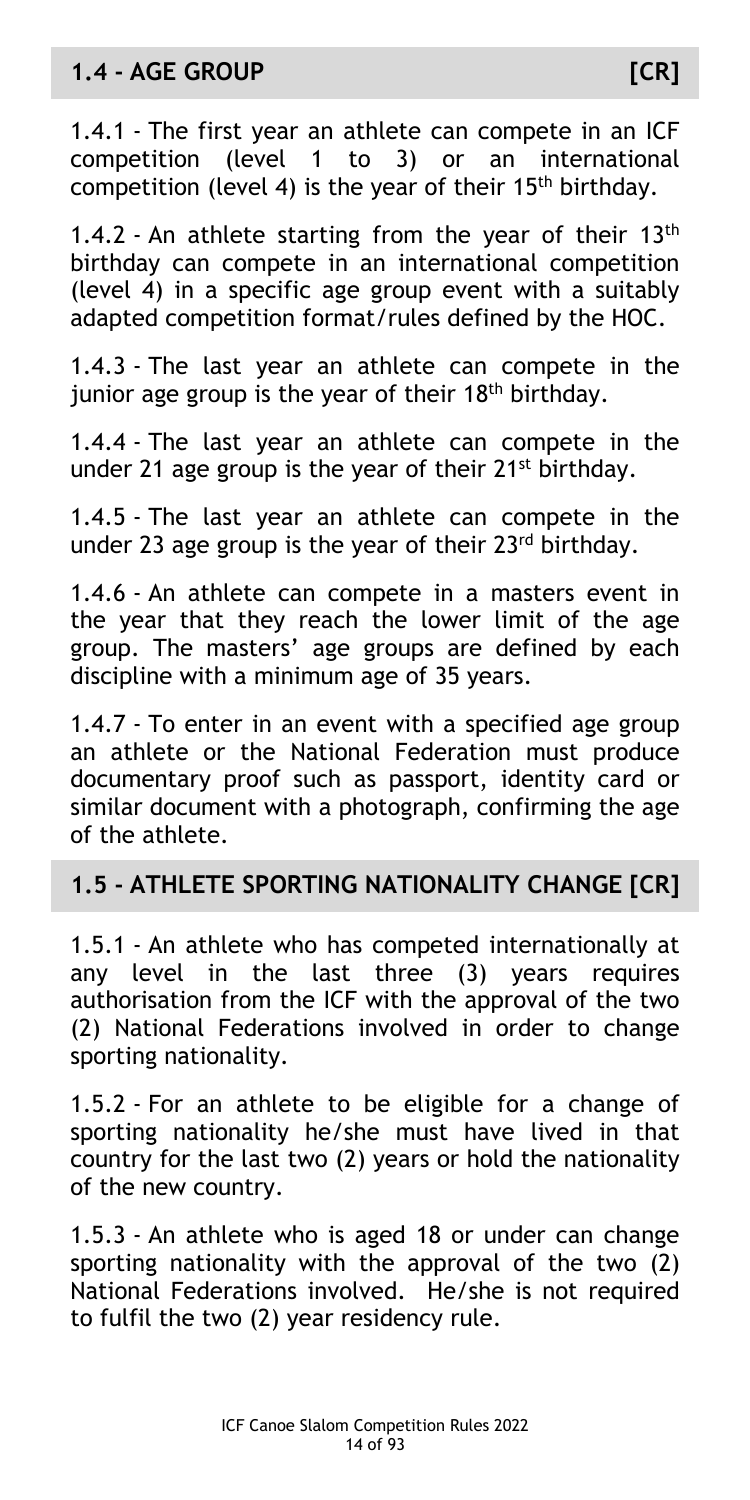1.5.4 - The request for the change of sporting nationality must be made to the ICF by the new National Federation no later than 30 November the year before the athlete wants to compete.

1.5.5 - For the Olympic and Paralympic Games the Olympic and Paralympic Charter rules will be applied for nationality issues.

1.5.6 - For an athlete to gain an Olympic or Paralympic quota place in canoeing they must hold citizenship/nationality of the National Federation they represent.

1.5.7 - An athlete cannot compete for more than one (1) National Federation in any calendar year in canoeing.

1.5.8 - UN Refugee athlete

1.5.8.a - An athlete that has no recognised country of sporting nationality and has official UN Refugee status can compete in ICF competitions. The request to compete in ICF Competitions must be sent to the ICF Headquarters who will decide if the entry can be accepted in conjunction with the Technical Chair of the discipline.

1.5.8.b - The Refugee athlete will hold the same status as a national team member from other countries in the ICF competition and abide by ICF Statutes and Competition Rules.

1.5.8.c - The Refugee must be allowed to compete in the National Championships in the country where he/she obtained UN Refugee status.

1.5.8.d - Changes to the athletes UN Refugee status or that the athlete obtains a sporting nationality will activate the ICF rules for sporting nationality.

#### <span id="page-14-0"></span>**1.6 - ENTRIES PROCESS [CR]**

#### 1.6.1 - ICF competitions (level 1 to level 3)

1.6.1.a - Nominal entries for ICF competitions will only be accepted from National Federations which are current members of the ICF.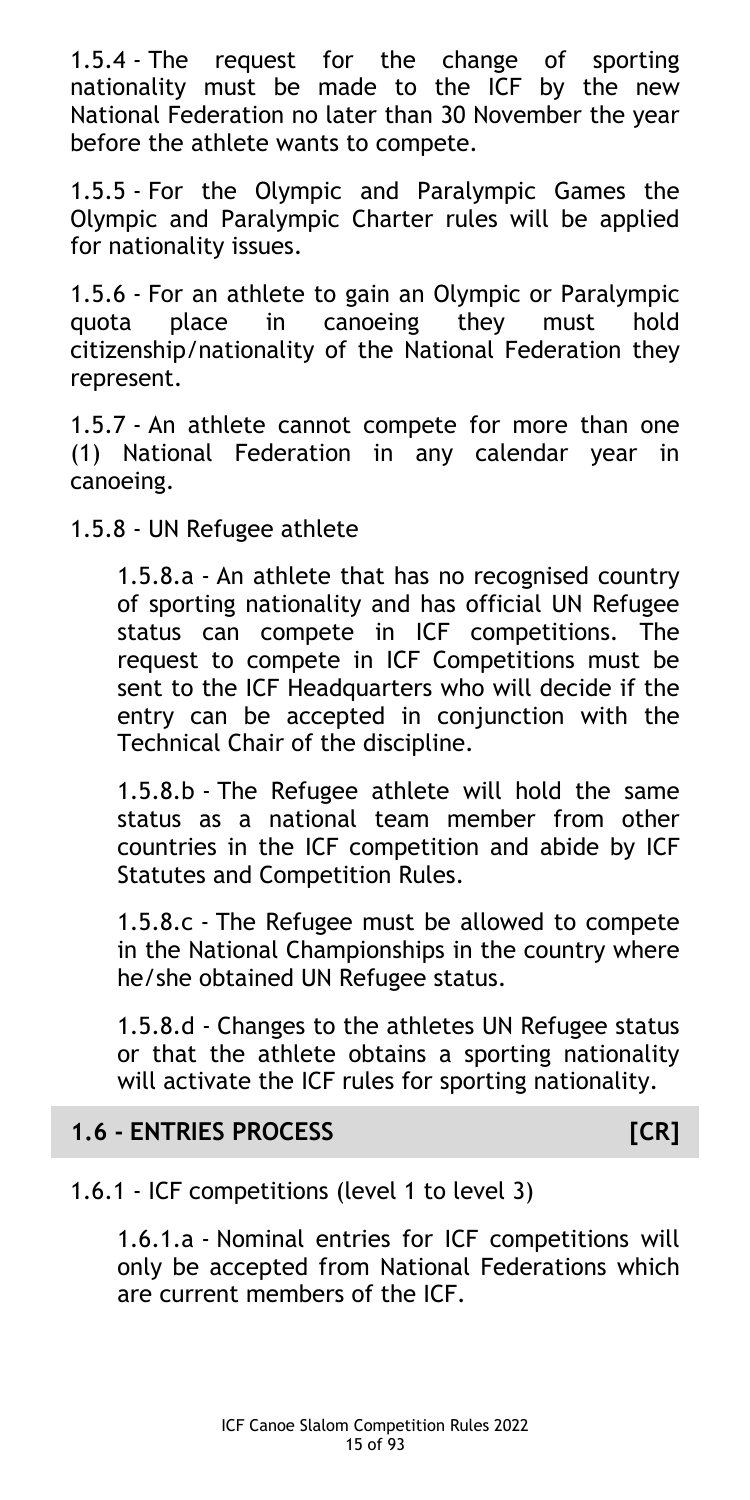1.6.1.b - An entry must contain:

- Name of the National Federation to which the athlete(s) belongs
- $\bullet$  First and last name for the athlete(s)
- The country of birth of the athlete(s)
- The gender of the athlete(s)
- Date of birth of the athlete(s)
- The ICF number of the athlete(s) (if known)
- The events in which the athlete(s) or team(s) wish to take part
- The first, last name(s) and the e-mail address of the Team Leader

1.6.1.c - Nominal entries must be made on the ICF online entry system.

1.6.1.d - A receipt for the nominal entry will be available via the ICF online entry system.

1.6.1.e - The deadline for nominal entries is 10 days before the first day of competition or classification for paracanoe.

1.6.1.f - In extraordinary circumstances, an application can be made to the Technical Chair for the acceptance of late nominal entries from National Federations. It is the Technical Chair's discretion to accept or decline a late entry. Late entries and late withdrawals will incur a fee of 20 euros per athlete in addition to the participation fee.

1.6.1.g - In crew boats the names of the athletes must be in the order that they compete in the boat. The first name must be the athlete at the front of the boat.

1.6.2 - International competition (level 4)

1.6.2.a - Nominal entries for international competitions (level 4) will be accepted from individuals or National Federations.

1.6.2.b - Entries must be in writing or online in accordance with the regulations given by the HOC.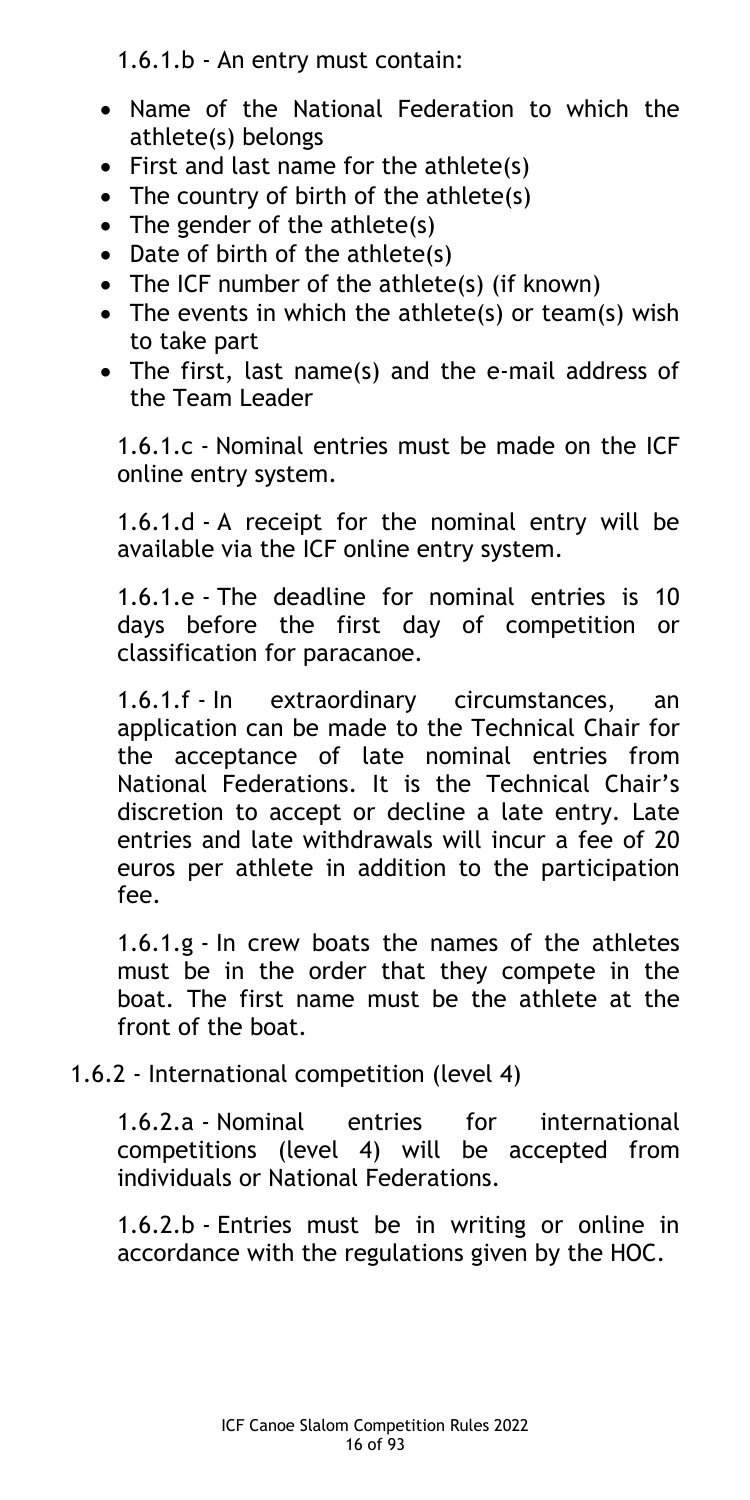1.6.2.c - An entry must contain:

- The sporting nationality of the athlete
- First and last name(s) for the athlete
- The gender of the athlete
- Date of birth of the athlete
- The events in which the athlete(s) or teams wish to take part

1.6.2.d - The HOC must acknowledge in writing or electronically the receipt of each entry within two (2) days.

#### <span id="page-16-0"></span>**1.7 - VALIDITY OF A COMPETITION [CR]**

#### 1.7.1 - World Championships (ICF competition level 1)

1.7.1.a - In the Olympic and Paralympic events, a valid World Championship is held only if at least six (6) National Federations from at least three (3) continents start in the event. If during the competition some National Federations drop out or do not finish, the validity of the Championships is not affected.

1.7.1.b - For the non-Olympic and non-Paralympic events, a valid World Championship is held only if at least six (6) National Federations in each event and at least three (3) continents start OVERALL in the competition. If during the competition some National Federations drop out or do not finish, the validity of the Championships is not affected.

1.7.2 - World Cup (ICF competition level 2) and ICF competition level 3:

1.7.2.a - A valid World Cup is held only when there is a minimum of five (5) National Federations from at least two (2) continents start in the competition.

1.7.2.b - To be recognised as a valid event at least three  $(3)$  boats or three  $(3)$  teams from two  $(2)$ different National Federations start in that event.

1.7.2.c - For the validity of the event it is not necessary for all three (3) boats or all three (3) teams finish.

1.7.3 - To be recognised as an international competition (level 4) at least an invitation must be distributed to National Federations or to foreign athletes.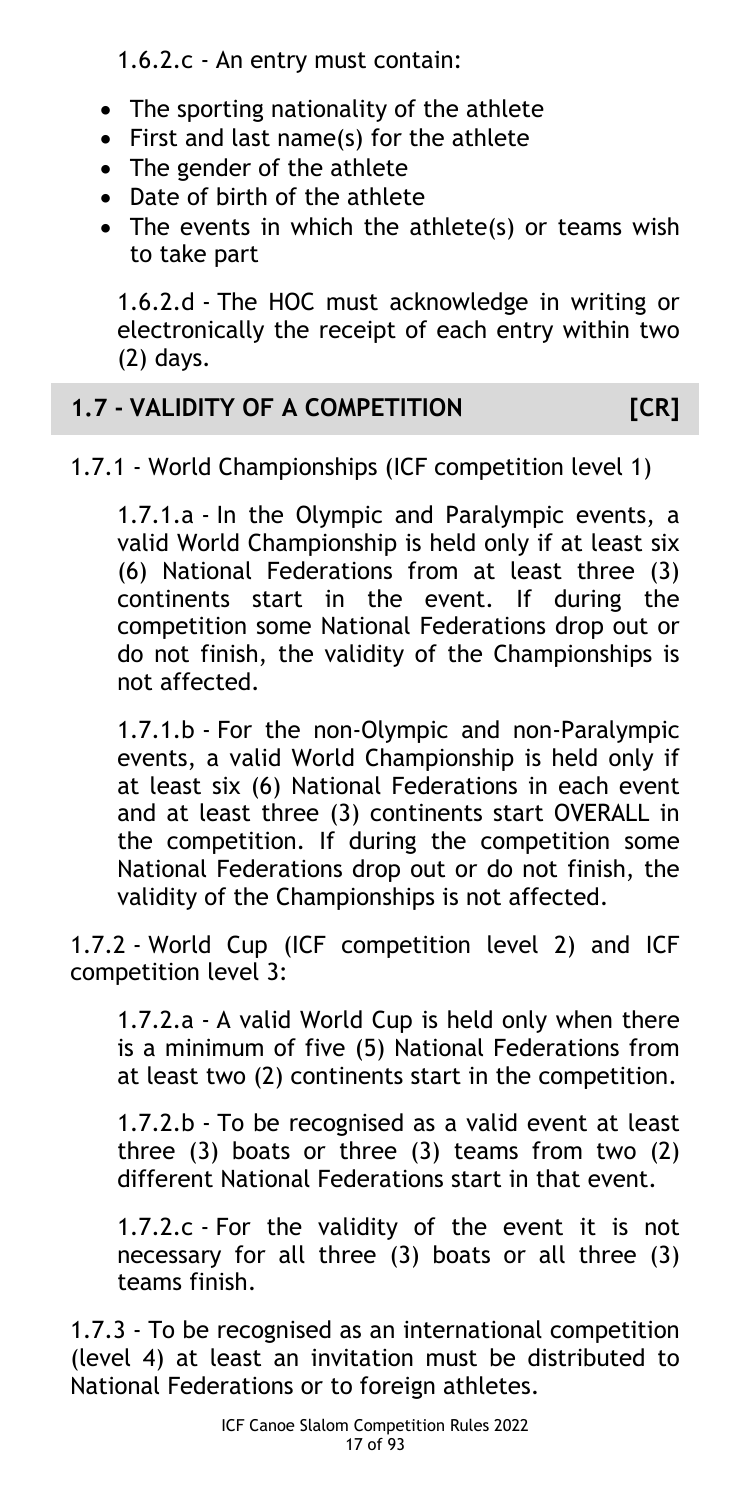#### <span id="page-17-0"></span>**1.8 - ICF WORLD CHAMPIONSHIPS (LEVEL 1) [CR]**

1.8.1 - World Championships are only organised upon the authority of the ICF Board of Directors and only in the events given in the competition programme.

1.8.2 - Changes to the organisation of the World Championships may only be made by the process documented in the contract between the ICF and the HOC.

1.8.3 - The competition programme is decided by the ICF Board of Directors.

1.8.4 - The competition schedule is the responsibility of the ICF. The ICF will consider the broadcasting needs and / or other external factors affecting the schedule.

1.8.5 - Jury

1.8.5.a - During the World Championships, the supreme authority rests with the Jury.

1.8.5.b - The Jury consists of three (3) persons.

1.8.5.c - The ICF Board of Directors appoints the members of the Jury.

1.8.5.d - One of these members is named Chair of the Jury.

1.8.6 - Awards

1.8.6.a - The awards are given according to the ICF protocol guidelines.

1.8.6.b - The medals are awarded as follows:

- 1<sup>st</sup> place: a gold medal
- 2<sup>nd</sup> place: a silver medal
- 3<sup>rd</sup> place: a bronze medal

1.8.6.c - In the crew boat events or team events, each athlete will receive the appropriate medal.

1.8.6.d - To maintain the formality of the ceremony the athletes receiving medals must wear their national team uniforms.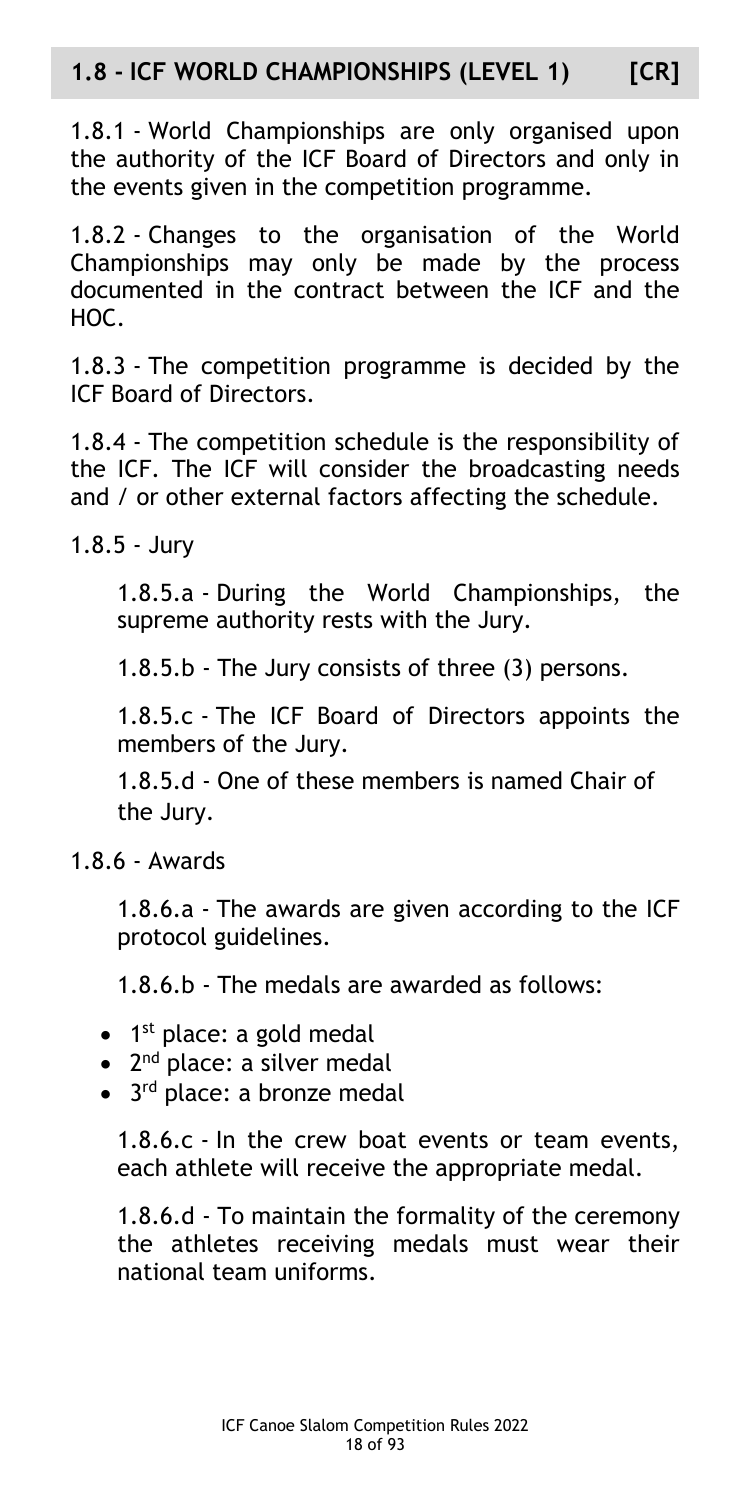#### 1.8.7 - Nations Cup

1.8.7.a - The Nations Cup will be awarded to the National Federation at the World Championships with the best overall performance.

1.8.7.b - The ranking list will be produced according to the system defined for each discipline.

#### <span id="page-18-0"></span>**1.9 - MASTERS WORLD CHAMPIONSHIPS (LEVEL 4) [CR]**

1.9.1 - Masters World Championships can be organised in each discipline.

1.9.2 - The ICF Board of Directors determine the events based on recommendation of the concerned Technical Committee.

1.9.3 - Individual and National Federations entries will be accepted.

#### <span id="page-18-1"></span>**1.10 - ANTI-DOPING [CR]**

1.10.1 - Doping as defined in the World Anti-Doping Code and the ICF anti-doping rules is strictly forbidden.

1.10.2 - The anti-doping programme must be conducted in accordance with the ICF anti-doping control regulations under the supervision of the ICF medical and anti-doping committee.

1.10.3 - Athletes and support personnel entered in any ICF competition or continental championships must complete the ICF's anti-doping education programme or equivalent before competing or risk being denied entry to the competition.

#### <span id="page-18-2"></span>**1.11 - APPEAL TO THE ICF BOARD OF DIRECTORS [CR]**

1.11.1 - A participating National Federation can appeal to the ICF Board of Directors if, after the end of the competition, new facts become known that would substantially affect a decision made at the competition.

1.11.2 - Matters of fact during the competition cannot be contested in an appeal.

1.11.3 - An appeal to the ICF Board of Directors must be submitted within 30 days following the end of the competition accompanied by a fee of 75 Euros. The fee will be refunded if the appeal is upheld.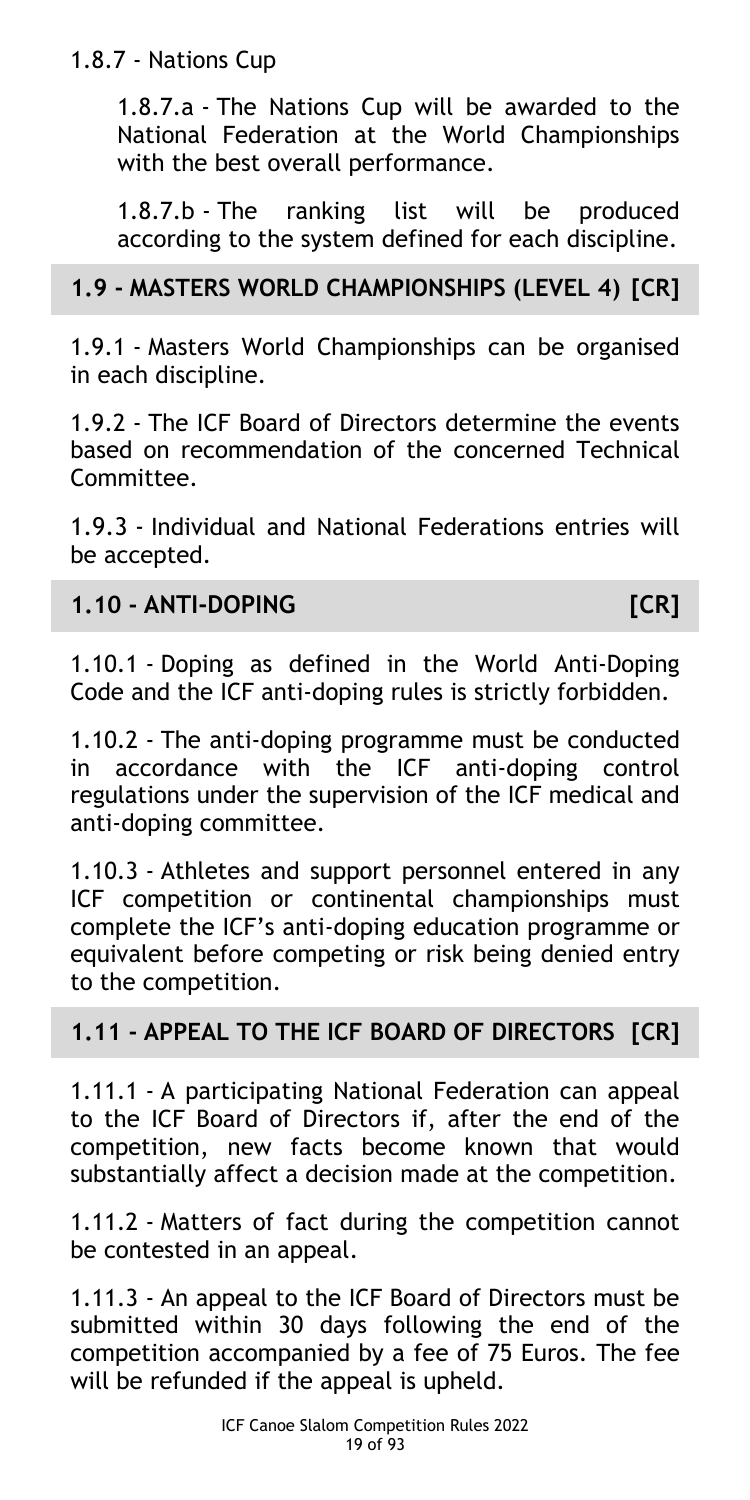1.11.4 - The ICF Board of Directors makes its decision and addresses it in writing to the National Federation.

#### <span id="page-19-0"></span>**1.12 - DISQUALIFICATION FOR UNSPORTSMANLIKE BEHAVIOUR [CR]**

1.12.1 - An athlete who attempts to win a competition by irregular means, wilfully breaks the rules, or who contests their validity, as deemed by the officials, may be disqualified for the competition (DQB).

1.12.2 - For disqualification after competition caused by doping or ineligibility the following must be completed:

- Deletion of all achieved results and rankings of boat(s) (DQB);
- Re-calculation of all results accordingly; and
- Production of the revised version of all affected outputs (results, summaries, medals).

#### <span id="page-19-1"></span>**1.13 - RESULTS [CR]**

1.13.1 - For ICF competitions (level 1 to 3) an electronic copy of the detailed official results must be provided to the ICF in a specified format within seven (7) days of the end of the competition. Electronic results must be kept online for historical purposes.

1.13.2 - For international competitions (level 4) an electronic copy of the detailed official results should be sent to the ICF in pdf format for publication on the ICF website within seven (7) days of the end of the competition.

#### <span id="page-19-2"></span>**1.14 - TRADEMARKS AND ADVERTISING [CR]**

1.14.1 - The advertising of tobacco smoking and strong spirit drinks is not permitted.

1.14.2 - Boats, accessories and clothing may carry trademarks, advertising symbols and written text.

1.14.3 - Images, symbols, slogans and written text unrelated to sport funding or any political messages are not permitted.

1.14.4 - All advertising materials used should be placed in such a way that they do not interfere with athletes' identification and do not affect the outcome of the race.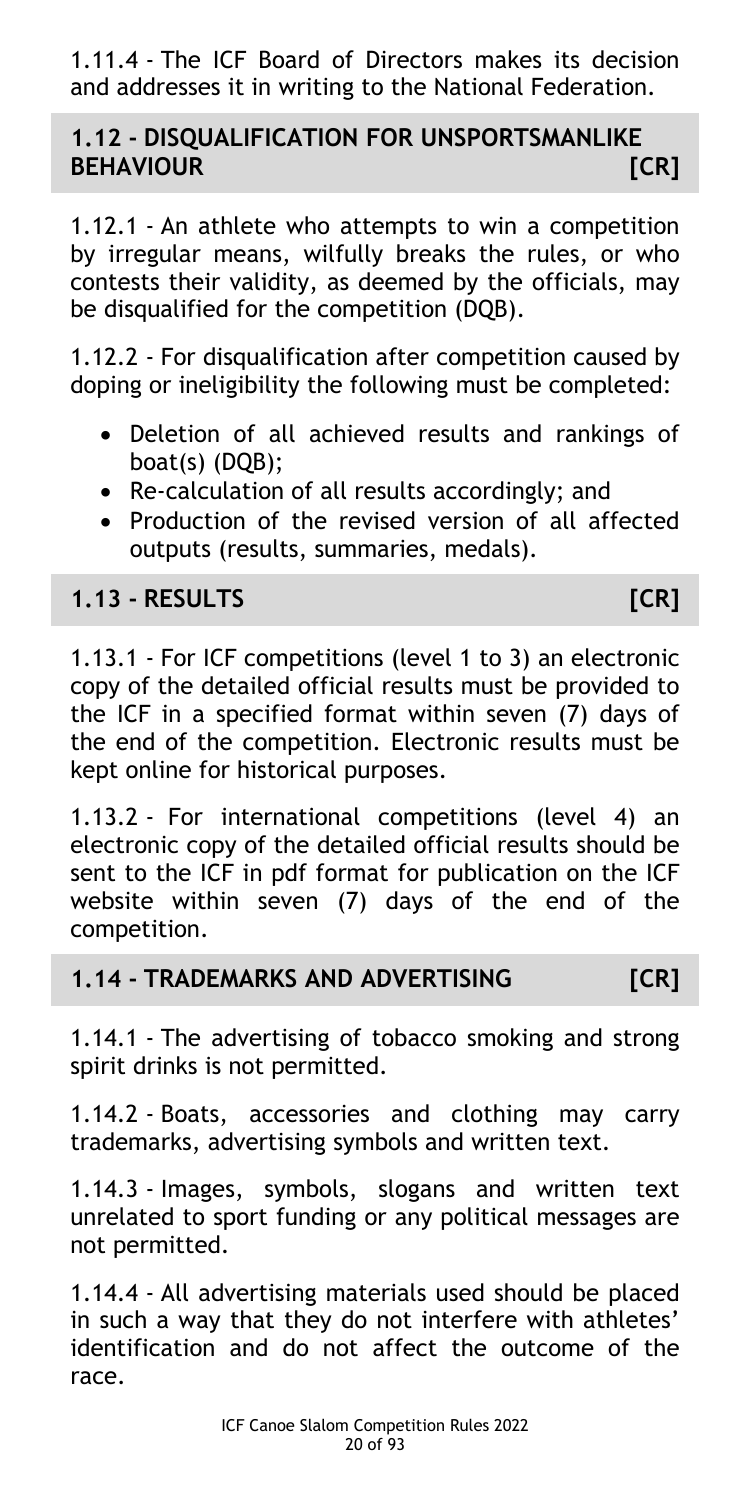#### <span id="page-20-0"></span>**1.15 - INTERNATIONAL TECHNICAL OFFICIAL (ITO) – EXAMINATION [CR]**

#### 1.15.1 - Examination calendar

1.15.1.a - Each year the calendar of official examinations is published for each discipline following proposal from each Technical Chair.

1.15.1.b - Continental associations or National Federations are entitled to apply to hold an examination to the concerned Technical Chair. In this case, this organising entity has to cover the examination organisation costs including the full board and travelling expenses of the examiners.

#### 1.15.2 - Candidates application

1.15.2.a - Only National Federations are entitled to nominate candidates for examination at least 30 days before the examination.

1.15.2.b - The applications must be sent to the ICF headquarters on the form designed by the ICF and published on the ICF website.

1.15.2.c - The ICF headquarters will forward the list of candidates to the concerned Technical Chair.

1.15.2.d - For every candidate applying for the examination, the National Federation will be charged 20 euros.

1.15.2.e - The final invoice will be sent to the National Federation in the period between 30 October and 30 November.

1.15.2.f - National Federations are financially responsible for their Officials.

#### 1.15.3 - Conduct of the examination

1.15.3.a - A sub-committee, appointed by the concerned Technical Chair, will administer the examination.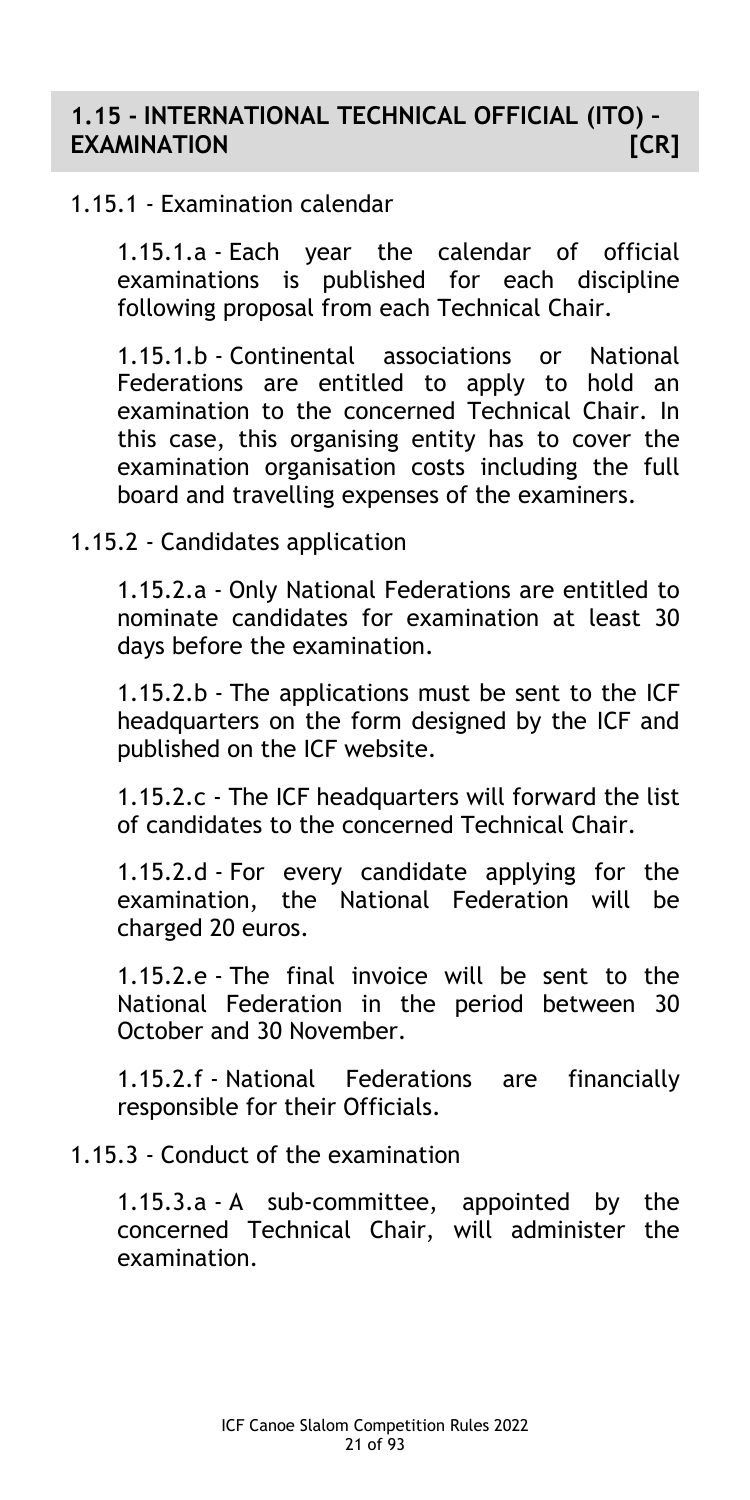1.15.3.b - The examination will be carried out in English for officials who wish to be considered as officials for ICF competitions and will be based on their knowledge of the ICF statutes and the ICF rules. Each discipline may add a practical assessment or minimum experience requirement.

1.15.3.c - If candidates take the examination in any other official language, they may not be considered for officiating at ICF competitions.

1.15.4 - Officials card

1.15.4.a - After completion of the examination the concerned Technical Chair completes the ICF official examination report and sends it to the ICF headquarters, where the officials' cards for those who passed the exam are issued and sent to the National Federations.

1.15.4.b - The officials' cards expire after four (4) years.

1.15.4.c - If an official's card is expired, lost or destroyed a 20 euro fee for renewal will be charged.

1.15.4.d - A renewed official's card will be issued starting from the previous expiry date.

1.15.4.e - If an official's card has been expired for more than two years, the ITO must complete the examination again.

#### <span id="page-21-0"></span>**1.16 - ITO – NOMINATION FOR ICF COMPETITION [CR]**

1.16.1 - Only National Federations are entitled to nominate ITOs for ICF competitions level 1 and level 2.

1.16.2 - The deadline for submitting ITO proposals for each discipline is the  $31<sup>st</sup>$  December the year prior to the competition.

1.16.3 - The nominations are submitted to the respective Technical Chair (with a copy to the ICF headquarters).

1.16.4 - The Technical Chair will present a list of Officials to the ICF Board of Directors for their approval at the latest by 1<sup>st</sup> March.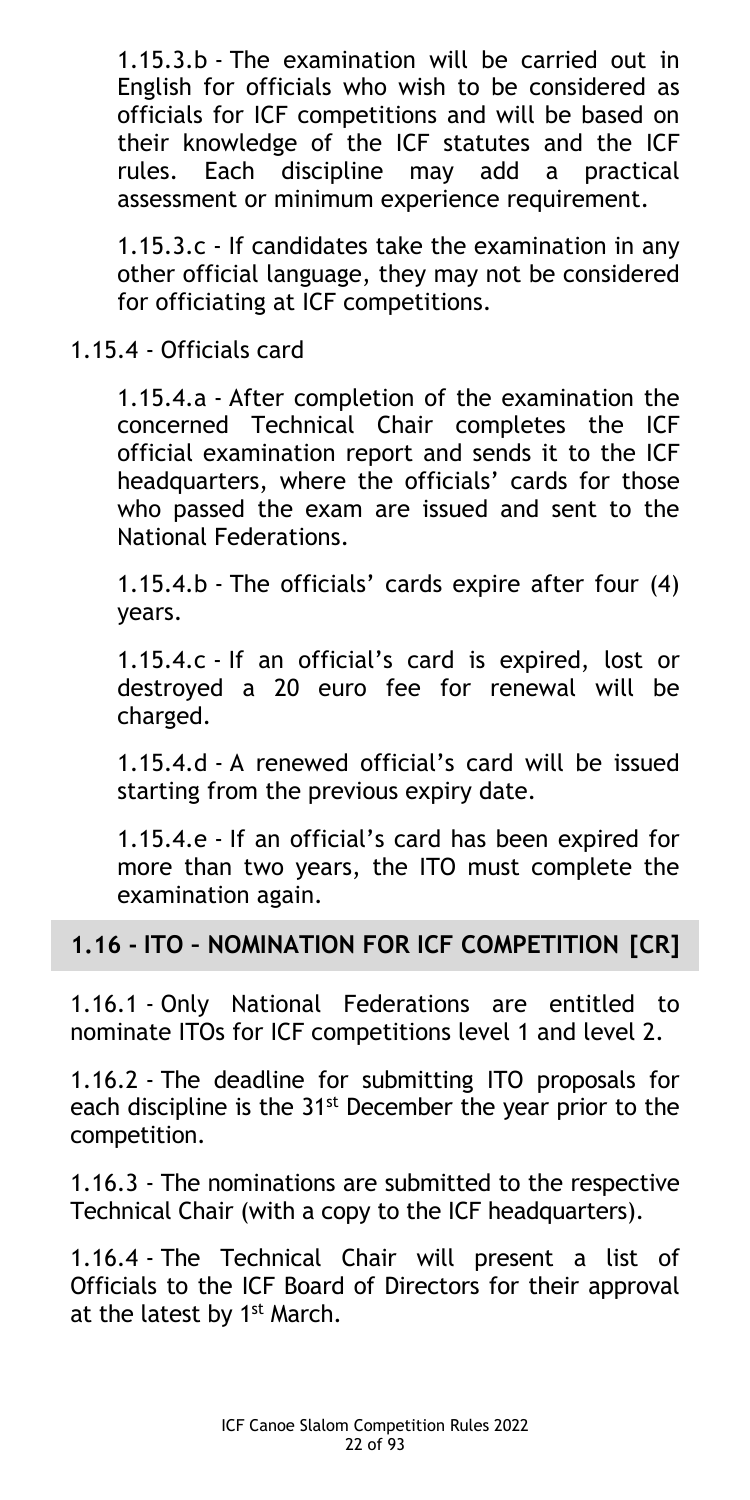### **CHAPTER 2 - INTRODUCTION**

#### <span id="page-22-1"></span><span id="page-22-0"></span>**2.1 - OBJECTIVE [PR]**

The object of a Canoe Slalom competition is to negotiate a river defined by gates, without fault, in the shortest possible time.

#### <span id="page-22-2"></span>**2.2 - INTERNATIONAL COMPETITIONS [PR]**

2.2.1 - An international competition must be supervised by at least one (1) judge who holds a valid card as an International Judge Canoe Slalom (IJCSL).

2.2.1.a - These officials are appointed by the Technical Chair from nominations submitted by the HOC.

2.2.1.b - The HOC pays for room and board for these officials.

2.2.2 - There are four (4) types of international competitions for Canoe Slalom:

|         | Type of<br>competition       | competition                                                                            | <b>ENTRIES</b>                                                                                                   |
|---------|------------------------------|----------------------------------------------------------------------------------------|------------------------------------------------------------------------------------------------------------------|
| Level 1 | ICF competition              | <b>ICF World</b><br>Championships<br>ICF Junior and<br>Under 23 World<br>Championships | Three (3) boats<br>per event per<br><b>National</b><br>Federation                                                |
| Level 2 |                              | <b>ICF World Cups</b>                                                                  | Three (3) boats<br>per event per<br><b>National</b><br>Federation                                                |
| Level 3 |                              | <b>ICF Canoe Slalom</b><br><b>World Ranking</b><br>competitions                        | To be determined<br>by the HOC with a<br>minimum of $six(6)$<br>boats, per event,<br>per National<br>Federation. |
| Level 4 | International<br>competition | International<br>competitions                                                          | To be determined<br>by the HOC                                                                                   |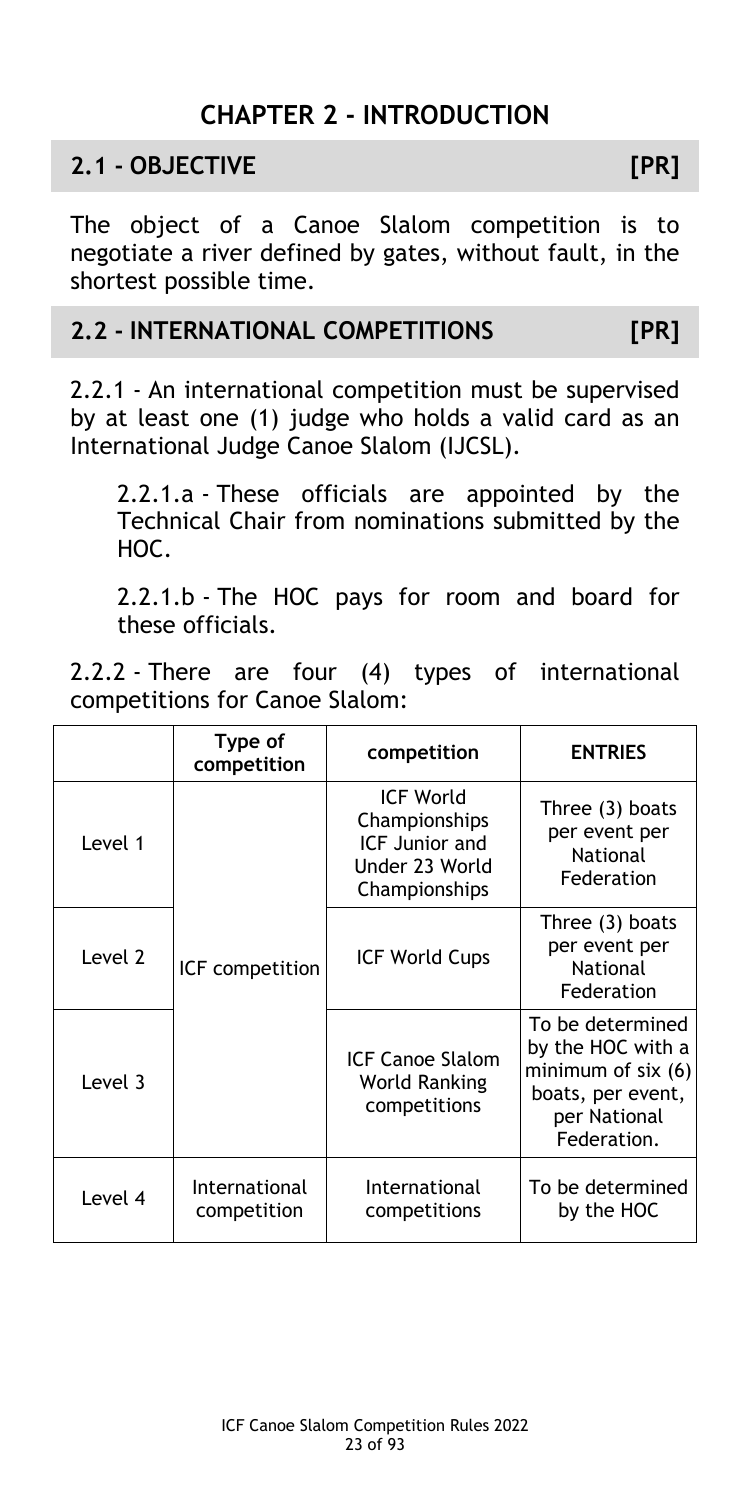### **CHAPTER 3 - ATHLETE EQUIPMENT**

#### <span id="page-23-1"></span><span id="page-23-0"></span>*I - Boats*

#### <span id="page-23-2"></span>**3.1 - BOAT DEFINITION [PR]**

3.1.1 - Kayaks are decked boats, propelled by double bladed paddles. The athlete must be sitting inside the kayak.

3.1.2 - Canadian canoes are decked boats propelled by single-bladed paddles. The athlete must be kneeling inside the canoe.

3.1.3 - Boats must be designed to, and remain within, the required dimensions and weight. Any additional weight needs to be permanently fixed in the boat.

#### <span id="page-23-3"></span>**3.2 - BOAT SPECIFICATIONS [PR]**

#### 3.2.1 - Minimum length and width

| All types of K1 | Minimum length 3.50 m                         |
|-----------------|-----------------------------------------------|
| All types of C1 | Minimum width 0.60 m                          |
| All types of C2 | Minimum length 4.10 m<br>Minimum width 0.75 m |

#### 3.2.2 - Minimum weight

| All types of K1 | 9 kg  |
|-----------------|-------|
| All types of C1 |       |
| All types of C2 | 15 kg |

3.2.3 - During the weighing process, residual water and loose items must be removed from the boat.At level 4 competitions, all whitewater boat types may be used without complying to ICF boat specifications provided the boat meets all applicable safety requirements as defined in article 3.3.

3.2.4 - All boats must have a minimum radius at each end of 2 cm horizontally and 1 cm vertically.

3.2.5 - Rudders are prohibited on all boats. Any object protruding from the hull must be manufactured into the hull mould and be no higher than 20mm and no narrower than 8mm with a minimum radius of 4mm on its outside edge.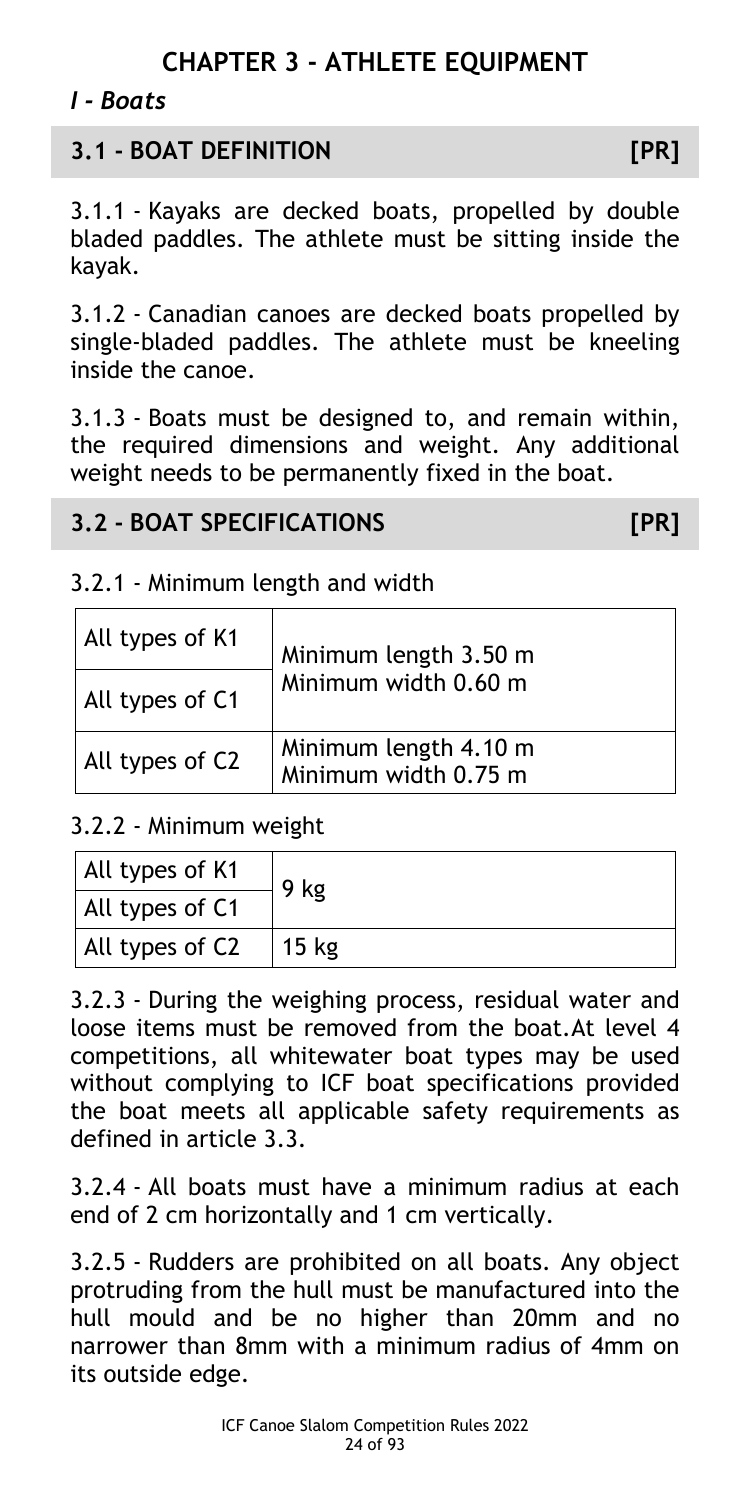<span id="page-24-0"></span>*II - Safety equipment*

#### <span id="page-24-1"></span>**3.3 - BOAT – SAFETY EQUIPMENT [SR]**

3.3.1 - All boats must be unsinkable and must be equipped at each end with a handle attached no more than 30 cm from the bow and from the stern.

3.3.2 - The following are considered as handles: loops of rope, rope with handles, or a handle that is an integral part of the boat construction.

3.3.3 - The handles must at all times permit easy insertion of an entire hand up to the base of the thumb to hold the boat.

3.3.4 - The material used must be at least 6 mm in diameter, or a minimum cross-section of 2 x 10 mm.

3.3.5 - Taping of the handles is not permitted.

#### <span id="page-24-2"></span>**3.4 - ATHLETE – SAFETY EQUIPMENT [SR]**

3.4.1 - Each athlete must wear a helmet with a strap fastened under the chin and a buoyancy aid. Both must be in good working condition.

3.4.2 - The structure, shape or composition of the buoyancy aid/helmet must not be modified in any way.

3.4.3 - The products must be from recognised and established manufacturers guaranteeing the quality of material and meeting industry standards.

#### <span id="page-24-3"></span>**3.5 - BUOYANCY AID [SR]**

3.5.1 - Definition / description

3.5.1.a - A buoyancy aid is a garment or device covering the upper trunk of the user like a vest which, when correctly worn and used in water, will provide the user with a specific amount of buoyancy which will increase the likelihood of survival.

3.5.1.b - A buoyancy aid must comply with the current industry standard that is, ISO 12402-5 (Level 50) or any national standard that meets the same requirements.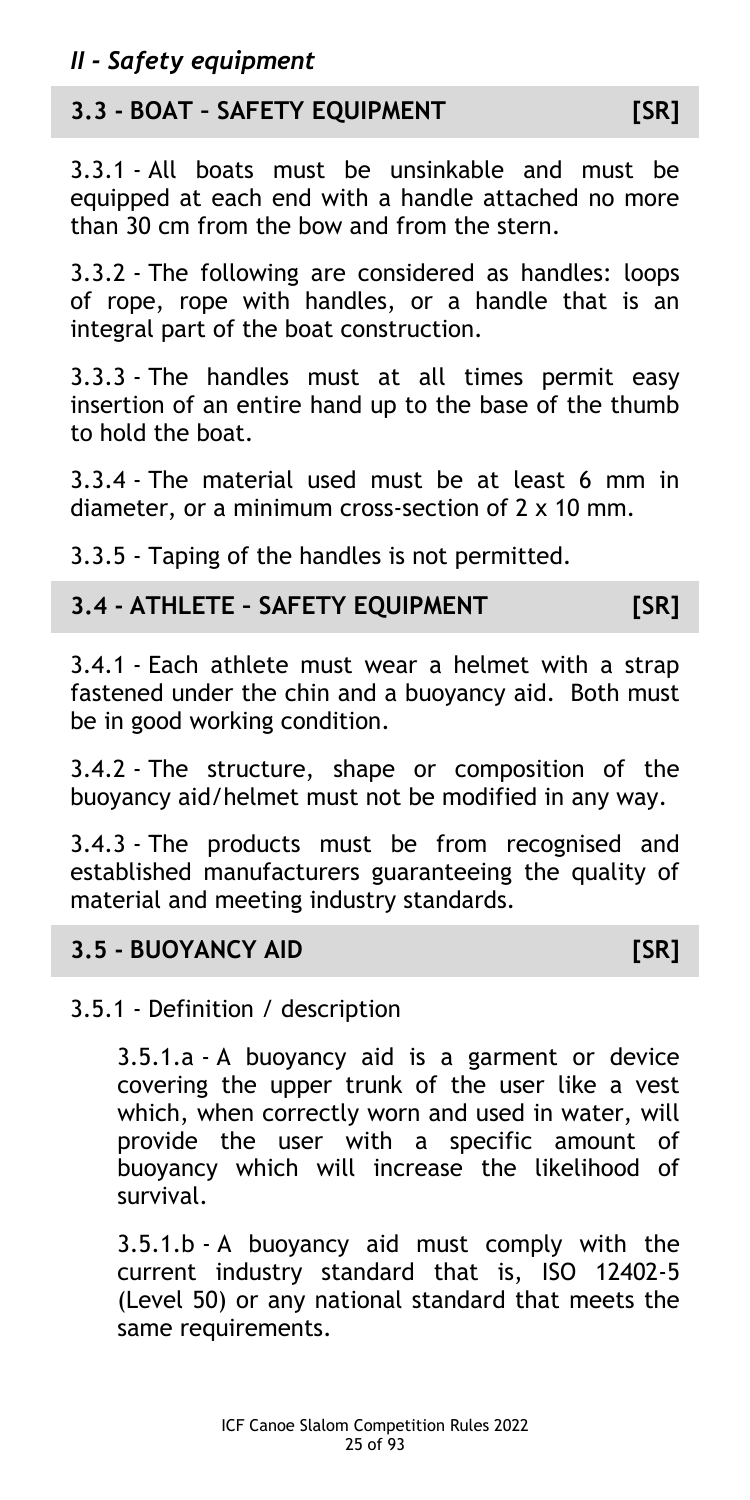3.5.1.c - At all times the user of the buoyancy aid is responsible to respect the instructions and recommendations provided in the explanatory leaflet when purchased.

3.5.1.d - A buoyancy aid must be ICF registered by 1 January in order to be authorised for use in ICF level 1, 2  $\&$  3 competitions in that year. A buoyancy aid must be ICF registered by 1 January the year prior the Olympic Games in order to be authorised for use in Olympic Games.

3.5.1.e - A buoyancy aid must rely only on inherently buoyant material (flotation foam) for its uplift. Inflating devices are not acceptable.

3.5.1.f - A buoyancy aid must have flotation foam that cannot be removed on the upper torso front and back, above the waist. Minimum 20 mm thickness and with a minimum surface area of 400  $cm<sup>2</sup>$  at the front and 400  $cm<sup>2</sup>$  at the back for all sizes.

3.5.1.g - A buoyancy aid may have an additional flotation foam that cannot be removed at the front below the waist. This additional foam must represent no more than 50 percent of the total flotation foam. This additional flotation foam must be part of the buoyancy aid and not detachable. This additional flotation foam may be linked to the spraydeck.

3.5.1.h - A buoyancy aid must have shoulder straps on either side to withstand lifting loads during rescue activities.

3.5.1.i - To avoid the user slipping out during rescue activities a buoyancy aid must be designed with side straps on either side or a crotch strap.

3.5.1.j - At a competition the buoyancy aid's uplift will be tested using a 6.12 Kg calibrated stainless steel weight or its equivalent in other metals.

3.5.1.k - The buoyancy aid manufacturer markings and identification must comply with the ISO standard (or equivalent national standard) to allow the control of equipment by ICF Officials.

3.5.1.l - The rules contained in Article 3.5 apply to all sizes of buoyancy aid regardless of body weight.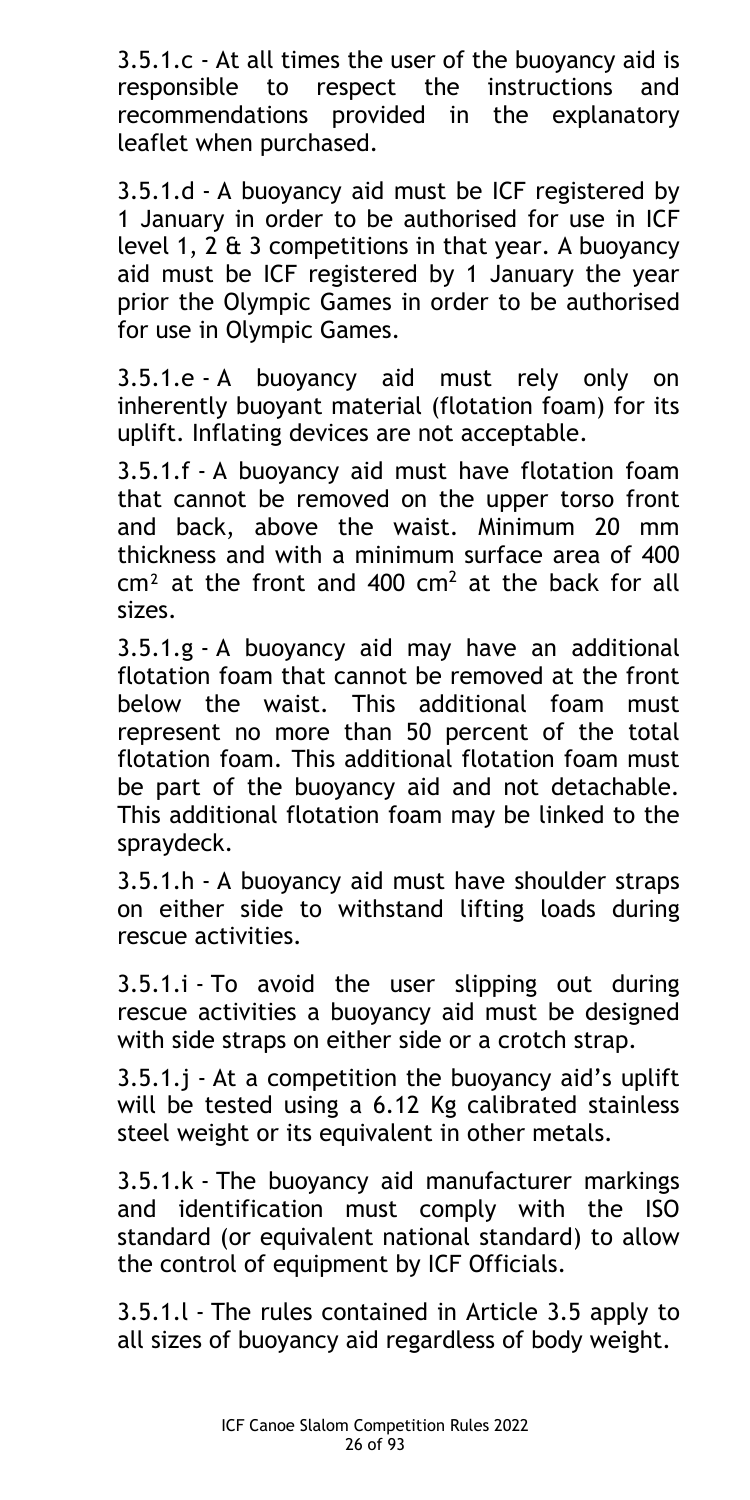3.5.2 - In order to be added to the ICF equipment register the buoyancy aid must meet the following criteria:

3.5.2.a - Manufactures must submit their new buoyancy aids along with all requested documents to the ICF by 1st October the year prior the first use for competition. The requested documents are the ISO 12402-5 certificate and full test report (in English) including all results dedicated to vest-type buoyancy aid defined by the ISO 12402-9 (test methods) norm. All will be reviewed and inspected by the ICF and if compliant be added to the ICF equipment register by the 1<sup>st</sup> January deadline.

3.5.2.b - The buoyancy aid must be commercially available to general public with a published retail price by 1st April in the year of the addition to the ICF register or risk being removed from the register.

3.5.2.c - The buoyancy aid must not be exclusively available to any National Federation or individual.

3.5.2.d - Any modified designs must be re submitted to the ICF for re-evaluation. These will not be added to the register until the following January.

3.5.2.e - Generally any ICF registered buoyancy aid will stay on the equipment register until their ISO or any national standard certification expires, up to a maximum of five years. After this period, they must be re submitted.

3.5.2.f - The ICF can remove a buoyancy aid from the ICF equipment register for technical reasons or ICF rule changes or it no longer fulfils the defined criteria (e.g. no longer commercially available).

3.5.3 - Testing process at ICF competitions:

3.5.3.a - The buoyancy aid must be on the ICF equipment register.

3.5.3.b - The buoyancy aid must not be modified in any way from the sample submitted to the ICF.

3.5.3.c - The buoyancy aid must not be damaged.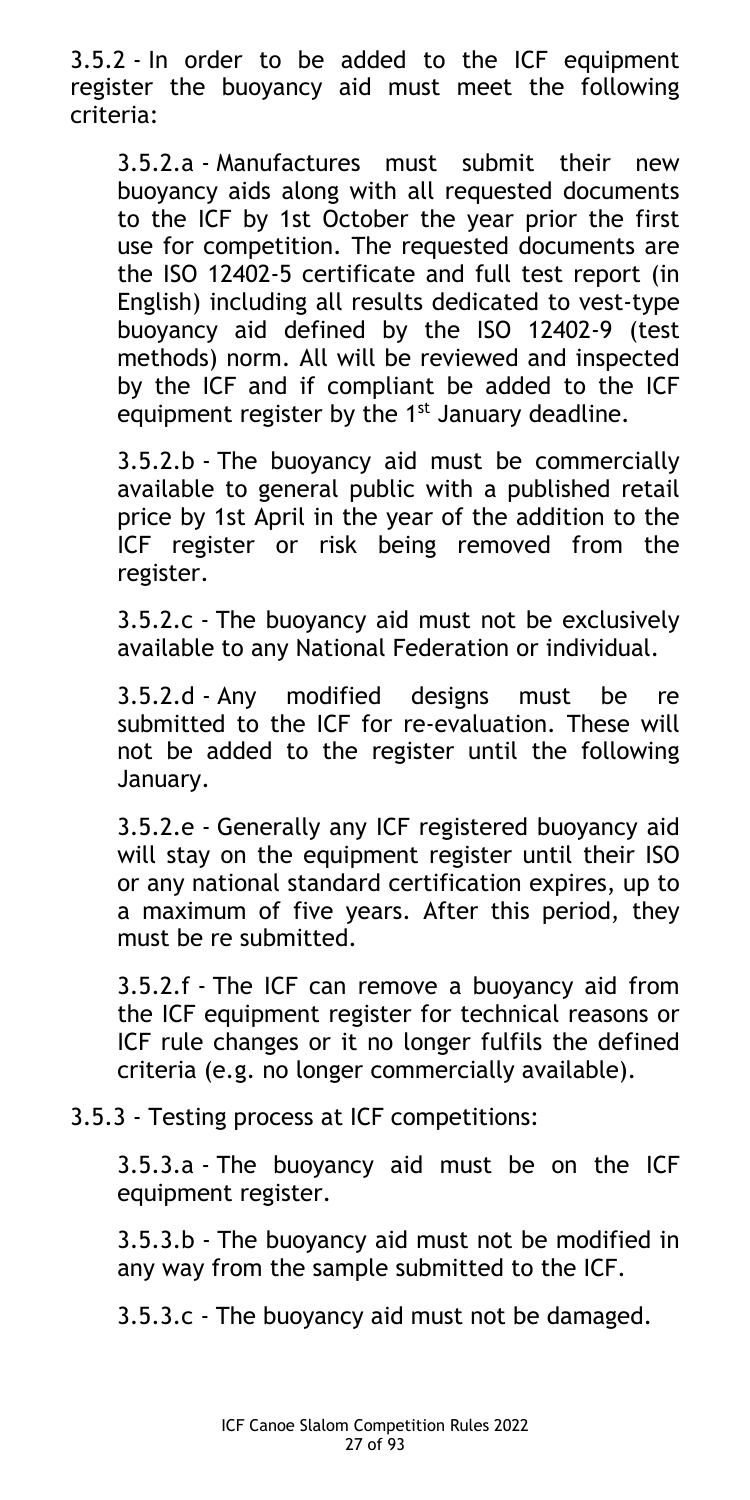3.5.3.d - The buoyancy aid must be ISO 12402-5 (Level 50), or any equivalent national standard that meets the same requirements and carry the appropriate labeling.

3.5.3.e - The buoyancy aid must float the 6.12kg calibrated stainless steel weight.

#### <span id="page-27-0"></span>**3.6 - HELMET [SR]**

3.6.1 - The helmet must comply with EN 1385 and be ICF registered by 1 January in order to be authorised for use in Olympic Games and/or ICF competitions in that year.

3.6.2 - Each helmet must be marked in such a way that the following information is easily legible for the user, and is likely to remain legible throughout the life of the helmet to allow the control of the equipment by ICF Officials.

3.6.3 - Testing process at ICF competitions:

3.6.3.a - The helmet must be on the ICF equipment register.

3.6.3.b - The helmet must not be modified in any way.

3.6.3.c - The helmet must have clearly visible:

- The number of the European Standard
- The name or identification mark of the manufacturer
- The date of manufacture
- The designation "Helmet for canoeing and whitewater sports"

#### <span id="page-27-1"></span>**3.7 - EQUIPMENT CONTROL AT COMPETITIONS [SR]**

3.7.1 - It is recommended that the HOC spot check the buoyancy of the buoyancy aids and boats after the finish.

3.7.2 - In doubtful cases, the buoyancy of the boat is checked. The boat must float level at the surface when filled with water.

3.7.3 - Athletes must be able to free themselves immediately from their boat at all times.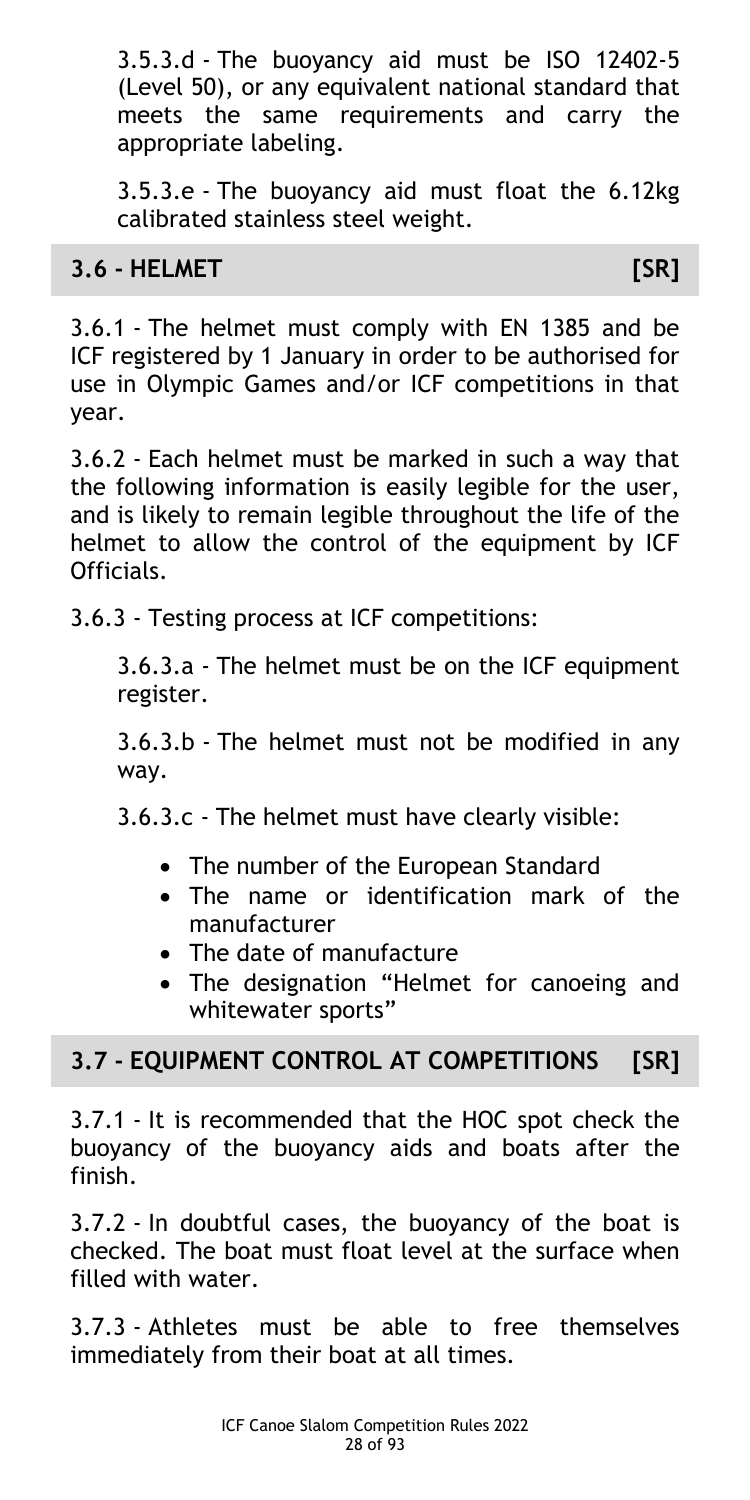3.7.4 - In the event of non-observance of the safety rules, the Start Judge, and the Chief Judge each, according to their assigned duties, are responsible and may prohibit an athlete from starting.

3.7.5 - In any competition, athletes start at their own risk. The ICF and the HOC bear no responsibility for accidents or damage to equipment that may occur on the competition course.

<span id="page-28-0"></span>*III - Identifications and advertising trademarks*

#### <span id="page-28-1"></span>**3.8 - START NUMBERS [SR]**

3.8.1 - The numbers on the bibs provided by the HOC must be displayed on the front and back of the athlete. The title or main sponsors name may be shown.

3.8.2 - The size of the numbers on the bibs must be 11 cm in height and minimum 1.5 cm in thickness displayed on a 15 cm white or dark band.

3.8.3 - Bibs with a white background will display dark numbers or bibs with a dark background will display white numbers.

3.8.4 - For ICF Levels 1 and 2 competitions, the bib numbers must be displayed following the ICF technical requirements and approved by the Technical Chair.

3.8.5 - The bib should be fixed to the body of the athlete and be clearly visible. In C2 both athletes wear a number.

3.8.6 - Each athlete is responsible for his/her start number.

#### <span id="page-28-2"></span>**3.9 - TRADEMARKS AND ADVERTISING [PR]**

3.9.1 - Requirements for advertising on equipment and clothing for ICF Canoe Slalom competitions (excluding Olympic Games) are detailed in the ICF Guidelines for Advertising Trademark Identification on Equipment Manual.

3.9.2 - There are reserved places on equipment (Eg. boat, paddle, helmet, buoyancy aid, bibs) with size limitations for trademarks and advertising. These areas are dedicated for the identification of athletes/National Federations, manufacturer, HOC and ICF (including sponsors).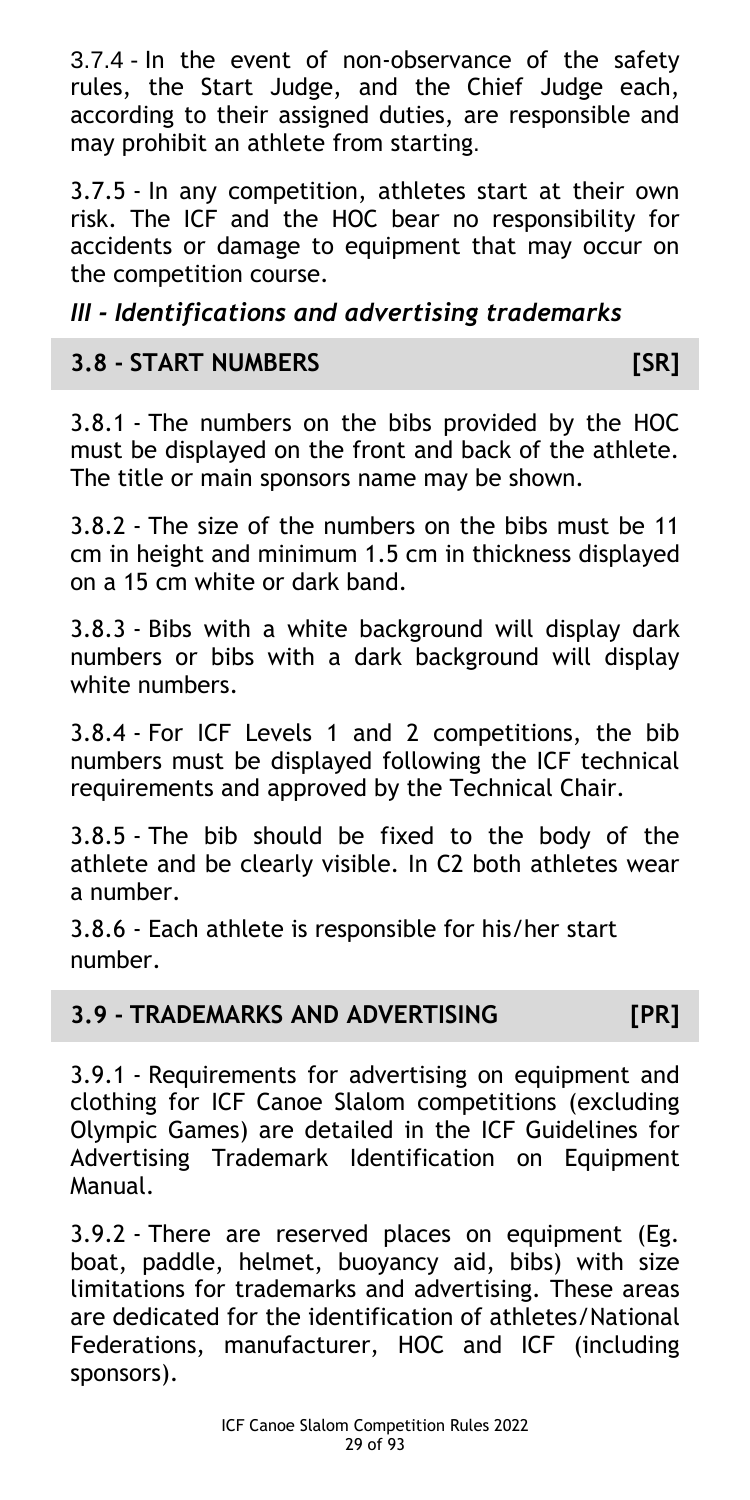3.9.3 - The athlete's name must be placed on each side of the boat under the cockpit using the ICF template.

3.9.4 - At ICF competitions (level 1 to 3), athletes must wear appropriate clothing either a short or long sleeve top while competing.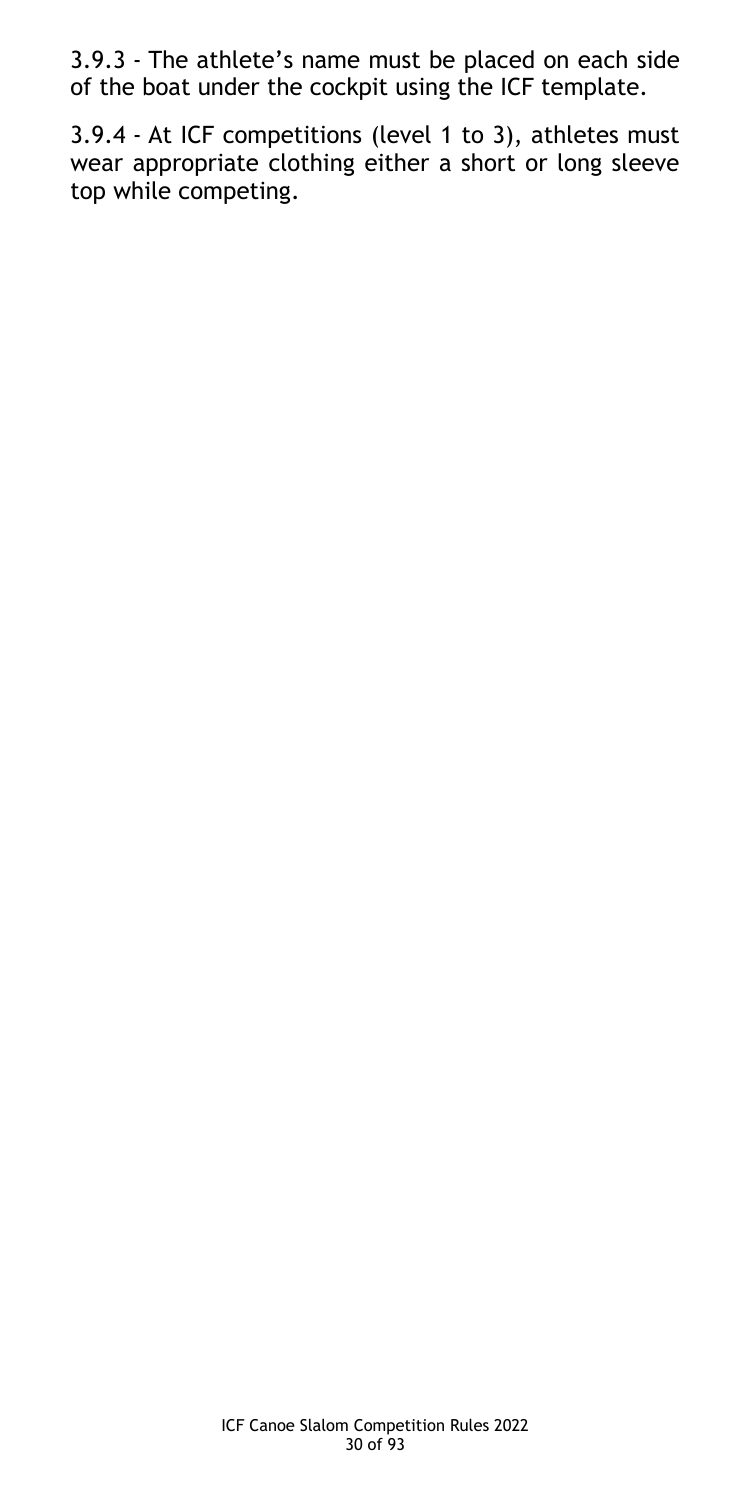#### <span id="page-30-1"></span><span id="page-30-0"></span>**4.1 - INDIVIDUAL EVENTS [PR]**

4.1.1 - Canoe Slalom programme

| MK1             | Men's Kayak                         |
|-----------------|-------------------------------------|
| WK1             | Women's Kayak                       |
| MC <sub>1</sub> | Men's Canoe                         |
| MC <sub>2</sub> | Men's Canoe Double                  |
| WC <sub>1</sub> | Women's Canoe                       |
| WC <sub>2</sub> | Women's Canoe Double                |
| XC <sub>2</sub> | Mixed Canoe Double (1 Woman, 1 Man) |

4.1.2 - Extreme Canoe Slalom programme

| MX1 | Men's Extreme Slalom   |
|-----|------------------------|
| WX1 | Women's Extreme Slalom |

4.1.3 - An athlete may participate in more than one (1) individual event.

#### <span id="page-30-2"></span>**4.2 - TEAM EVENTS [PR]**

4.2.1 - Programme

| MK1x3   Men's Kayak Team          |
|-----------------------------------|
| WK1x3   Women's Kayak Team        |
| MC1x3   Men's Canoe Team          |
| MC2x3   Men's Canoe Double Team   |
| WC1x3   Women's Canoe Team        |
| WC2x3   Women's Canoe Double Team |
| XC2x3   Mixed Canoe Double Team   |

4.2.2 - Teams may only be comprised of athletes who are participating in individual events.

4.2.3 - An athlete may not participate in more than two (2) team events.

4.2.4 - An athlete may participate in a team event different from his/her individual event.

4.2.5 - Substitutions may be made for individual members of the team between the first and second runs when the competition has two (2) runs.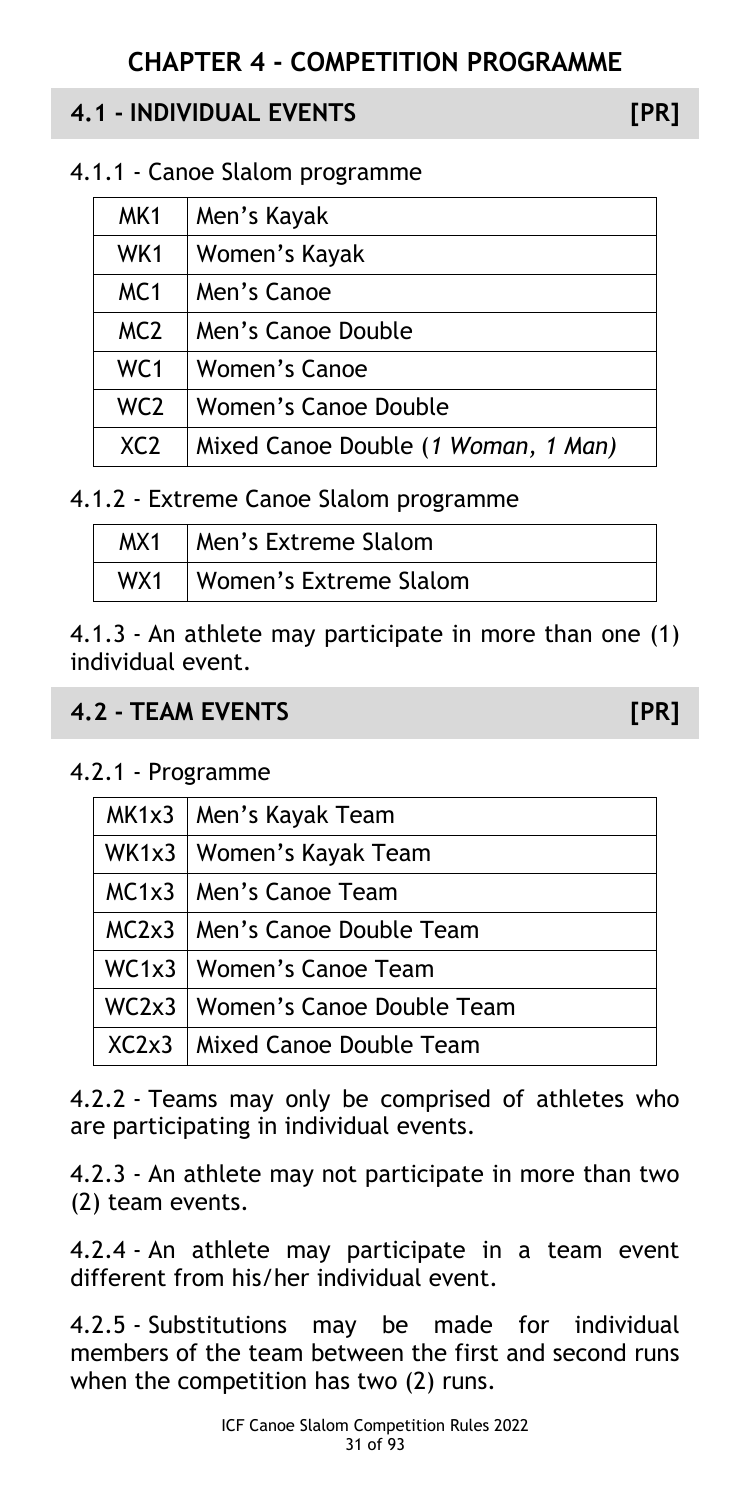4.2.6 - Only one (1) boat or athlete of a team may be substituted.

4.2.7 - After approval of the Chief Judge, any substitution to a team, must be communicated to the Scoring Office.

#### <span id="page-31-0"></span>**4.3 - LEVEL 4 COMPETITIONS [SR]**

In Level 4 competitions, Junior events can be added from the listed events in articles 4.1 and 4.2, at the HOC's discretion.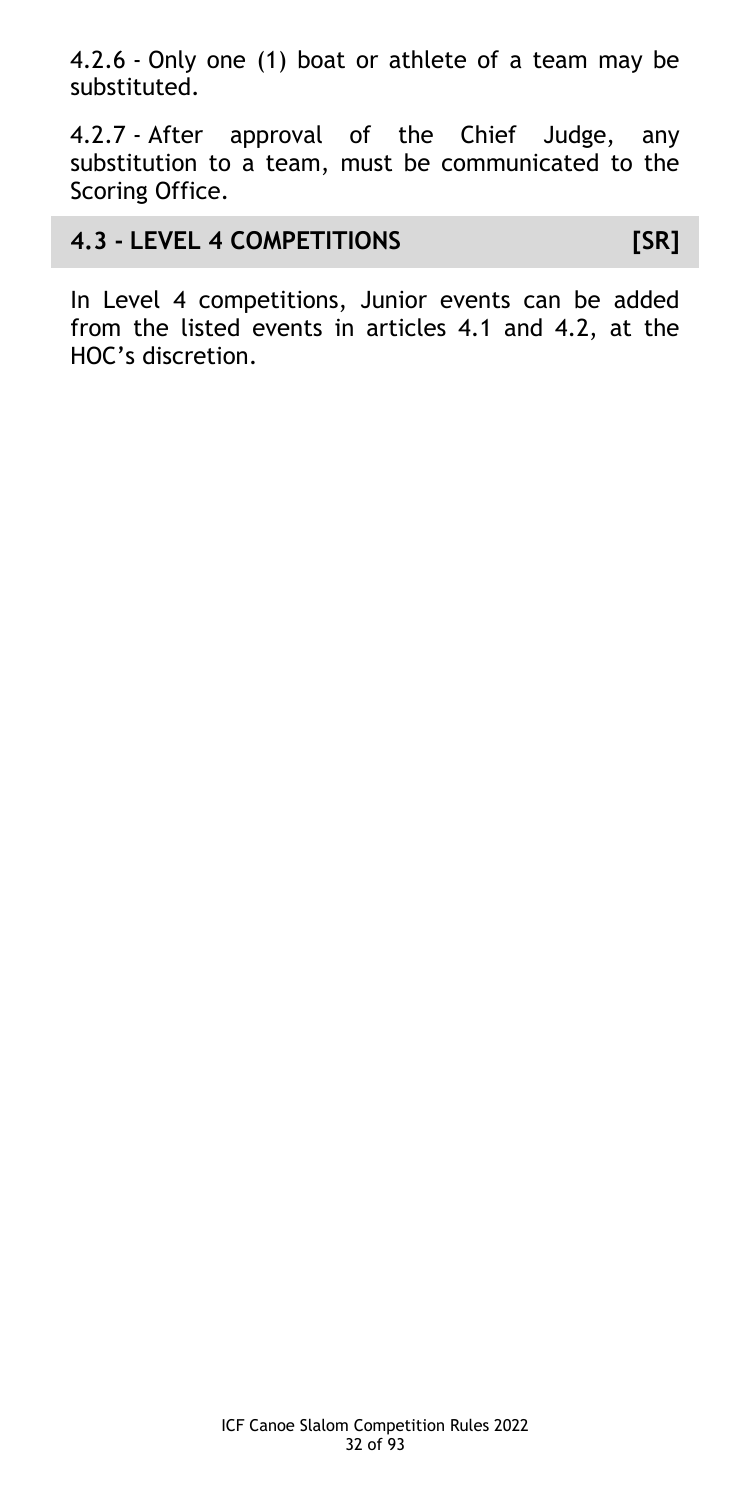#### **CHAPTER 5 - COMPETITION FORMAT**

#### <span id="page-32-1"></span><span id="page-32-0"></span>**5.1 - ICF COMPETITION – LEVEL 1 AND LEVEL 2 [SR]**

5.1.1 - There must be two (2) heats runs, one (1) semifinal run and one (1) final run.

5.1.2 - A defined number of athletes will progress to the semi-final phase based on the results from their first heats run.

5.1.3 - The  $2<sup>nd</sup>$  heats run start list will be published minus the 1<sup>st</sup> heats run qualified athletes. The athletes will compete for the remaining semi-final places in their respective event.

5.1.4 - For athletes who have two (2) heats runs, the second run score in the heats phase is counted as their heats result.

5.1.5 - Athletes that qualify for the semi-final phase from their  $2<sup>nd</sup>$  heats run score will be placed at the beginning of the semi-final start list, followed by the athletes who qualified from their 1st heats run score.

5.1.6 - If an athlete is not able to compete in a semifinal or final phase (e.g. injured), they will be marked as DNS and ranked according the rule 10.17 without being replaced in this phase.

5.1.7 - For the final result of an individual event, first the athletes who make the final are ranked on their results from the final. Then athletes who only make the semi-final are ranked using their result from the semifinal. Finally, the other athletes are ranked using their result from the heats.

5.1.8 - The total number of athletes progressing to the semi-final (from  $1<sup>st</sup>$  heats run and  $2<sup>nd</sup>$  heats run) and to the final will be published annually in an appendix (see chapter 19) at the latest two (2) weeks after the World Championships of the previous year.

#### <span id="page-32-2"></span>**5.2 - INTERNATIONAL COMPETITION LEVEL 3 [SR]**

5.2.1 - The HOC can use one of the following competition formats:

5.2.1.a - Two (2) heats runs, one (1) semi-final run and one (1) final run (see article 5.1).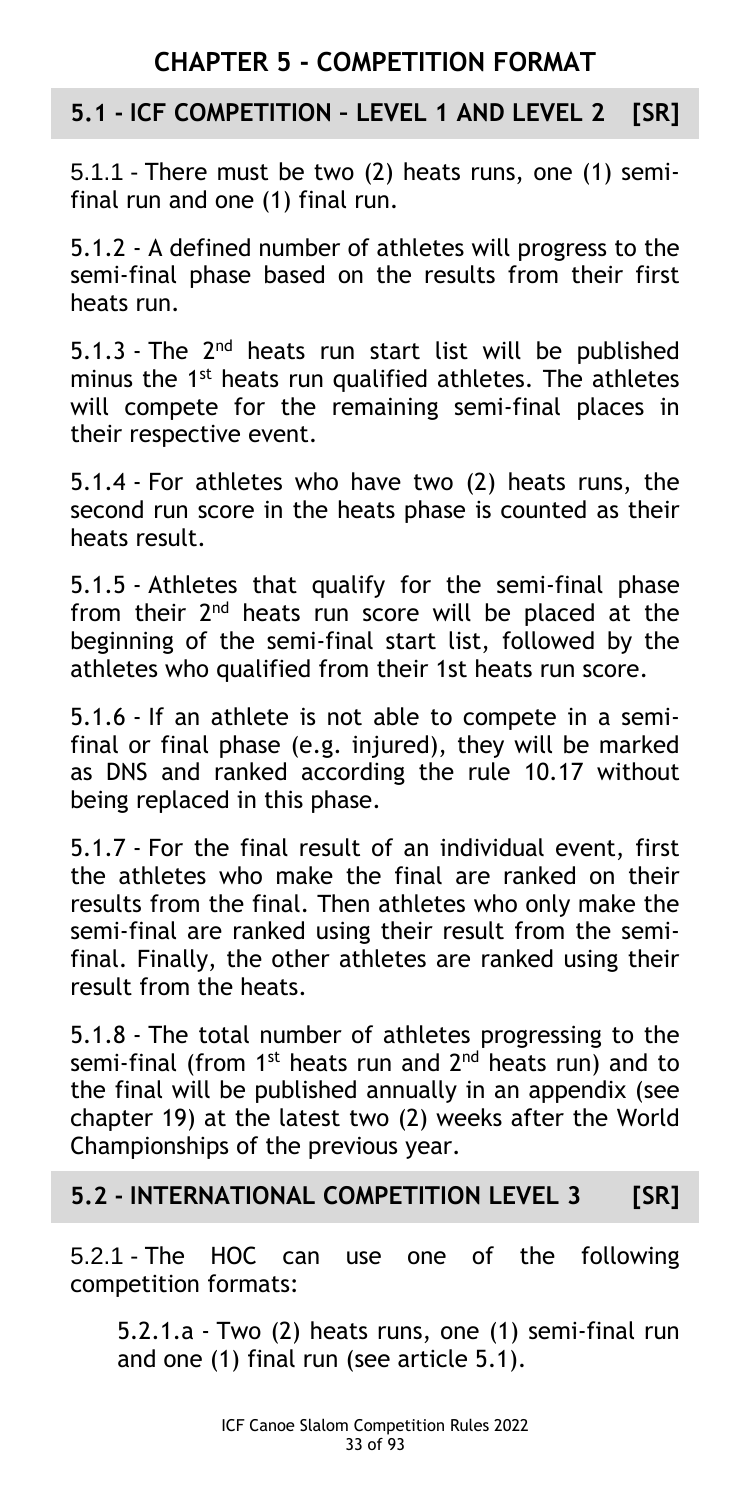5.2.1.b - One heat run and one (1) final run (progression numbers from heat run to final run must be published in an appendix) (see 5.1.8)

5.2.2 - For the final result of an individual event, which consist one heat run and one final run first the athletes who make the final are ranked on their results from the final. Then the other athletes are ranked using their result from the heats.

#### <span id="page-33-0"></span>**5.3 - INTERNATIONAL COMPETITION LEVEL 4 [SR]**

The HOC can use different competition formats for example:

- 2 runs: The lesser score of the two (2) runs will determine the results of the competition
- One heat run and one (1) final run (progression numbers must be published by the HOC in the invitation)
- Two heats run, semi-final and final (progression system must be published by the HOC in the invitation).
- Speed slalom with one (1) heat run and one (1) final run (see definition in Chapter 20).

#### <span id="page-33-1"></span>**5.4 - FORCE MAJEURE [SR]**

If a slalom event is not completed for any reason, the Jury and Chief Judge can in these exceptional circumstances establish the final results of the competition based on the last completed run of the event (e.g.  $1^{st}$  heat run or semi-finals).

#### <span id="page-33-2"></span>**5.5 - TEAM EVENTS [SR]**

5.5.1 - For ICF competitions (level 1 to level 3) team events consist of one (1) run but may consist of two (2) runs.

5.5.2 - For international competitions (level 4) team events may consist of one (1) run, two (2) runs or Mixed 4 Cat Relay Team (see definition in chapter 20).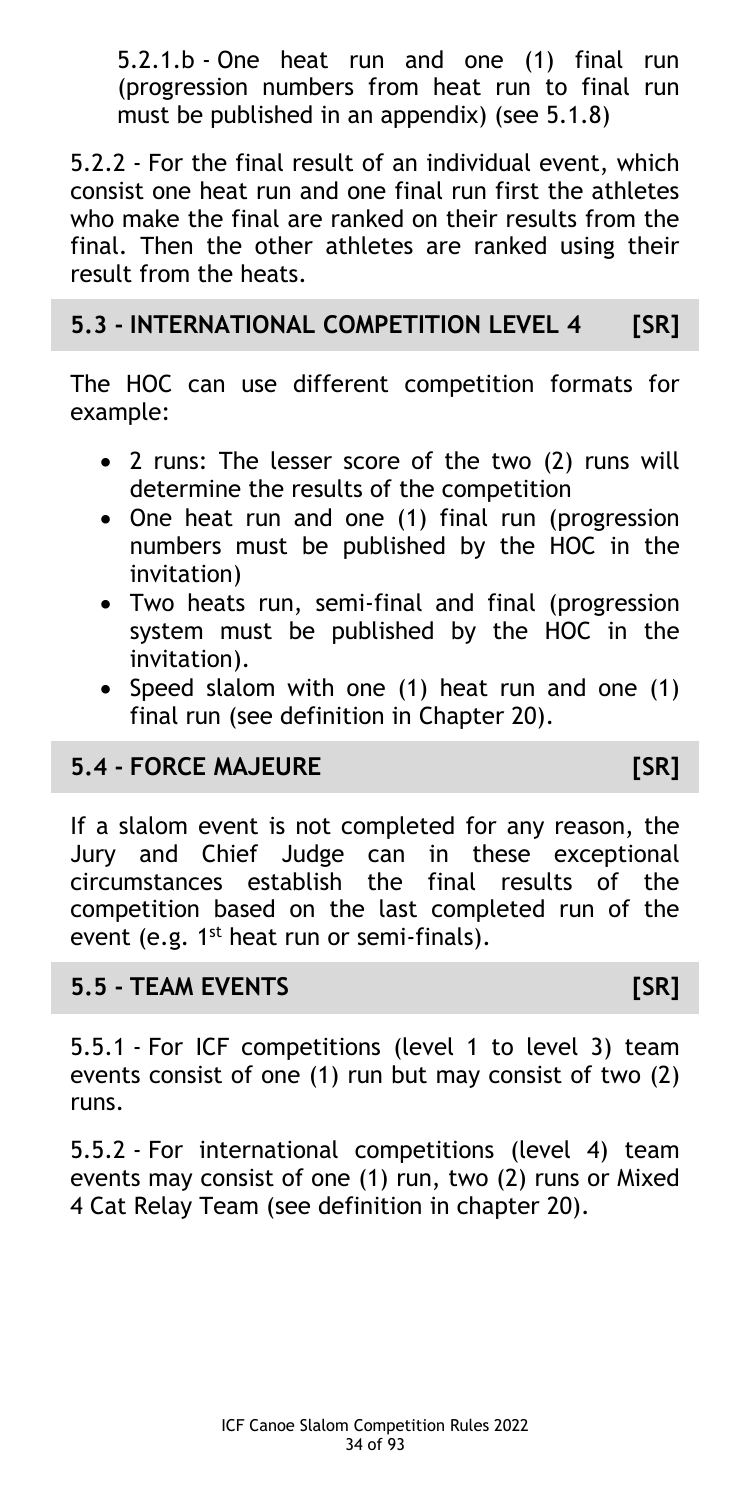#### <span id="page-34-1"></span><span id="page-34-0"></span>**6.1 - INVITATIONS [PR]**

6.1.1 - Invitations to an international Canoe Slalom competition (level 3 and 4) must be sent two (2) months before the competition to all National Federations.

6.1.2 - Invitations to an ICF Canoe Slalom competition (level 1 and 2) must be sent six (6) months before the competition to all National Federations.

6.1.3 - The invitation must contain the following information:

- The date, place and level of competition (see Rule 2.2)
- A description of the venue
- The approximate hour and order of the starts of the runs
- The events
- Details of the nature of the course and character of the water (difficulty rating)
- The entry procedure
- The final date for entries
- The progression system and numbers
- Prizes and the conditions under which they are awarded
- For an invitation for level 3 and level 4 competitions, the HOC must specify the maximum number of participants per event per National Federation.

#### <span id="page-34-2"></span>**6.2 - DEFINITIONS [PR]**

6.2.1 - A late entry is a request to enter a new athlete / team in a competition to participate in one (1) or more event after the nominal entries deadline.

6.2.2 - A substitution is a request to substitute an athlete or a member of a team in an event by another athlete already entered in another event.

6.2.3 - A replacement is a request to replace an athlete or member of a team already entered in an event by a new athlete not yet entered in the competition.

6.2.4 - A withdrawal is the removal of an athlete or a team from an event.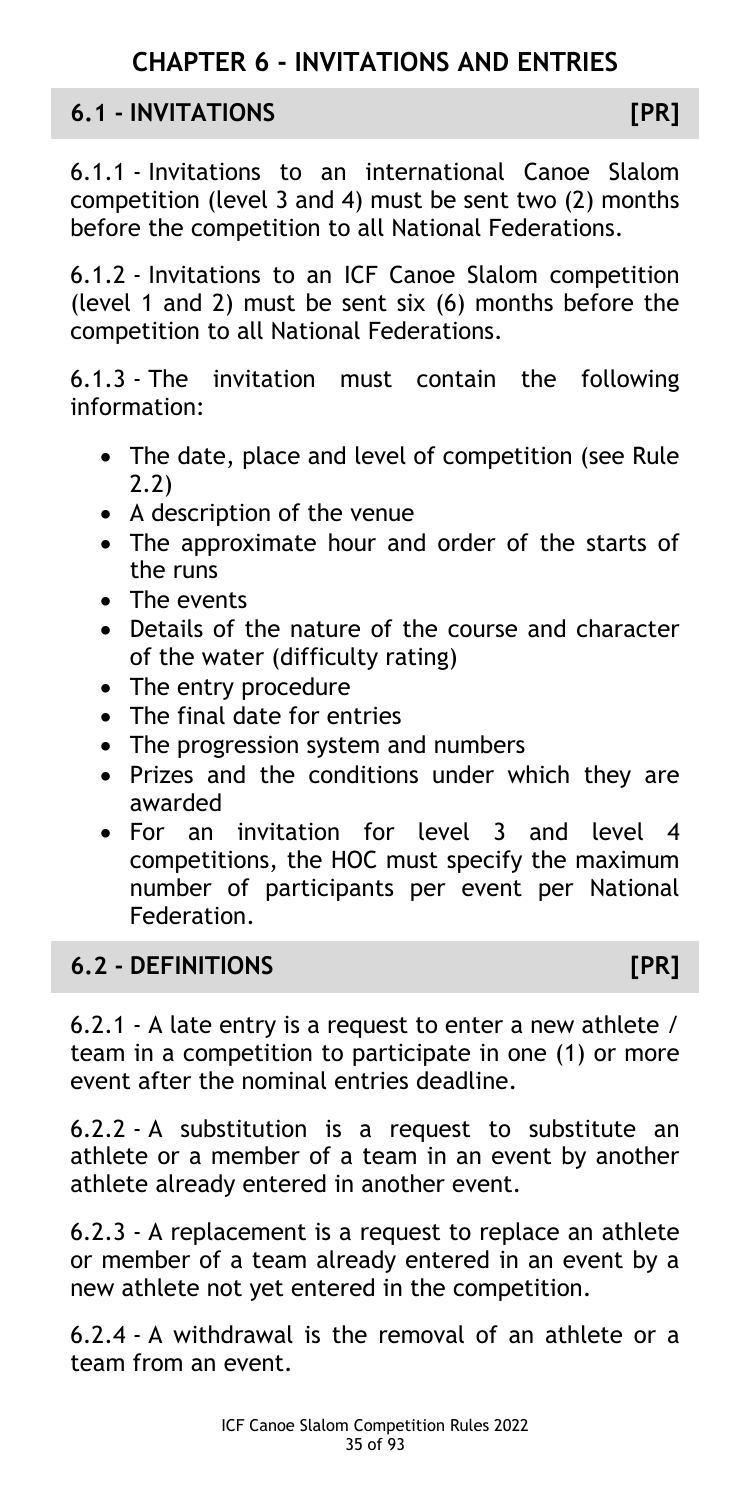#### <span id="page-35-0"></span>**6.3 - PROCEDURES [PR]**

6.3.1 - Announcement of a late entry, replacement or withdrawals must be made at the latest during the Team Leaders meeting. No late entry or replacement will be accepted after the Team Leaders meeting.

6.3.2 - Withdrawal of an entry is final and re-entry of the same athlete or team is not permitted.

6.3.3 - Any substitution must be communicated in writing to the Chief Judge at least two (2) hours before the start of the heats phase of the event on the day of competition.

6.3.4 - Participation of an athlete must be confirmed at the Team Leaders meeting. Entries that are not confirmed will be removed from the start list.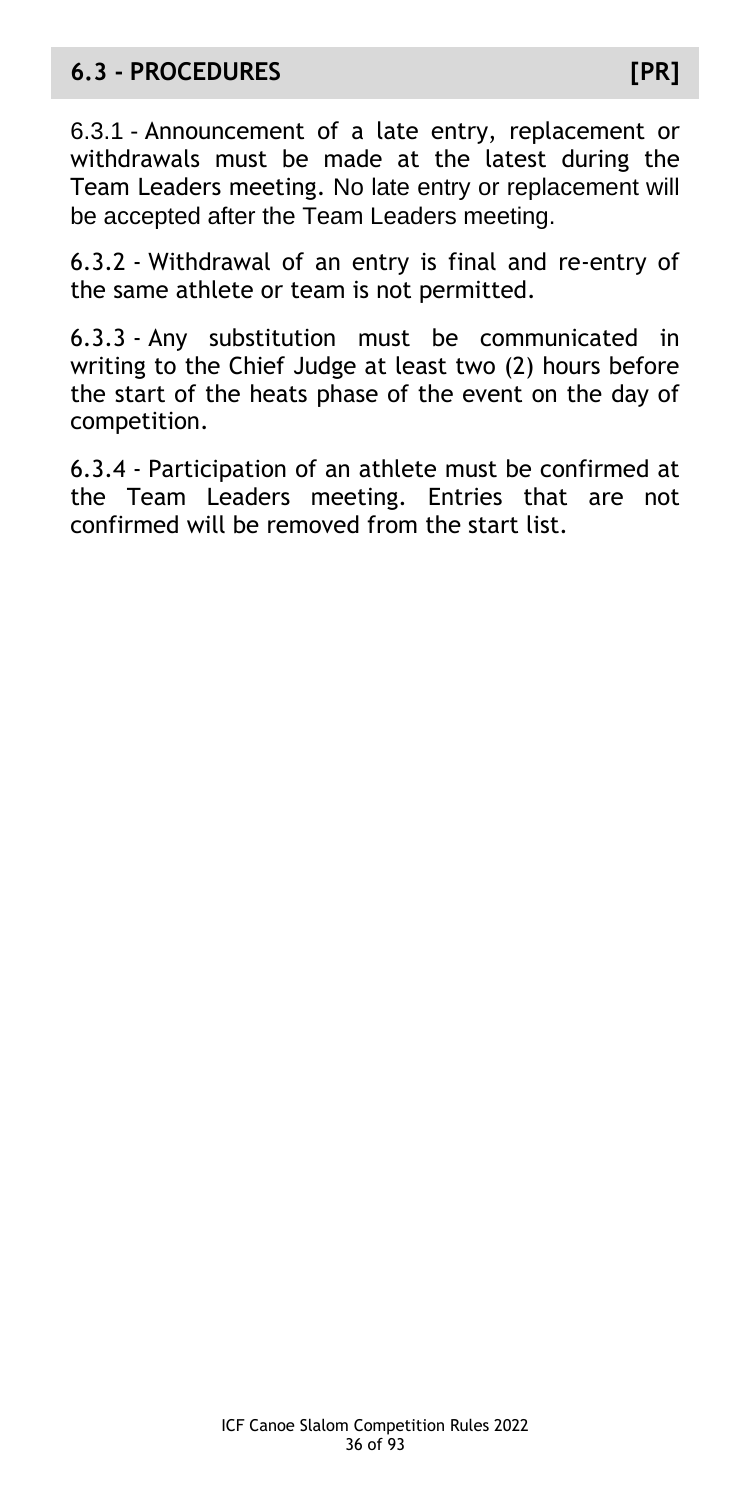**7.1 - JURY [SR]**

7.1.1 - An international Canoe Slalom competition must have a Jury consisting of three (3) members.

7.1.2 - The HOC, on the basis of nominations received from the participating National Federations names the members of the Jury. A participating National Federation may not have more than one (1) Jury representative.

7.1.3 - The representative of the host National Federation will preside over the Jury.

7.1.4 - The Jury receives protests concerning nonobservance of the rules of competition and makes the final decision in the event of disagreement concerning any interpretation of the rules. Decisions of the Jury must be in accordance with ICF rules.

7.1.5 - The Jury may disqualify an athlete for the entire duration of the competition. The Jury decides on all questions raised during the competition that are not covered by the rules.

7.1.6 - In the event of a tied vote, the Chair of the Jury decides.

# **7.2 - OFFICIALS [SR]**

7.2.1 - Depending on its nature and importance, an international Canoe Slalom competition is managed by the following officials:

- 1) Chief Official IJCSL / ICF IJCSL
- 2) Chief Judge IJCSL / ICF IJCSL
- 3) Video Judge IJCSL / ICF IJCSL
- 4) Assistant Chief Judge IJCSL / ICF IJCSL
- 5) Technical Organiser IJCSL / ICF IJCSL
- 6) Gate Judges IJCSL / ICF IJCSL
- 7) Course Designer IJCSL / ICF IJCSL
- 8) Start Judge
- 9) Pre-Start Control
- 10) Finish Judge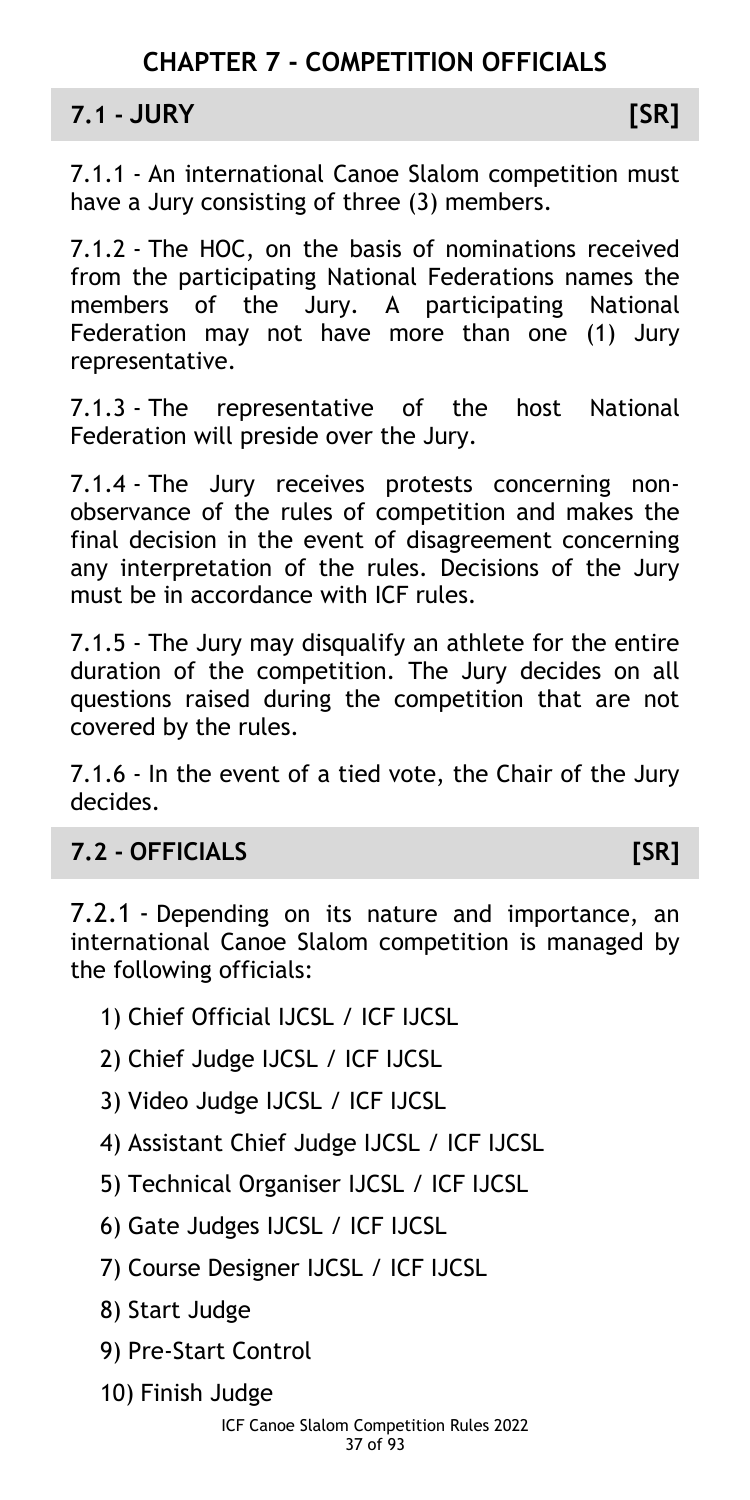- 11) Start and Finish Timekeepers
- 12) Chief of Scoring
- 13) Equipment Controller
- 14) Water Safety Officer
- 15) TVS / Video Judge Coordinator
- 16) Medical Officer (Only at World Championships and Olympic Games)

For ICF competitions (level 1 and 2) and the Olympic Games Officials 1) to 8), 12), 13) and 15) must be ICF IJCSL.

7.2.2 - For ICF competitions (level 3) the Chief Judge and six (6) other Technical Officials must be IJCSL. The six (6) may be spread as needed by the Chief Judge.

# **7.3 - CHIEF OFFICIAL [SR]**

7.3.1 - The **Chief Official** directs the competition according to the rules.

7.3.2 - For ICF competitions (level 1 to 3) the Chief Official must ensure that the competition results and the list of Officials are submitted to the Technical Chair immediately after the competition.

7.3.3 - The Chief Official is a member of the Course Approval Committee.

7.3.4 - The Chief Official must use available technology (weather reports, wind meters etc.) to be aware of changes to the competition conditions (e.g. weather wind, lightening, water level) and respond accordingly.

7.3.5 - The Chief Official must submit a report using the Chief Official report template on the running of the competition to the Technical Chair after the competition.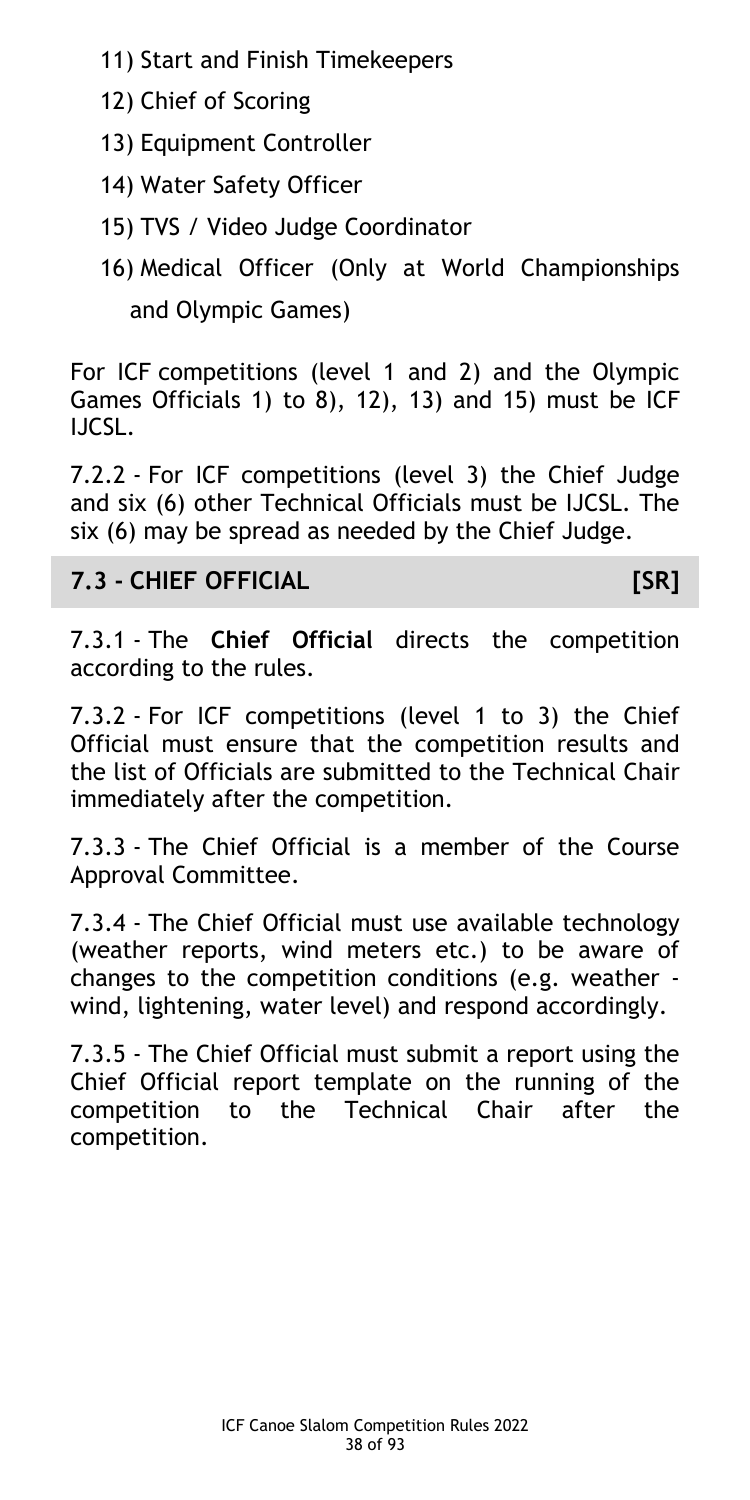# **7.4 - TECHNICAL ORGANISER [SR]**

7.4.1 - The **Technical Organiser** is responsible for the local preparations for the competition, the conduct of the entire competition and the installation and proper functioning of technical equipment required for the competition.

7.4.2 - The Technical Organiser is a member of the Course Approval Committee.

# **7.5 - CHIEF JUDGE [SR]**

7.5.1 - The **Chief Judge** must ensure that the competition is run correctly and in keeping with the competition rules.

7.5.2 - The Chief Judge applies the competition rules and may disqualify an athlete or grant a rerun.

7.5.3 - The Chief Judge is the final arbiter on all judging matters. When there is official television or official video of the competition, they may avail themselves of the television or video footage to assist in their determination of any relevant matter or protest.

7.5.4 - After the Chief Judge has ruled on an enquiry concerning penalties the result then becomes a matter of fact and therefore cannot be enquired/protested further.

7.5.5 - The Chief Judge is a member of the Course Approval Committee.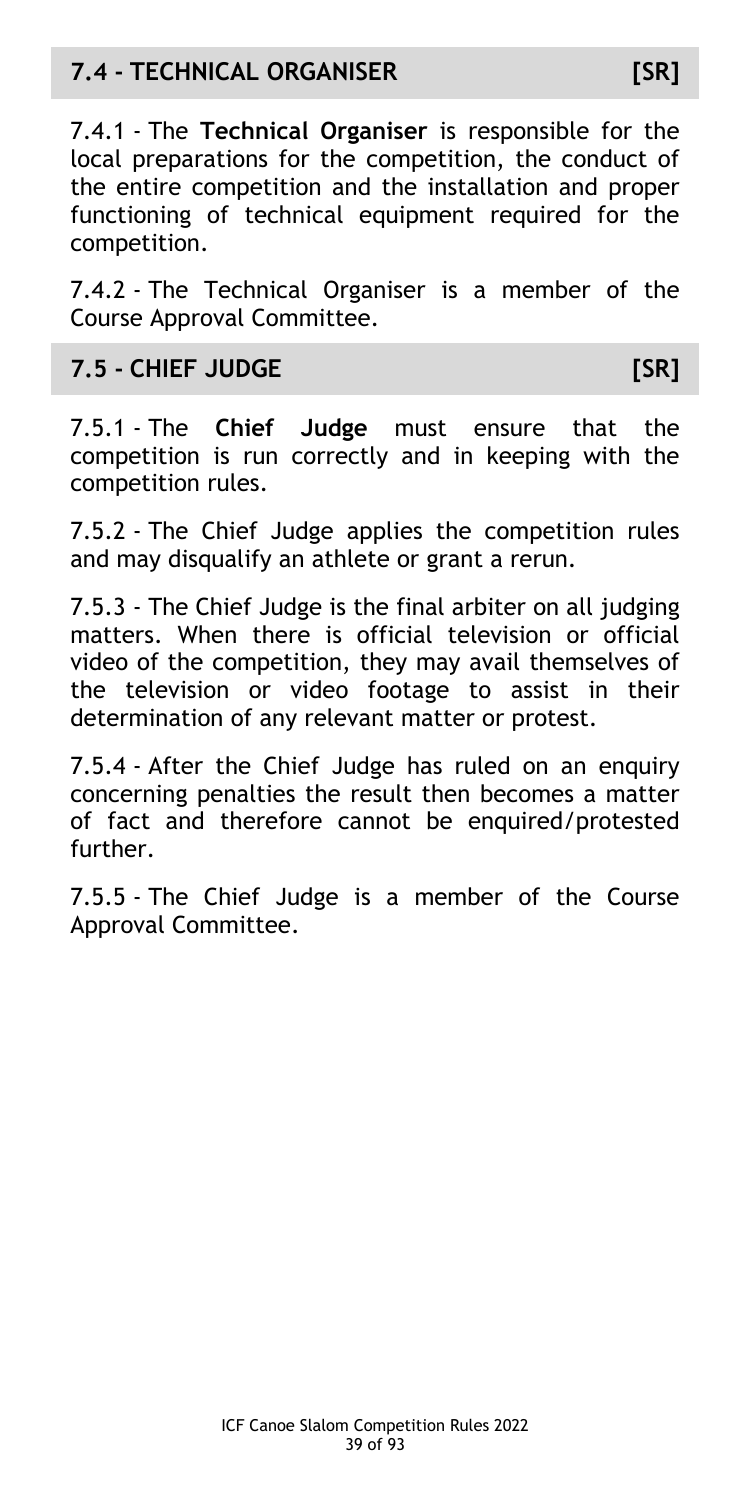7.6.1 - The **Assistant Chief Judge** will closely cooperate with the Chief Judge and the Chief Official and will assist with the administrative tasks related to the competition especially judging locations and instructions to judges.

7.6.2 - He/she will collect the enquiries from the Team Leaders of the participating countries during the competition and will oversee the process of the checking of the judging documents.

7.6.3 - He/she will oversee the collection of the forms necessary for the administration of the Enquiry Office and any other matters necessary for the Secretariat.

7.6.4 - He/she will assist in the formulation of the decisions of the Chief Judge regarding any enquiries/protests and will oversee the recording and archiving of all relevant official forms.

## **7.7 - TRANSMISSION JUDGE [SR]**

7.7.1 - The **Transmission Judge**, who may also act as a Primary or Secondary Gate Judge, is responsible for the transmission of the final decision of the Primary Judge/s to the Scoring Office.

7.7.2 - Normally the Transmission Judge will collate and transmit the results of a number of gates assigned for a Section.

7.7.3 - The Transmission Judge signals the penalties for each gate with the corresponding discs, cards or section scoreboard.

# **7.8 - GATE JUDGE [SR]**

7.8.1 - The **Gate Judge** is responsible for observing and recording an athlete's passage through their assigned gates.

7.8.2 - At the discretion of the Chief Judge, a Gate Judge may be assigned one (1) or more gates for which they will make the final decision of the athlete's passage.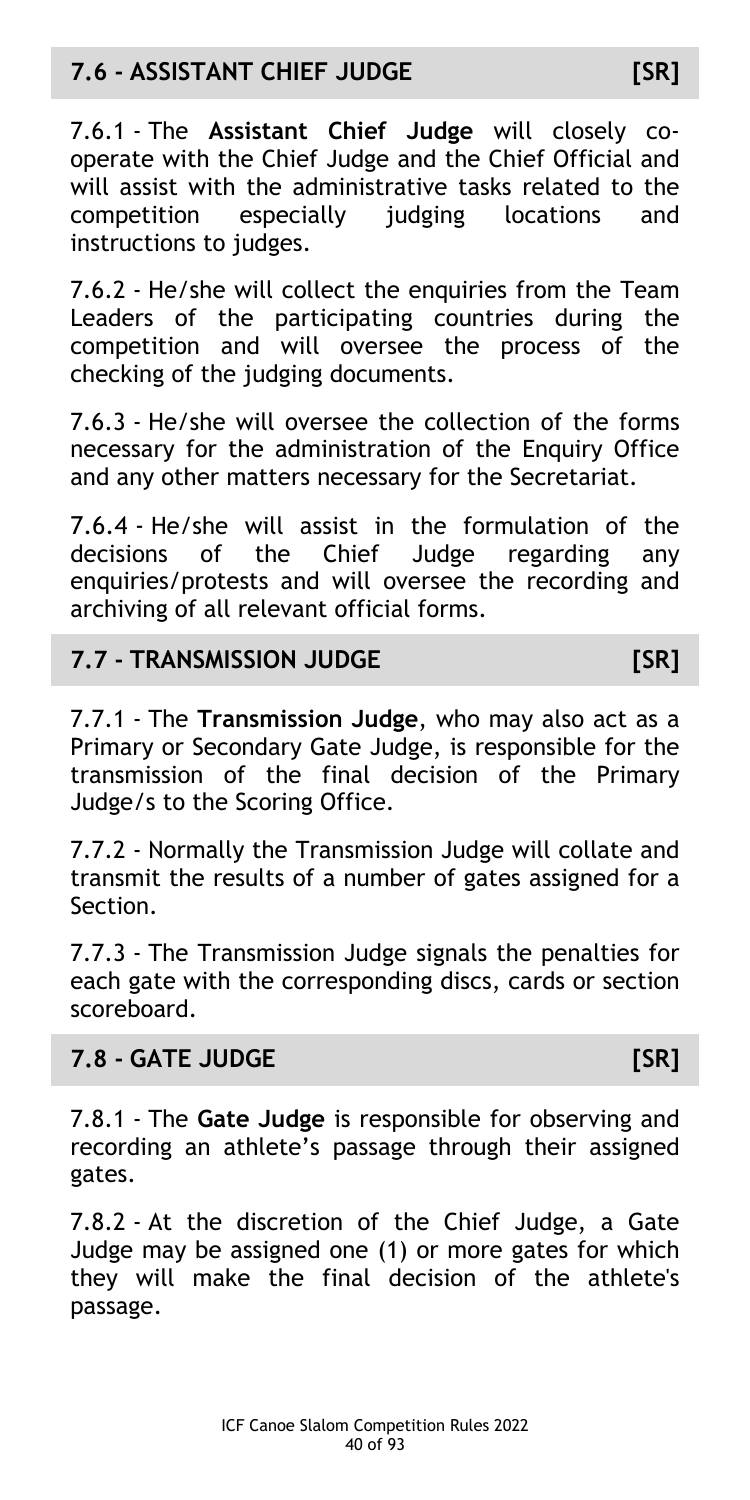7.8.3 - This Judge will be referred to as a Primary Judge and may also provide their own assessment of adjacent gates to the respective adjacent Primary Judge/s.

7.8.4 - In arriving at the final decision, the Primary Judge must also consider the adjacent Gate Judge's observations, especially those who may be in a better position for a particular negotiation (better position may mean being closer or further away but on a better angle for each individual case).

7.8.5 - The Primary Judge will assess each circumstance, make a decision and signal that decision to the Transmission Judge.

7.8.6 - It is the duty of all Gate Judges to consider and record their own view of every gate to which they have been assigned.

7.8.7 - It is not the role of the Transmission Judge to overrule any decision of a Primary Judge, rather to record, display and forward that decision to the Scoring Office.

**7.9 - TVS / VIDEO JUDGE COORDINATOR [SR]**

7.9.1 - The **TVS/Video Judge Coordinator** is responsible for the complete setup and proper functioning of any TVS and video judge hardware and software.

7.9.2 - The TVS/Video Judge Coordinator guides and troubleshoots the video production and distribution to meet the TVS and the Video Judge requirements.

### **7.10 - VIDEO JUDGES [SR]**

7.10.1 - **Video Judges** carry the same responsibility as a Gate Judge and act as an additional resource to determine the correct decision for an athlete on any gate.

7.10.2 - The Video Judge should systematically view all athletes.

7.10.3 - Video judges may review any athlete on any gate, or sequence of gates.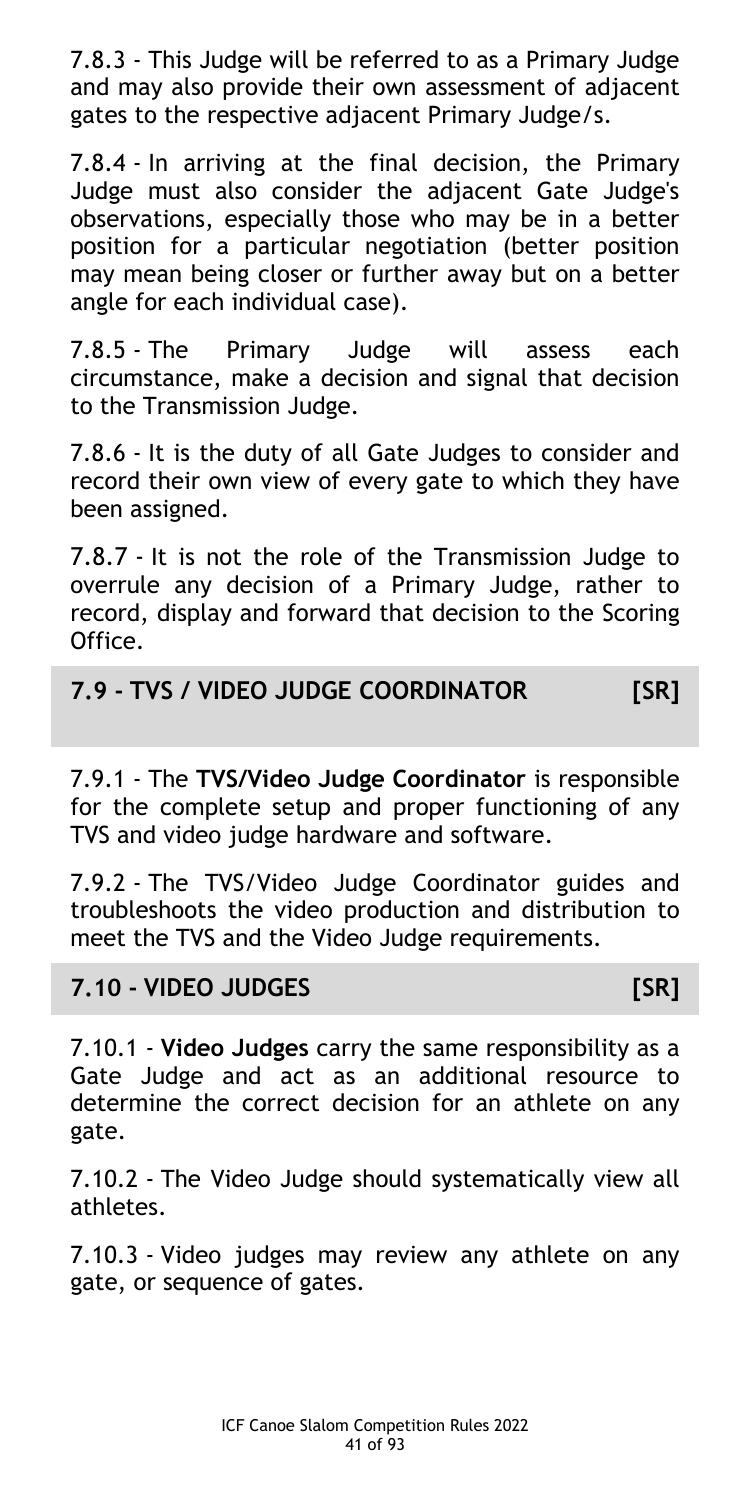7.10.4 - The Video Judge reports any discrepancy to the Chief Judge who may change the decision of a Gate Judge when the video demonstrates clear and conclusive evidence.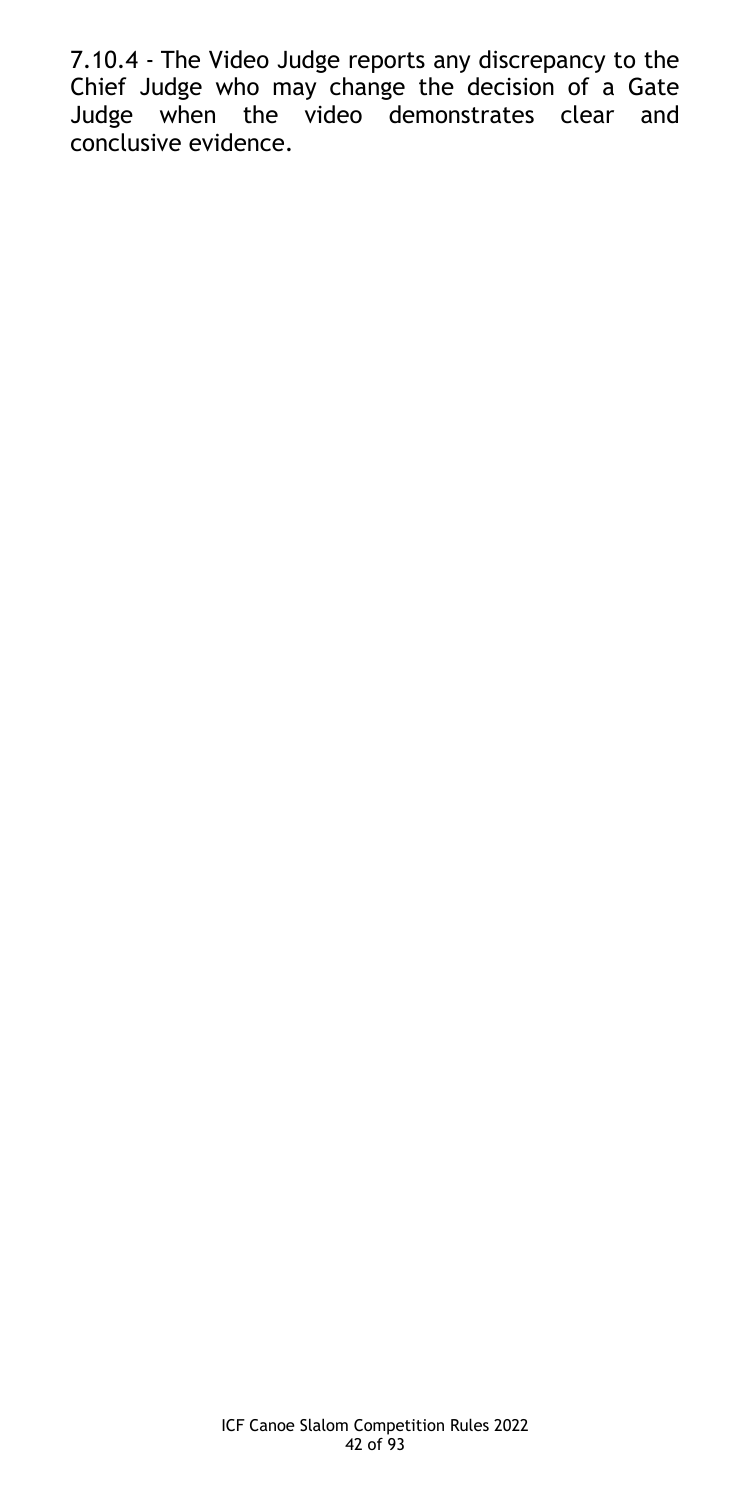# **7.11 - COURSE DESIGNERS [SR]**

7.11.1 - The **Course Designers** are responsible for the design of the course and ensure that the course is maintained in its original design during the competition.

7.11.2 - The Course Designers are responsible for the proper hanging of the gates and for the other relevant installations and must always be ready to make repairs or adjustments as necessary.

7.11.3 - The Course Designers are members of the Course Approval Committee.

### **7.12 - PRE-START CONTROL [SR]**

7.12.1 - The **Pre-Start Control** position is not mandatory but may be required because of the configuration of the venue or the need to check equipment marks.

7.12.2 - The Pre-Start Control may advise the athlete as to when to proceed to the start pool.

7.12.3 - If required the Pre-Start Control confirms that the athlete's equipment carries the marks applied at Equipment Control.

7.12.4 - If the athlete does not carry the appropriate marks the Pre-Start control notifies the Start Judge and Chief Judge who make a decision on if the athlete may, or may not start the competition. Any time lost from the above process goes against the athlete.

### **7.13 - START JUDGE [SR]**

7.13.1 - The **Start Judge** assures that the athletes are in the correct order and gives permission to start.

7.13.2 - He/she can refuse to start an athlete if the athlete:

7.13.2.a - Fails to respect the safety rules.

7.13.2.b - Fails to present themselves at the start, promptly after having been called by the Start Judge to do so.

7.13.2.c - Is not properly dressed, does not have a start number or has an incorrect start number.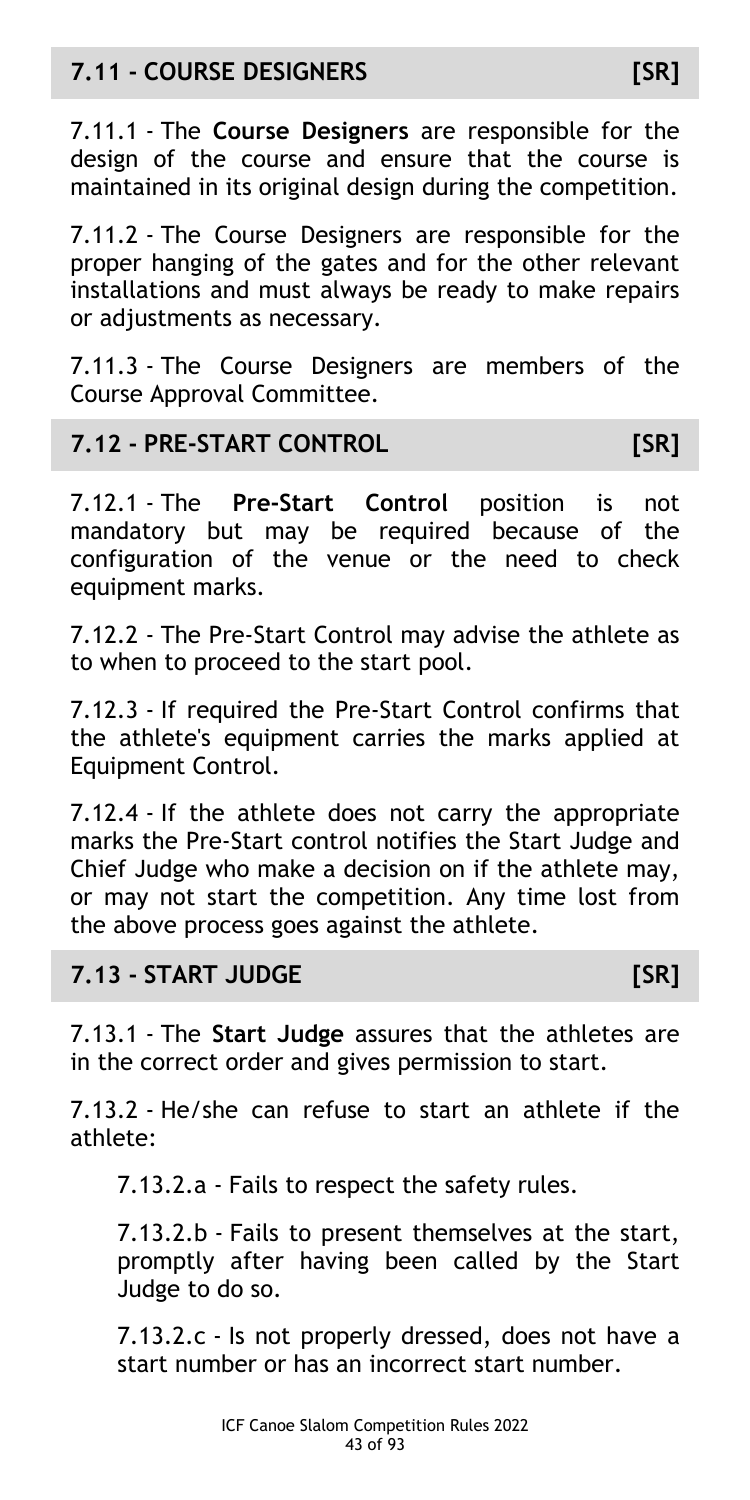7.13.2.d - Does not follow the Start Judge's orders.

7.13.3 - In case of any abnormality at the start, the Start Judge must immediately inform the Chief Judge.

## **7.14 - FINISH JUDGE [SR]**

The **Finish Judge** determines when an athlete has finished the course in the proper manner (see article 10.4).

# **7.15 - TIMEKEEPERS [SR]**

The **Timekeepers** are responsible for keeping the exact running time for each athlete and for its transmission to the Scoring Office.

## **7.16 - CHIEF OF SCORING [SR]**

The **Chief of Scoring** is responsible for calculation and publication of accurate competition results based on data received under the direction of the Chief Judge.

## **7.17 - EQUIPMENT CONTROLLER [SR]**

The **Equipment Controller** ensures that the boats, buoyancy aids and helmets fulfil articles 3.1 to 3.6 and may mark them accordingly.

## **7.18 - WATER SAFETY OFFICER [SR]**

7.18.1 - The **Water Safety Officer**, together with a rescue squad and according to the circumstances, rescues anyone in the competition course.

7.18.2 - They must have available the necessary safety and first-aid equipment.

7.18.3 - The Water Safety Officer must also ensure that any local requirements regarding First aid provision are met.

### **7.19 - OFFICIALS BEHAVIOUR [SR]**

7.19.1 - An official may assume multiple functions or roles for the competition.

7.19.2 - No official may communicate with, or in any way give technical advice to an athlete while they are on the course.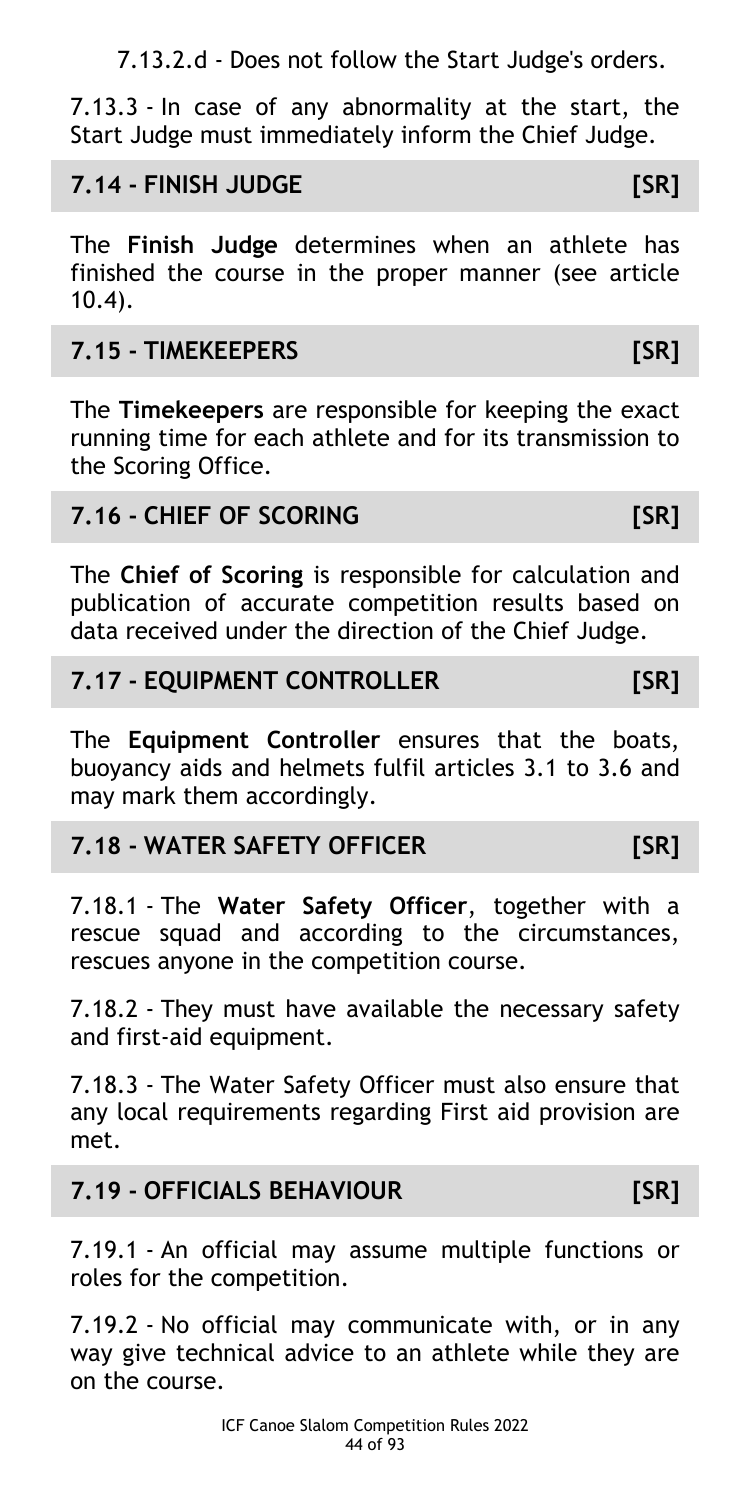7.19.3 - A Gate Judge must not draw an athlete's attention, in any manner whatsoever to any error committed in relation to the athletes negotiation of the course unless signalling the penalty assigned to a gate.

7.19.4 - There must be constant radio communication between Chief Official, Chief Judge, Assistant Chief Judge, Video Judge, Start Judge, Equipment Controller, TVS/Video Judge Coordinator and Chief of Scoring.

## **7.20 - NOMINATION FOR ICF COMPETITIONS [SR]**

7.20.1 - For nomination and appointment of the officials for ICF competitions (level 2 and 3) National Federations are entitled to nominate candidates who have a current IJCSL qualification.

7.20.2 - For selection of Officials for the World Championships (ICF competition level 1) see article 13.7.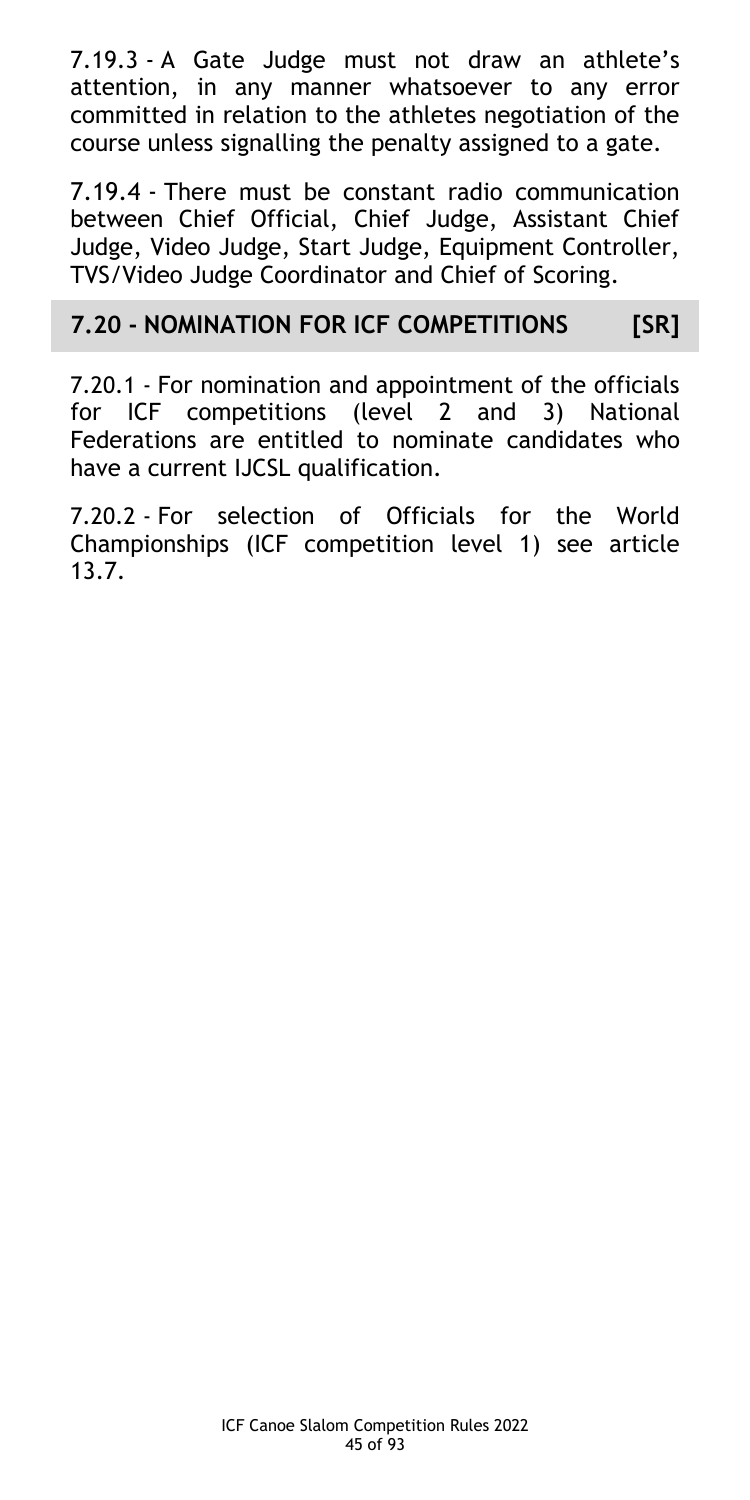# **CHAPTER 8 - FIELD OF PLAY**

### **8.1 - HOMOLOGATION [SR]**

8.1.1 - The ICF will conduct homologation testing for Canoe Slalom equipment based on commercially available products.

8.1.2 - These include but are not restricted to timing and scoring, moveable obstacles, gates, poles and hanging system.

8.1.3 - For ICF competitions (level 1 and 2) the venue and the competition gates need to be homologated by ICF.

#### **8.2 - COMPETITION COURSE [SR]**

8.2.1 - The course may consist of natural and/or artificial obstacles.

8.2.2 - The minimum length for a course is 150 m, the maximum length is 400 m measured from the start line to the finish line down the centre line of the course.

8.2.3 - A competition venue must include warm up and cool down areas for the athletes. These areas are open for all athletes that are competing and must not affect the start and finish area.

### **8.3 - GATE REQUIREMENTS [SR]**

8.3.1 - The gates consist of two (2) suspended poles painted with green and white rings for downstream gates and red and white rings for upstream gates, with the bottom ring always white, each ring is 20 cm high.

8.3.2 - A black band of a minimum width of 2 cm and maximum width of 2.5 cm is placed around the base of each pole.

8.3.3 - The gate numbers will be displayed according to the CSLC template on the white ring, second from the bottom.

8.3.4 - Competition Logos and/or advertising agreed with the CSLC may be displayed on any of the rings above the bottom four (4) rings.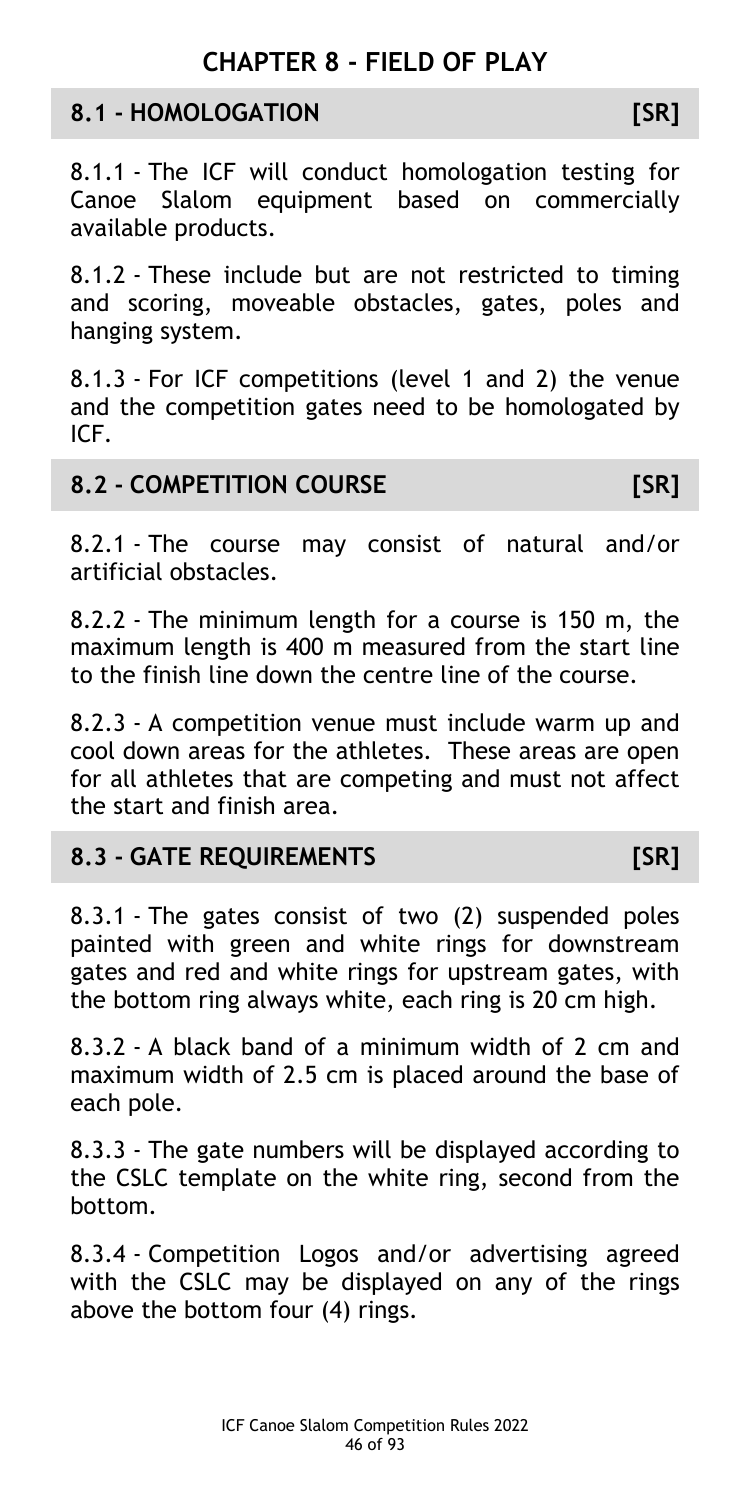8.3.5 - The width of a gate is 1.2 meters minimum to 4.0 meters maximum measured between the inside edge of the poles.

8.3.6 - Poles must be round and 1.6 to 2 m long by 4.0 to 5.0 cm in diameter, and of sufficient weight that motion caused by wind is not excessive.

8.3.7 - The height of the poles above the water should be such that it provides fair and reasonable conditions for negotiation whilst simultaneously satisfying the aims of the Course Designers.

8.3.8 - As an indicator to the Course Designers and Chief Judge the pole height should be approximately 20 cm above the surface of the water and should not be set in motion by any surge of water.

8.3.9 - For ICF competitions (level 1 to 3), each pole must be individually adjustable from the bank.

8.3.10 - Gates must be numbered in the order of negotiation.

8.3.11 - The gate number panels must measure 20 cm x 20 cm (recommended) or 30 cm x 30 cm. The numbers must be inscribed on both sides of the panels using written in black on a yellow or white background. Each number and letter must measure 15 cm or 20 cm in height and 1.5 cm or 2 cm in thickness. On the side of the panel opposite the direction of correct negotiation, there is a diagonal red line from the bottom left to the top right.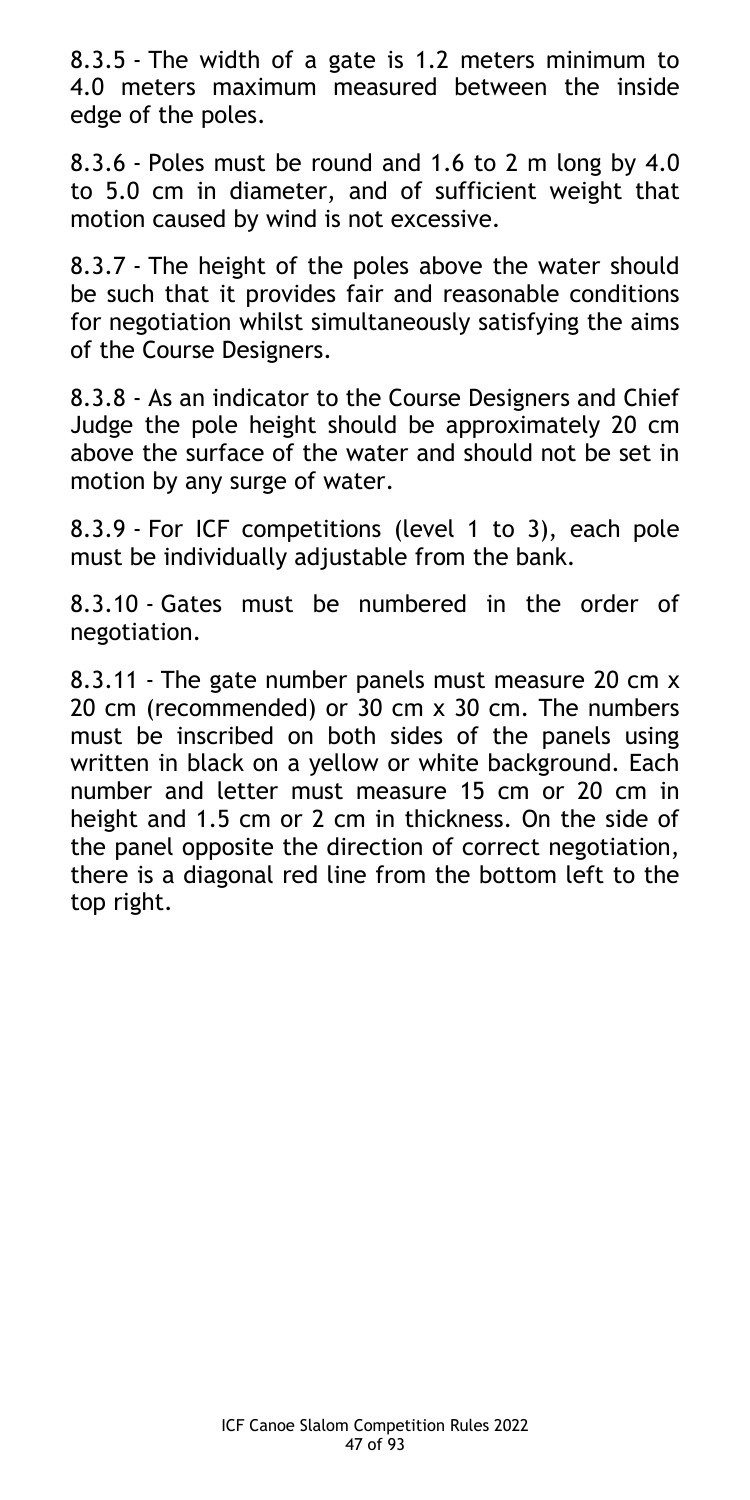# **CHAPTER 9 - PRE-COMPETITION**

# **9.1 - TEAM LEADERS MEETING & INSTRUCTIONS [PR]**

9.1.1 - A meeting of the Team Leaders from each participating National Federation must be held at an appropriate time before the start of the competition. The following points should be discussed:

- Additional instructions to athletes
- Confirmation, changes and/or withdrawal of entries.

9.1.2 - Each Team Leader must receive, at least five (5) hours before the beginning of the competition, written directions concerning the following points:

- A list of the start orders
- Detailed timetable
- Time that the course opens
- Starting time
- Position of the starting line
- Position of the finish line
- The interval between starts
- The signal used by the Start Judge to give the start, and that is employed by the Judges to clear the course (whistle)
- Place where the competition office/enquiry office and the Jury may be found
- The time and place for the inspection of equipment
- Manner in which the boats are to be transported from the finish back to the start, if appropriate
- Regulations concerning training
- Place for Anti-Doping Control (when required).

## **9.2 - COMPETITION SCHEDULE [PR]**

9.2.1 - At least 24 hours before the beginning of the competition, a final competition schedule must be available to each participating National Federation.

9.2.2 - The final competition schedule must contain the complete timetable of the events as well as the name, bib number and National Federation of each participating athlete.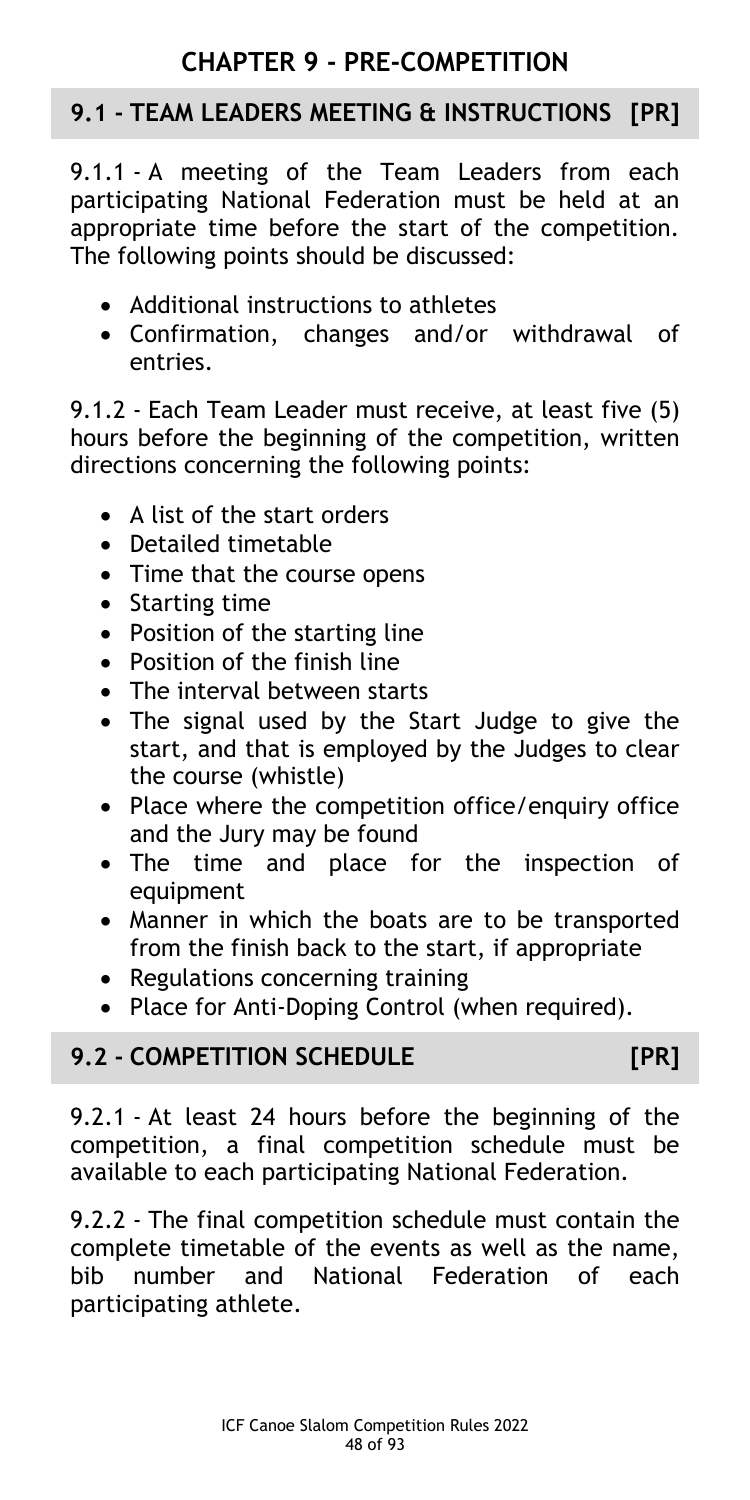9.2.3 - In organising the competition schedule, the following principles should be followed:

9.2.3.a - The individual events including their respective semi-final / final should be held as a unit before or after the team events.

9.2.3.b - Consideration should be given to the schedule to allow athletes to compete in multiple events.

9.2.4 - Modifications to the competition schedule after the Team Leaders meeting are approved by the Jury.

### **9.3 - START ORDER [SR]**

9.3.1 - The HOC is responsible for the start list at ICF and international competitions.

9.3.2 - Individual events

9.3.2.a - In individual events the start order for each event will be based on the current ICF Canoe Slalom World Ranking. Athletes will start in the reverse order of their ICF Canoe Slalom World Ranking.

9.3.2.b - Athletes without an ICF Canoe Slalom World Ranking are placed at the beginning of the start order. Their position on the start order is drawn and is the responsibility of the HOC.

9.3.2.c - The start order of the next phase will be the reverse order of the previous phase results.

### 9.3.3 - Team events

9.3.3.a - In Team events at ICF level 2, 3 and International competitions the start order will be the reverse order of the Nation ranking in that event for the age group.

Nations without a Nation ranking are placed at the beginning of the start order. Their position on the start order is drawn and is the responsibility of the HOC.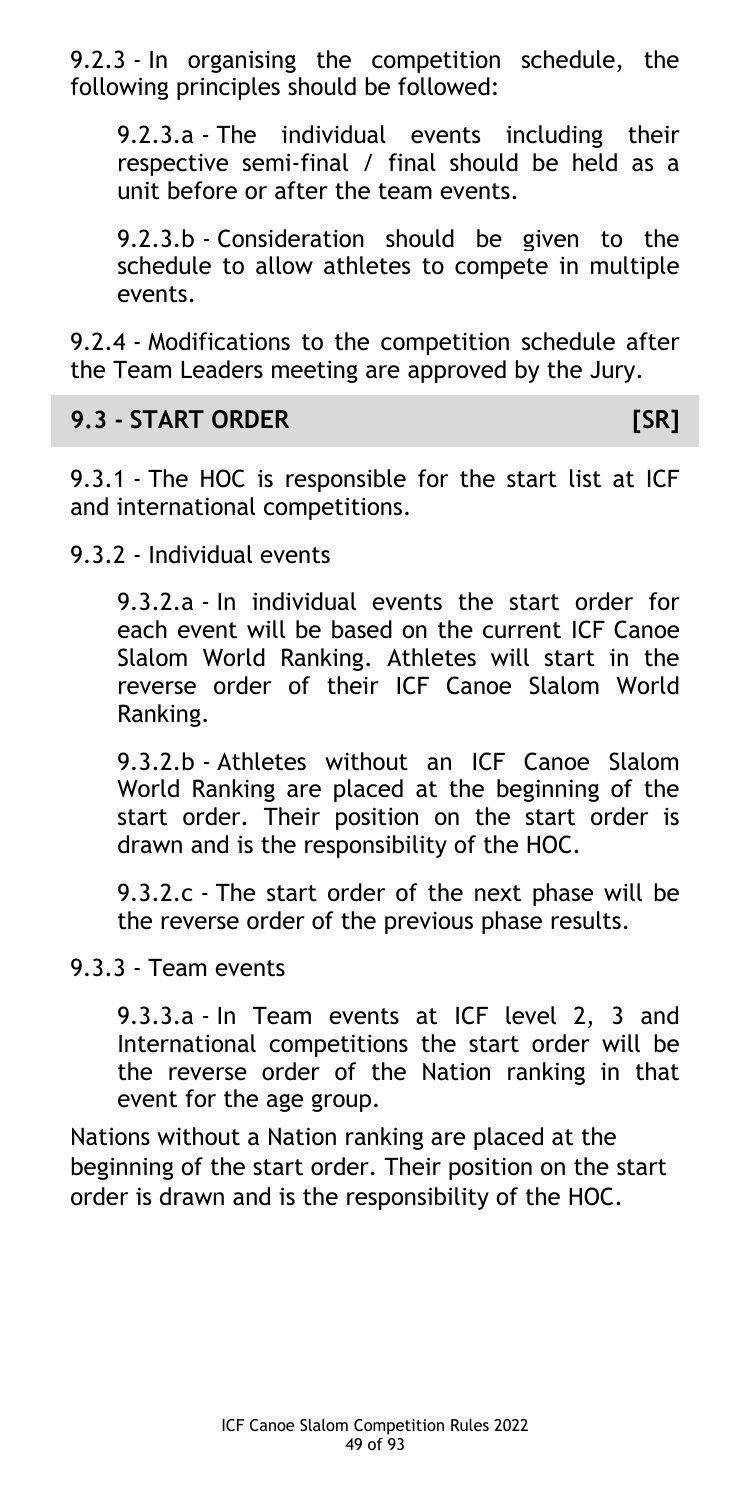# **9.4 - COURSE DESIGN REQUIREMENTS [SR]**

9.4.1 - The course must consist of a minimum of 18 gates and a maximum of 25 gates, of which six (6) or eight (8) must be upstream gates.

9.4.2 - As a recommendation for the Course Designers, the course should be navigable for MK1 in a time close to 95 seconds.

9.4.3 - The course must be entirely navigable throughout its length and provide the same conditions for right-handed and left-handed C1 and C2 athletes. The ideal course should include:

- Minimum one (1) gate-combination, which offers the athlete several options
- Constant direction changes and flowing movements using the technical difficulties of the water (eddies, waves and rapids).

9.4.4 - The Start and Finish positions and their organisation must be agreed to by the Chief Judge prior to the beginning of official training.

9.4.5 - The distance between the last gate and the finish line must be no less than 15 meters and must be no more than 25 meters.

9.4.6 - The gates must be placed with correct presentation clearly indicated (by the colour of poles and the number board) and sufficient room be allowed to permit a correct negotiation and judgement of penalties without uncertainty.

9.4.7 - If during the event the Chief Judge identifies that a significant change in water level has occurred that may be corrected, he/she may stop the competition until the original water conditions are restored.

9.4.8 - If during the competition unusual circumstances alter the nature or design of the course, only the Chief Judge may authorise alteration to or change the position of a gate.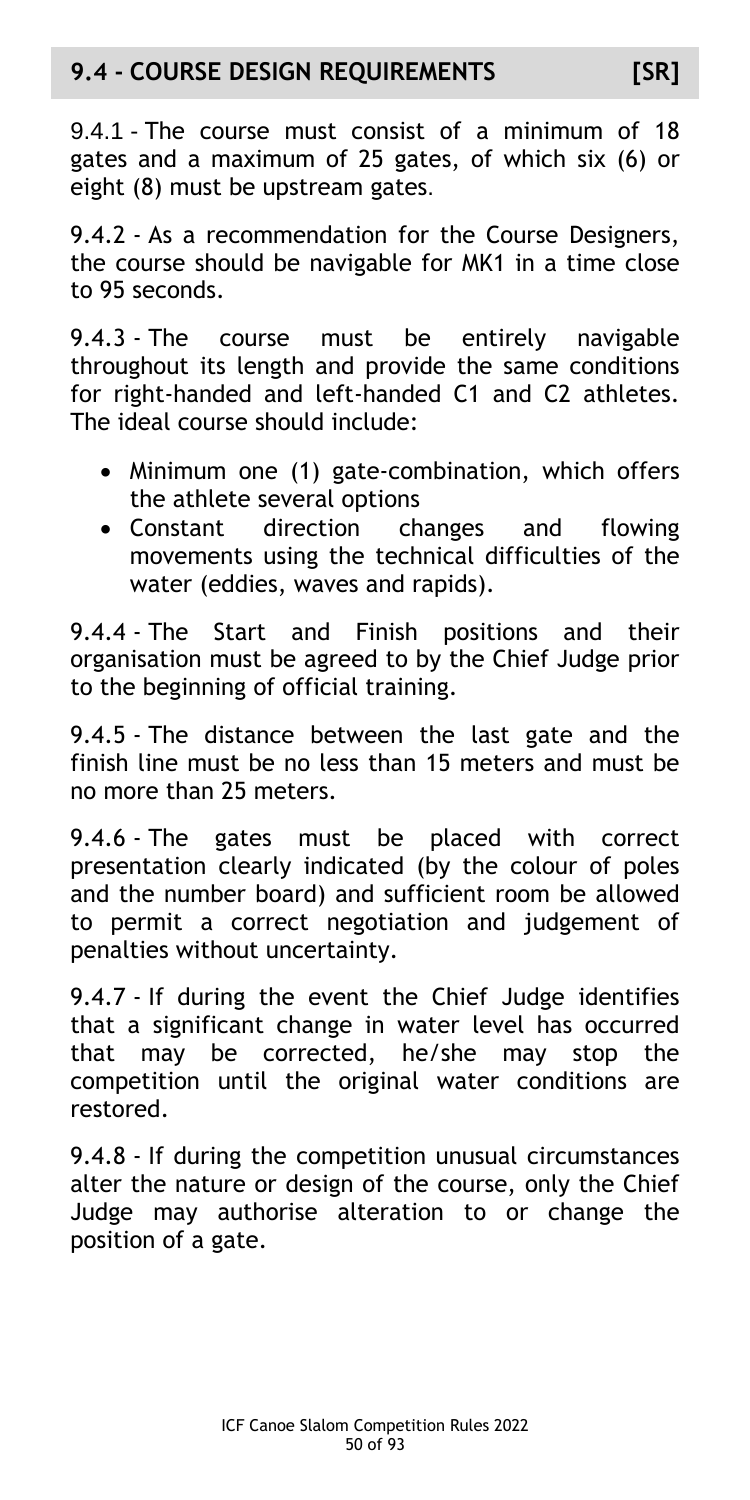# **9.5 - COURSE DESIGN PROCESS [SR]**

9.5.1 - The Course Designers design and publish the course for the heats and semi-final/final course, which take into account the positions for judging used for all courses.

9.5.2 - A semi-final/final course may be changed from the heats course provided the balance of the course is maintained.

9.5.3 - The Technical Organiser and the Chief Judge may offer the Course Designers their advice on the course design and the hanging of the course.

9.5.4 - The organising National Federation must provide the Course Designers with information on the possibility of and necessity for water control or any other information affecting water level.

9.5.5 - After assisting the Course Designers in carrying out their task in the most efficient and clearest possible way, the HOC prepares a map of the course exactly to scale of 1:1000.

9.5.6 - A map of each course layout is published at the announced time, in a location that can be seen by all the participants.

# **9.6 - APPROVAL OF THE COURSE DESIGN [SR]**

9.6.1 - The boats for the demonstration run should include one (1) right-handed MC1, one (1) left-handed MC1, one (1) right-handed WC1, one (1) left-handed WC1, two (2) MK1, two (2) WK1, and two (2) C2 (front left and front right).

9.6.2 - In any case the maximum number of boats for each event should be no more than two (2).

9.6.3 - The demonstration run should include navigation of the course by each demonstrator in sections followed by a full-length run by each demonstrator.

9.6.4 - The Chief Official, the Technical Organiser, the Chief Judge and the Course Designers form the Course Approval Committee which determine the navigability of the courses and approve the course(s) for the competition.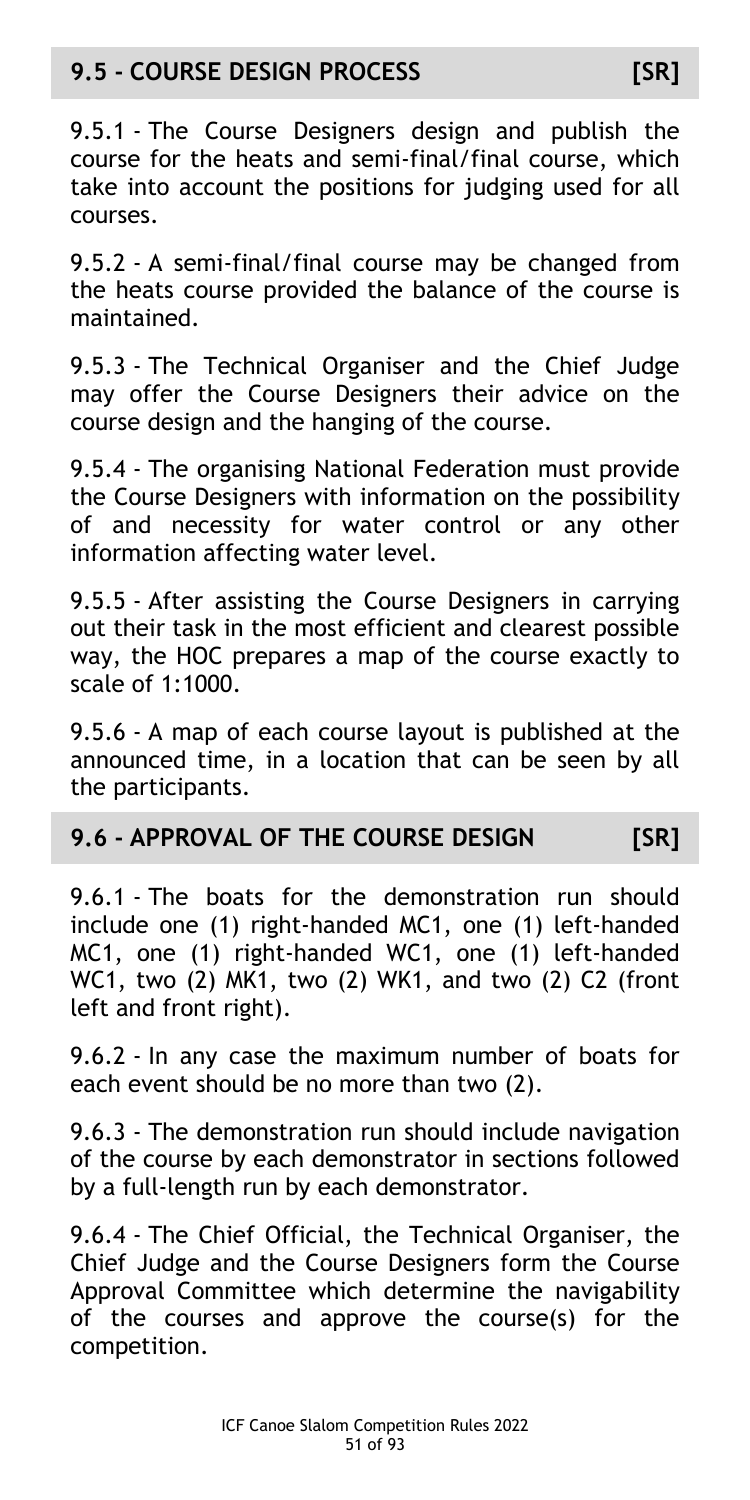9.6.5 - If the course is judged in some way unacceptable, (i.e. the course, or part of the course is unfair, dangerous or impossible to negotiate) the Course Approval Committee is empowered to make a decision to rectify the problem.

9.6.6 - If more than half of the Course Approval Committee ask for a modification, the course must be modified. In these cases, the new course change proposals will be made by the Course Designers for reconsideration and approval.

9.6.7 - After the approval, no further modification may be made.

### **9.7 - TRAINING [SR]**

9.7.1 - At the HOC's discretion for level 4 competitions a training run may be allowed on the completed course.

9.7.2 - Training runs are not mandatory.

9.7.3 - The first start of the official training runs (when held) may not be held less than 20 minutes after the course is finally declared approved.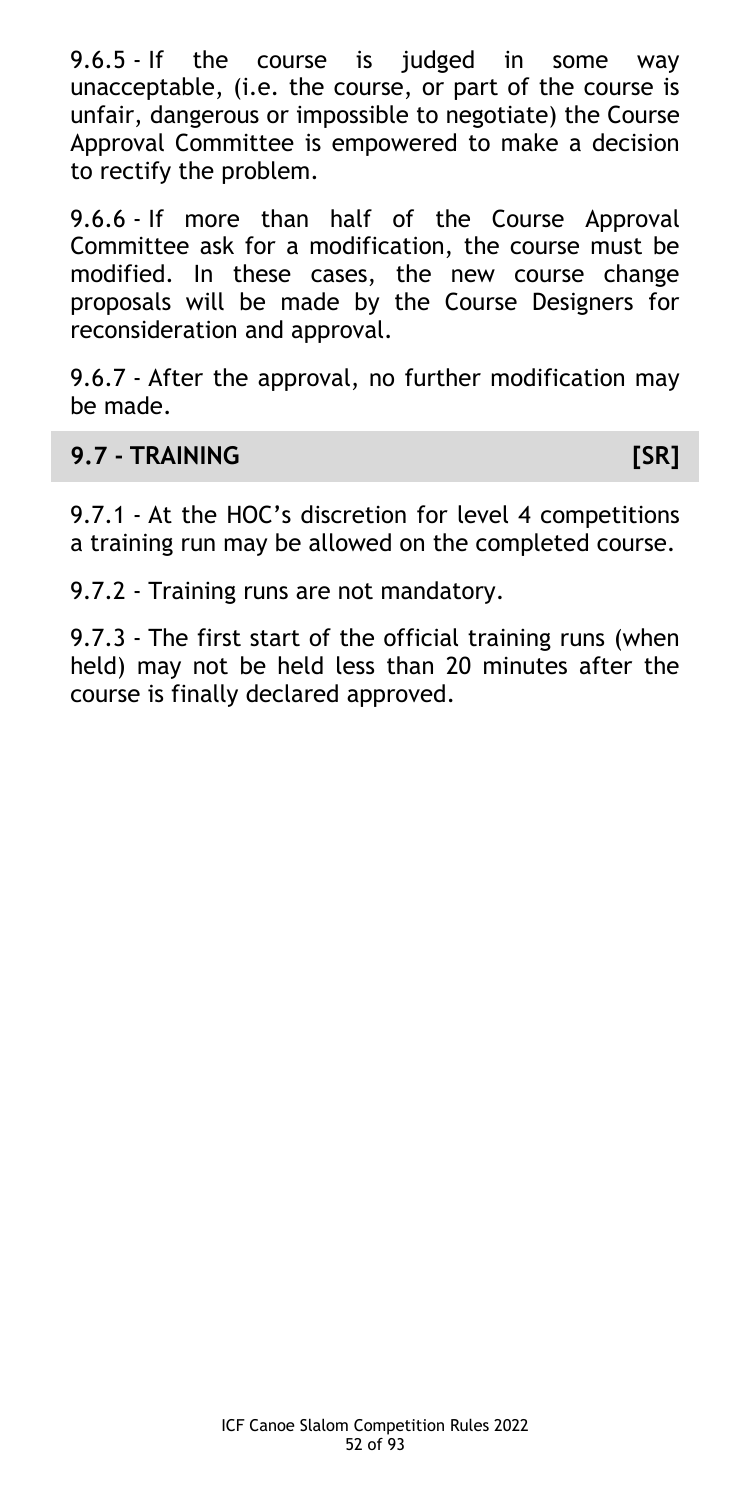### **CHAPTER 10 - COMPETITION**

# *I - Start, finish and timing*

**10.1 - START [SR]**

10.1.1 - Starts should be directly upstream or downstream.

10.1.2 - An assistant to the Start Judge may hold each boat at the starting position until the start.

10.1.3 - The boat must be stationary at the start

10.1.4 - In the team runs, all boats must be stationary. The boat in the start gate must activate the timing of the run. The boat can be either A, B, or C

10.1.5 - In all cases the athletes must follow the Start Judge's positioning or special instructions.

## **10.2 - START INTERVAL [SR]**

10.2.1 - In individual events, starts are separated by at least forty-five seconds.

10.2.2 - In the team events, starts are separated by at least ninety seconds.

# **10.3 - FALSE START [SR]**

10.3.1 - Only the Start Judge is qualified to determine that a false start has occurred and to recall the athlete by means of an appropriate signal.

10.3.2 - The Start Judge determines if a second start is given and notifies the Chief Judge of his/her decision.

## **10.4 - FINISH [SR]**

10.4.1 - The finish line must be marked clearly on both sides of the course.

10.4.2 - An athlete's run is complete when the finish line is broken by the athletes body. The athlete must not cross the finish line more than once or risk disqualification for that run (DSQ).

10.4.3 - In the team event all three (3) boats must cross the finish line within 15 seconds of each other or incur a 50 second penalty (see article 10.9.6).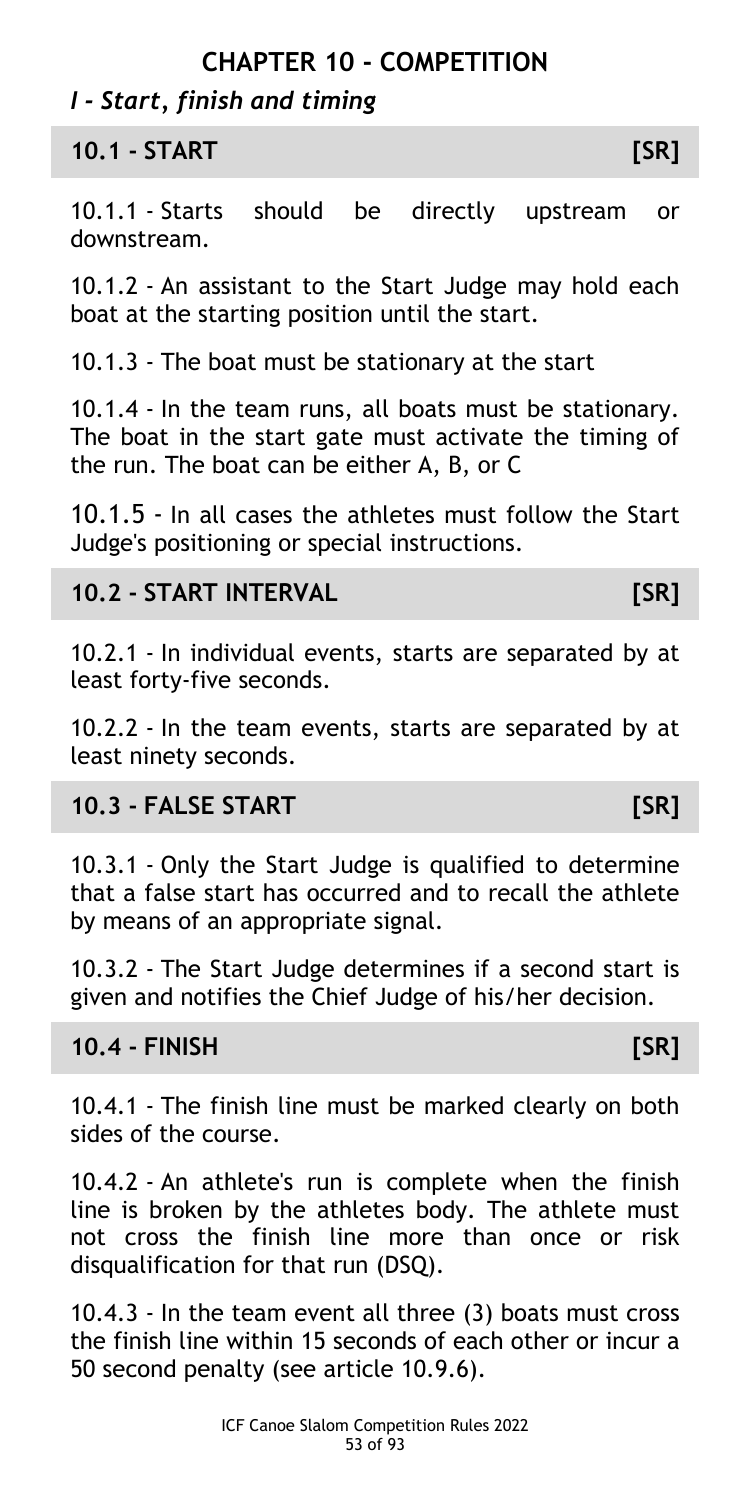10.4.4 - If an athlete crosses the finish line upside down or capsized, (see article 10.15), as deemed by the Finish Judge, then the athlete will be given a DNF for that run.

#### **10.5 - TIMING [SR]**

10.5.1 - The time of a run is measured from the time that the athlete's body or electronic device (on body or boat) breaks the start line to the time when the finish line is broken by the athlete's body or electronic device (in C2, the first body that crosses the line).

10.5.2 - In teams racing the time is measured from the time when the first athlete breaks the start line to the time the last athlete breaks the finish line.

10.5.3 - Timing of each run must be accurate to at least  $1/100$ <sup>th</sup> of a second, and the results must be reported to the nearest  $1/100^{th}$  of a second.

*(Example: running time of 1 minute, 30 and 5/100th seconds would be reported as 90.05 seconds)*

## *II - Gate negotiation and judgment*

### **10.6 - NEGOTIATION [SR]**

10.6.1 - All the gates must be negotiated in numerical order.

10.6.2 - All gates may be negotiated in any presentation from the correct side of the gate as displayed by the gate number panels.

10.6.3 - The gate line, in all circumstances is defined as the line between the outside edge of the bottom of the two (2) poles, projected from the end of the poles vertically to the river bed.

10.6.4 - The following conditions must be satisfied for negotiation of the gate:

10.6.4.a - Negotiation of the gate begins when the boat or the body or the paddle touches a pole of the gate or part of the head of the athlete (in C2, one (1) of the two (2) athletes) breaks the gate line.

10.6.4.b - Negotiation of a gate is ended when the negotiation of any subsequent gate begins or the finish line is crossed.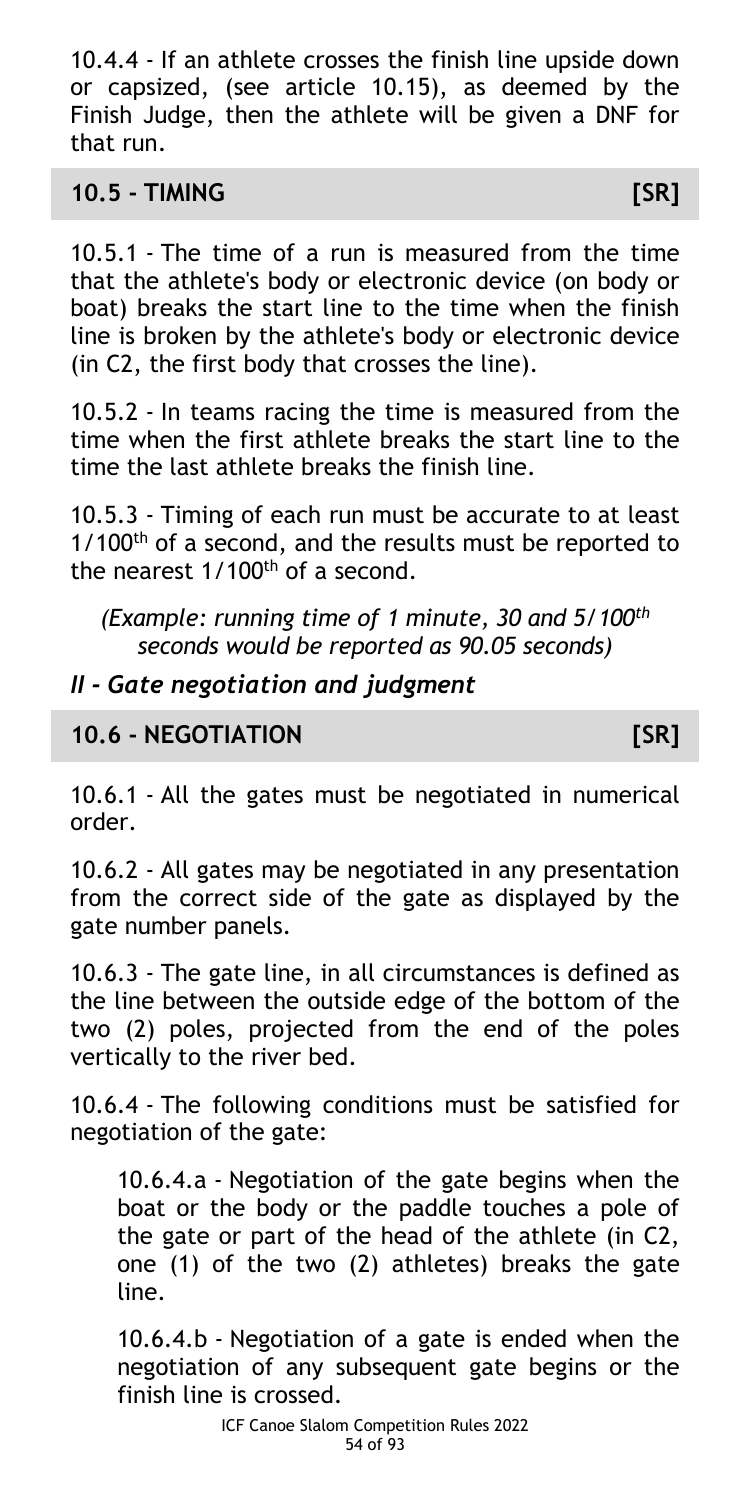10.6.5 - The following conditions must be satisfied for a gate to be considered correctly negotiated:

10.6.5.a - The whole head of the athlete or athletes must cross the gate line in accordance with the correct side of the gate and the course plan. A whole head is defined as follows:



10.6.5.b - Part of the boat must cross the gate line at the same instant as the whole head crosses the line.

## **10.7 - ZERO (0) PENALTY SECONDS [SR]**

Correct negotiation without touching either pole with any part of the body, equipment, paddle or boat.

#### **10.8 - TWO (2) PENALTY SECONDS [SR]**

10.8.1 - Correct negotiation of the gate, but with a touch of one (1) or both poles.

10.8.2 - Repeated touching of the same or both poles is only penalised once.

### **10.9 - FIFTY (50) PENALTY SECONDS [SR]**

10.9.1 - A touch of a gate (either 1 or 2 poles) without correct negotiation of the gate.

10.9.2 - Intentional pushing of a gate to allow negotiation unless correctly renegotiated before any subsequent gate is negotiated. An intentional push is an unexpected action of the Athlete to enable negotiation of the gate.

10.9.3 - The head of the athlete (in C2 one, or both athletes) breaks the gate line upside down unless correctly renegotiated before any subsequent gate is negotiated (for definition of upside down see article 10.15.1).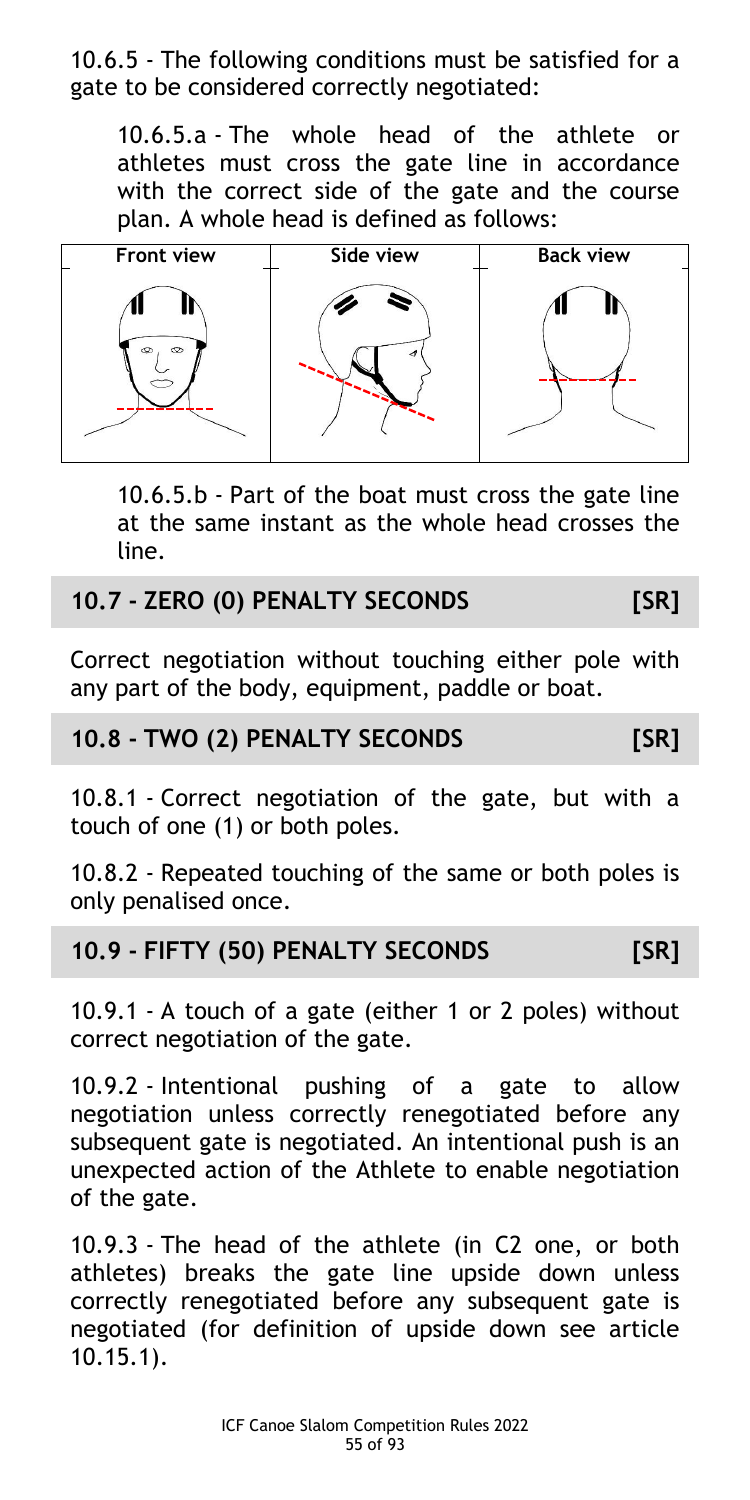10.9.4 - Any part of the head of the athlete breaks the gate line in the wrong direction during negotiation of the gate, unless the negotiation of the gate begins in the correct direction and finishes in the correct direction before any subsequent gate is negotiated.

10.9.5 - Gate left out: this is determined to have occurred when negotiation of any subsequent gate begins or the finish line is crossed.

10.9.6 - The last team member failing to cross the finish line within fifteen (15) seconds of the first team member to finish.

10.9.7 - Only part of the head breaks the gate line (in C2, one or both athletes) in the correct direction, with or without part of the boat, unless correctly renegotiated before any subsequent gate is negotiated.

### **10.10 - UNDERCUTTING OF A GATE [SR]**

Undercutting of a gate by the athlete with any part of their body or equipment, except part of their head, without a touch is not penalised.

### **10.11 - REPEATED ATTEMPTS AT A GATE [SR]**

Repeated attempts at a gate without touching the poles is not penalised if part of the head of the athlete(s) has not broken the gate line in the wrong direction.

### **10.12 - MAXIMUM PENALTY FOR A GATE [SR]**

Fifty (50) penalty seconds is the maximum obtainable by one (1) athlete on any one gate.

### **10.13 - BENEFIT OF ANY DOUBT [SR]**

At all times, the benefit of any doubt must be given to the athlete.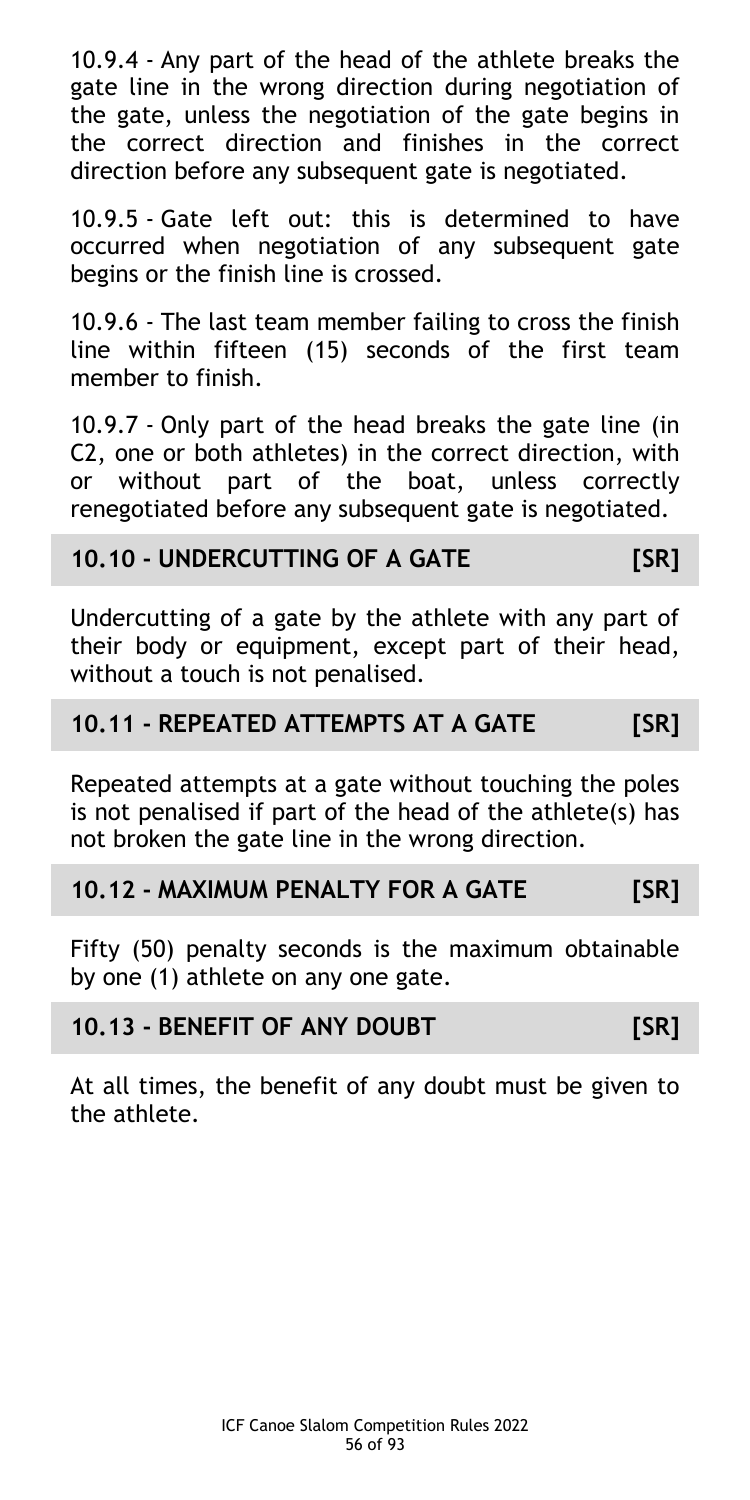# **10.14 - CLEARING THE COURSE [SR]**

10.14.1 - When an athlete is overtaken by another athlete, he/she must give way if a Judge gives repeated blasts on a whistle.

10.14.2 - The overtaking athlete must be attempting to negotiate the course properly. If the athlete is overtaking as a result of missing gates, then they must not hinder the athlete that they are approaching.

10.14.3 - If an athlete is hindered by another athlete, they may repeat the run if so authorised by the Chief Judge.

### **10.15 - UPSIDE DOWN AND CAPSIZE [SR]**

10.15.1 - The boat is considered upside down when the head of the athlete is entirely under water.

10.15.2 - It is considered to be a capsize when the athlete (or an athlete in C2) has left the boat completely.

10.15.3 - Kayak roll is not considered to be a capsize.

10.15.4 - In team runs, members of the team may help each other to Kayak roll without penalty.

# **10.16 - DISQUALIFICATION FOR THE RUN [SR]**

10.16.1 - If an athlete competes in a boat or with equipment, which does not conform to the rules, the Chief Judge should disqualify them for that run. (DSQ).

10.16.2 - The Chief Judge should disqualify for the run, an athlete who accepts outside assistance. (DSQ)

10.16.3 - The following is considered as "outside assistance":

- Any aid given to an athlete or to their boat.
- Any giving, passing, or throwing to an athlete of a spare paddle or their original lost paddle.
- Any directing, pushing, or movement of the boat by anyone other than the athlete.
- Any directions to athletes by means of electroacoustic apparatus or radiotelephone (e.g. radio-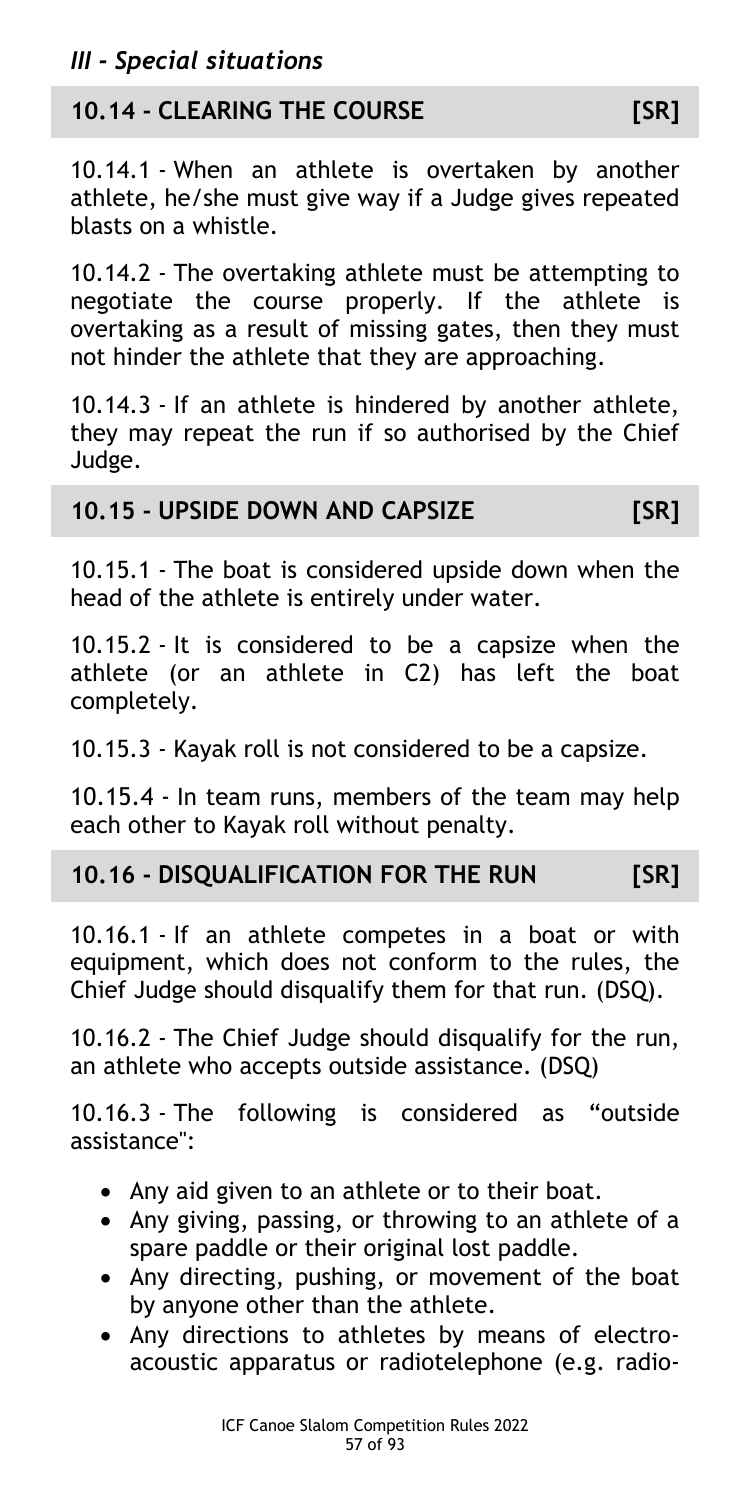telephone between the athlete and any other person).

10.16.4 - After a capsize (see article 10.15.2) in a team run, the rest of the team are not permitted to intentionally negotiate any subsequent gates **(**DSQ).

10.16.5 - An athlete who does not keep their paddle in both hands and attempts to break the finish line with their paddle before the body breaks the finish line as deemed by the Finish Judge (see article 10.5.1).

10.16.6 - An athlete who is not ready to start as scheduled may be disqualified for that run (DSQ) if there is negligence on the athlete's part as deemed by the Chief Judge.

10.16.7 - In all cases the athletes must follow the defined start procedures and special start instructions or a disqualification (DSQ) will result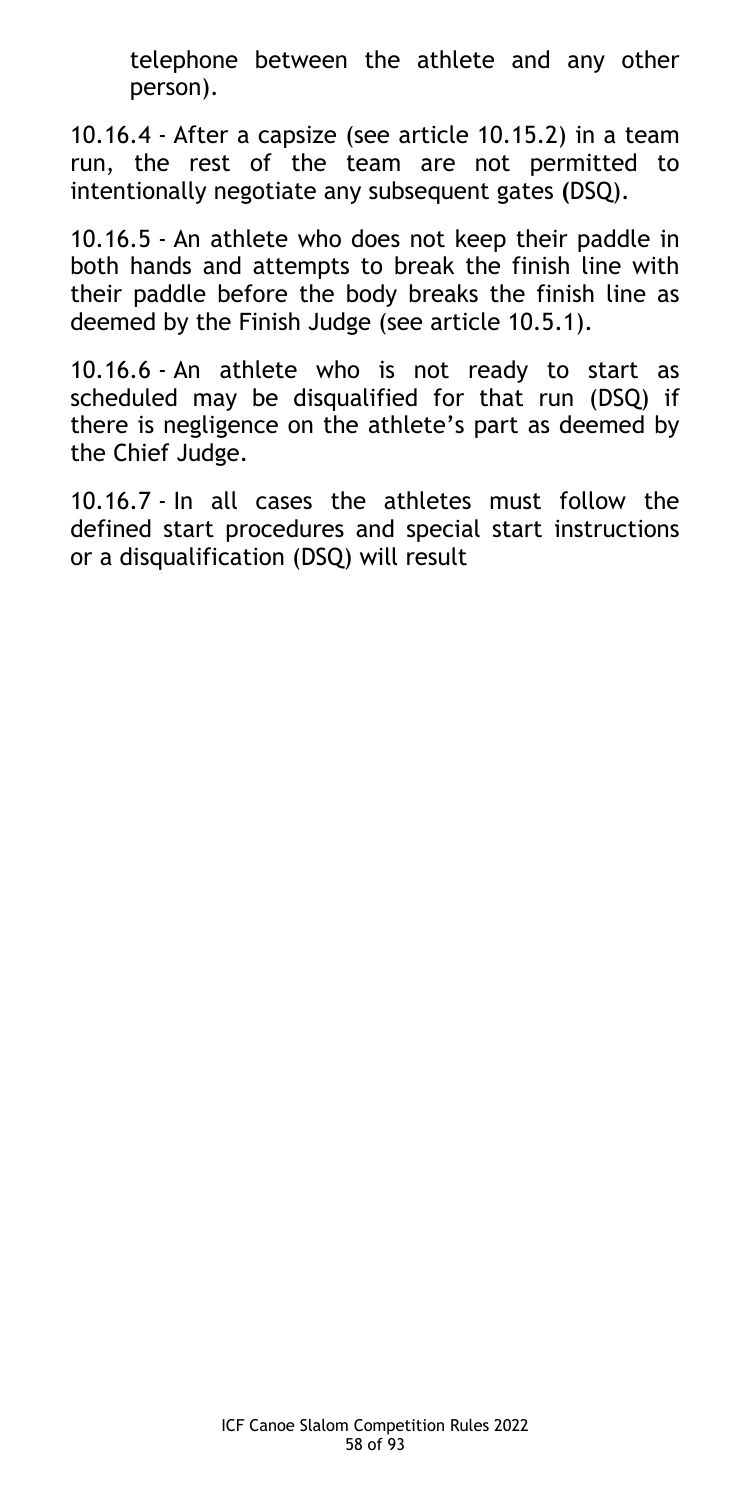## *IV - Results calculation*

# **10.17 - CALCULATION AND POSTING OF RESULTS[SR]**

10.17.1 - The following formula is used to calculate the results:

**best time run in seconds + penalty seconds = result**

10.17.1.a - Sample for an individual score in each run

| Running<br>time:    |  | $2'20.82' = 60 + 60 + 20.82 = 140.82$ seconds |  |                    |
|---------------------|--|-----------------------------------------------|--|--------------------|
| Penalty<br>seconds: |  | $2 + 2 + 50 = 54.00$ seconds                  |  |                    |
| Total:              |  |                                               |  | $= 194.82$ seconds |

10.17.1.b - Sample for Scoring of a Team in each run:

Time between the start of the first boat and the arrival of the last boat: 2'20.82''

| Running time: 2'20.82'                |  | $60 + 60 +$<br>20.82 | $=$ $\sim$ | 140.82 | Seconds |
|---------------------------------------|--|----------------------|------------|--------|---------|
| Penalty<br>seconds of<br>first boat:  |  |                      | $=$        | 104.00 | Seconds |
| Penalty<br>seconds of<br>second boat: |  |                      | $=$        | 154.00 | Seconds |
| Penalty<br>seconds of<br>third boat:  |  |                      | $=$        | 56.00  | Seconds |
| Total:                                |  |                      |            | 454.82 | Seconds |

10.17.2 - As soon as the results of a run for an athlete or team are known, the start number, the penaltyseconds, and the time should be posted in the designated place until the time for filing enquiries has elapsed.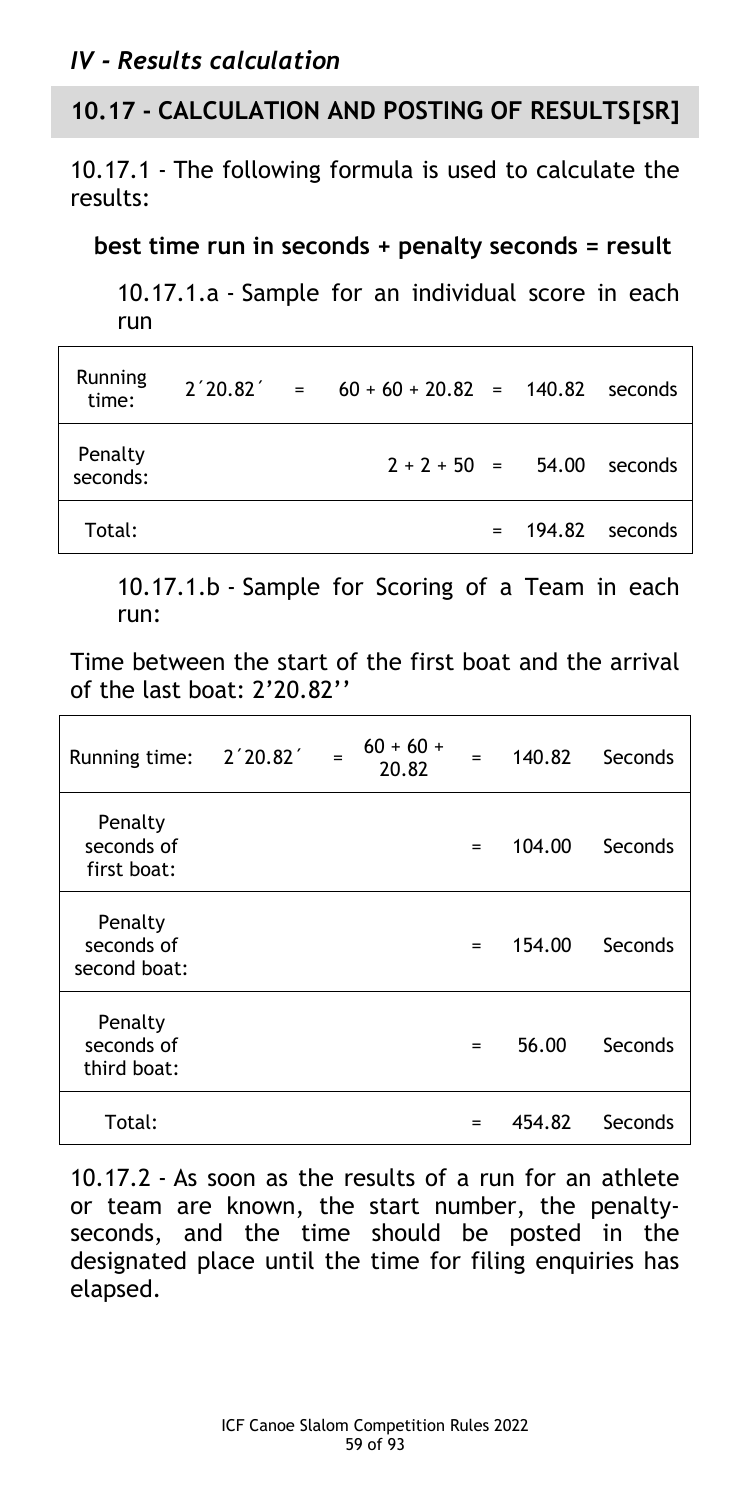10.17.3 - The following notations will be used in reporting the results:

| <b>DNS</b> | Did not start                          |
|------------|----------------------------------------|
| <b>DNF</b> | Did not finish                         |
| <b>DSQ</b> | Disqualified for particular run        |
| <b>DQB</b> | Disqualified for the whole competition |

In case of DQB – no classification is recorded.

10.17.4 - Athletes with normal results in, at least, one (1) run, should be sorted normally.

10.17.5 - Athletes/Teams receiving (DNF or DSQ or one (1) DNS combined with DNF or DSQ in multiple runs) should be sorted by NOC code.

10.17.6 - Athletes with only DNS result in multiple or single runs should not be ranked.

10.17.7 - In the semi-final or final phase of a competition, an athlete who receives a DNS will be ranked and will receive ICF ranking points from their previous phase completed.

10.17.8 - In the semi-final or final phase of a competition, where athletes receive a DNF, DSQ or DNS, they are listed and ranked in the following order DNF, DSQ then DNS. In the case that two (2) athletes have the same code they will be ranked by their results in the previous phase.

10.17.9 - In the results output that includes multiple runs, results should be shown just for the completed run.

10.17.10 - For DQB boat(s) the boat(s) are eliminated from the whole competition, and will not be ranked. The results, which have already been achieved from a phase when DQB subsequently occurs, will not be shown in the results or the race analysis of that particular phase. Results for phases, which the boat(s) completed before disqualification, will remain.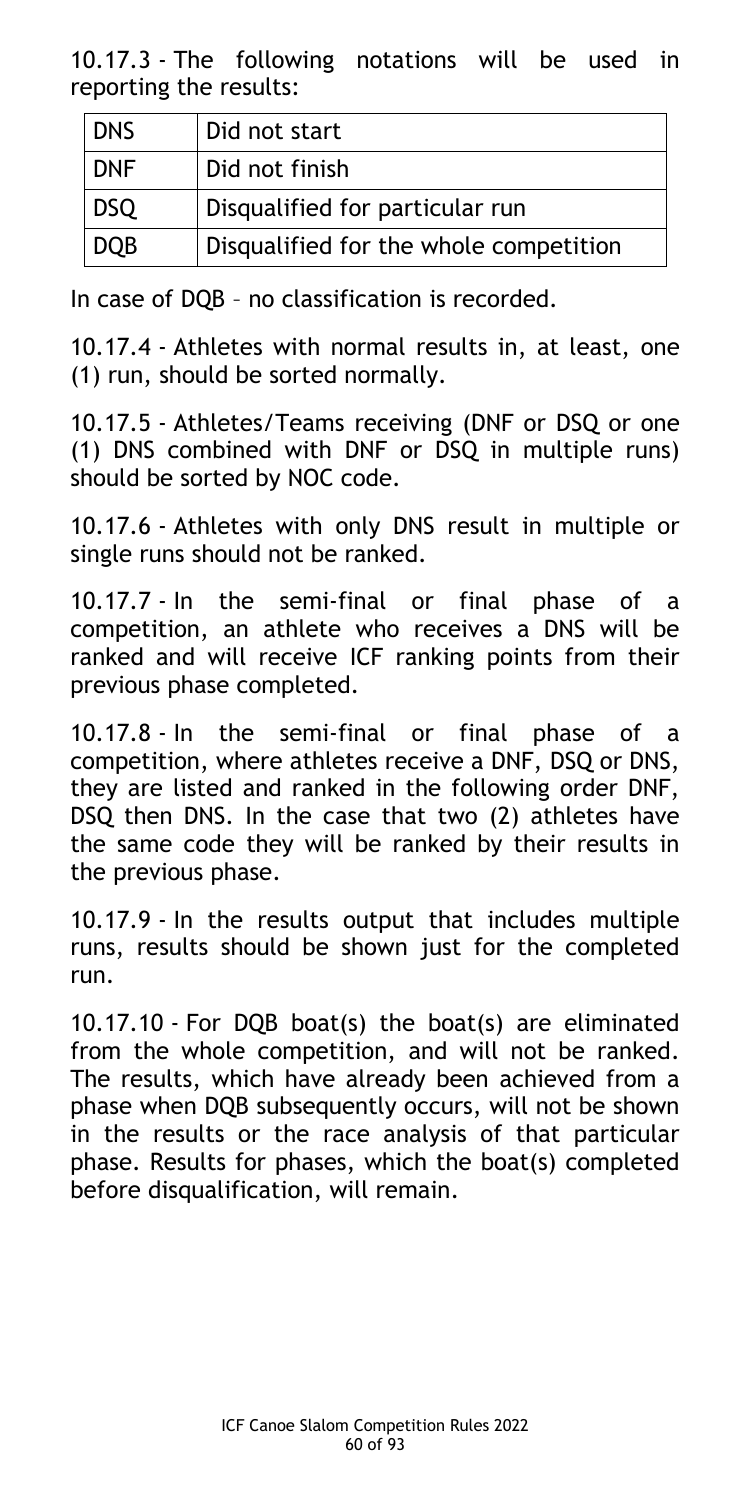### **10.18 - DEAD HEAT / TIES [SR]**

10.18.1 - Where two (2) or more athletes obtain the same result as their best run, the lower result of their other run will resolve the tie. If this does not resolve the tie then the athletes are given the same ranking for the phase.

10.18.2 - In the case where a tie for a position that qualifies the athlete for the next phase (semi-final or final) cannot be resolved, the tied athletes will progress to the semi-final or final with the higher ICF ranked athlete(s) placed above the lower ranked ICF athlete(s).

10.18.3 - Medal awarding for tied boats:

- $\bullet$  In case of two (2) boats sharing the gold, the silver medal will not be awarded.
- In case of three (3) or more boats share the gold; no silver or bronze will be awarded.
- In case two (2) or more boats share the silver, no bronze medal will be awarded.
- In case that two (2) or more boats share the bronze, all will be awarded a bronze.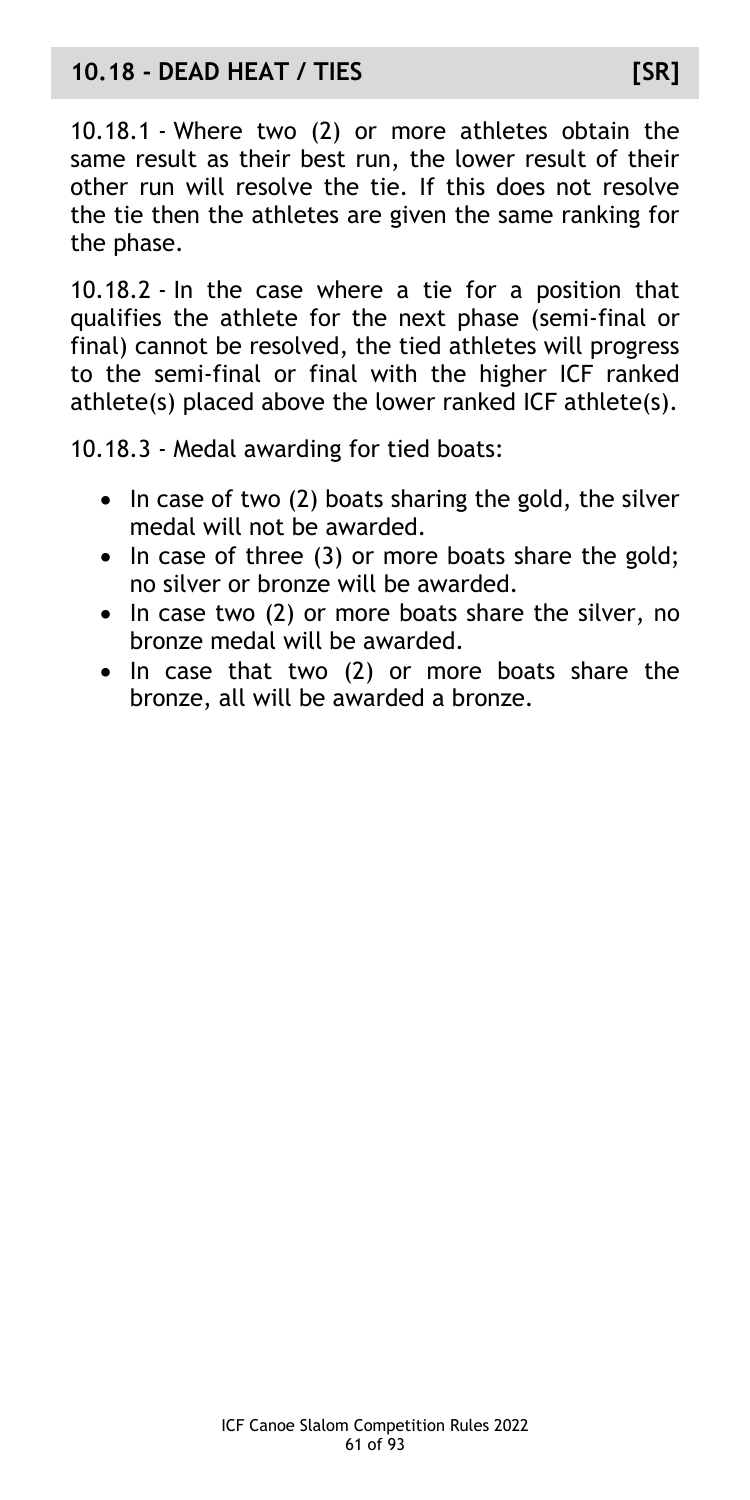# **CHAPTER 11 - POST-COMPETITION**

#### **11.1 - ENQUIRY [PR]**

11.1.1 - In individual events for judging and timing matters a Team Leader may make one (1) enquiry per boat, per event, per competition in level 1 and 2 competitions.

11.1.2 - In team events, one (1) enquiry per team will be allowed.

11.1.3 - A National Federation may enquire on another National Federation one (1) time during the entire competition.

11.1.4 - An enquiry attracts no fee.

11.1.5 - For ICF competitions (level 1 and 2), enquiries will only be accepted during the heats and semi-final phase. For international competition (level 3 and 4) and all team events enquiries are accepted at any phase.

11.1.6 - An enquiry for your National Federation or against another National Federation is considered only when made by a National Federation still competing in that phase of the competition.

11.1.7 - An enquiry must be submitted within five (5) minutes of the posting of the athlete's checklist.

11.1.8 - The Chief Judge will review all the available information for the processing of the enquiry.

11.1.9 - Following the investigation of the enquiry the decision of the Chief Judge becomes a matter of fact and cannot be protested further.

11.1.10 - In the case when an enquiry results in a changed result, the National Federation making the enquiry will not lose their one (1) enquiry.

11.1.11 - When an enquiry leads to a changed result all affected National Federations must be informed.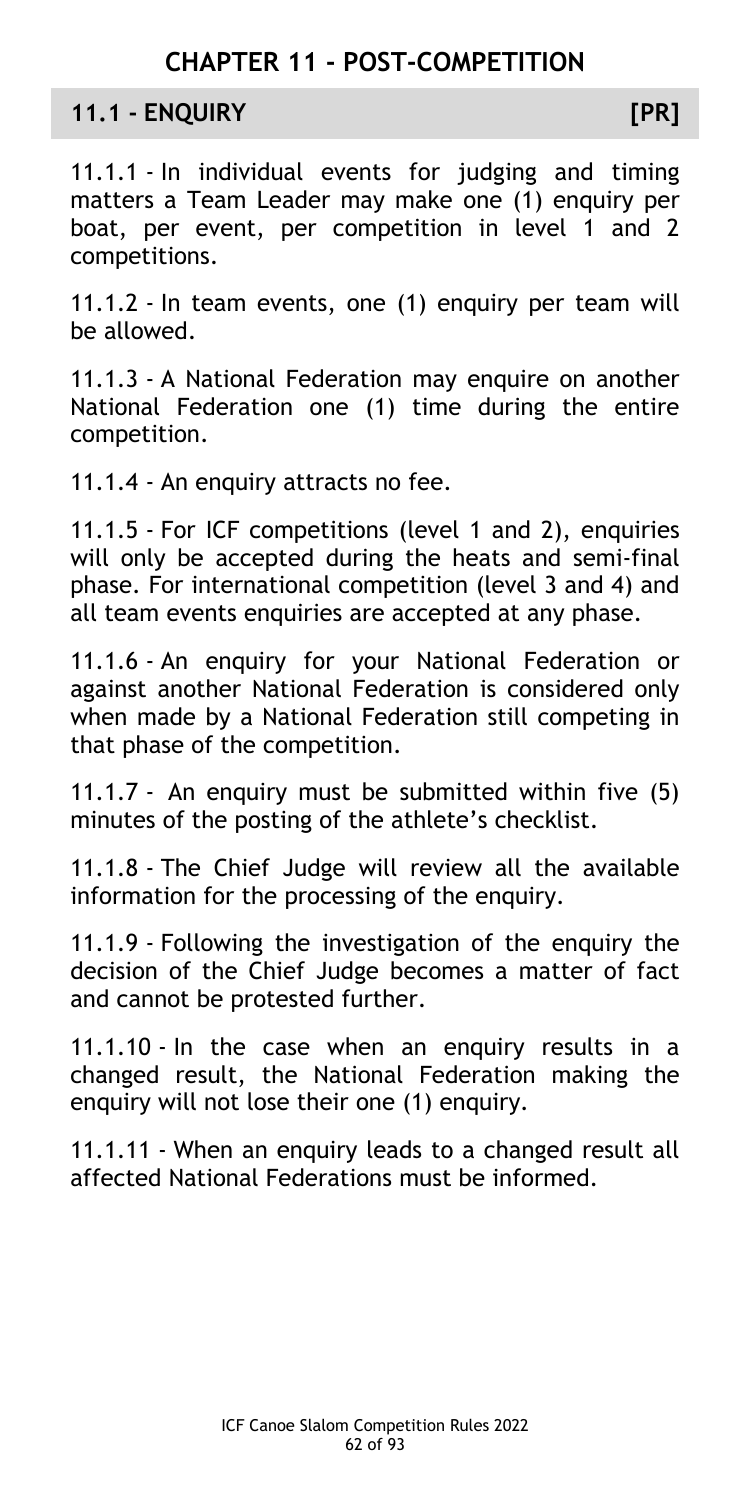## **11.2 - PROTEST [PR]**

11.2.1 - A protest against an athlete to compete in a race must be advised to the Chief Judge not later than one (1) hour before the start of the race. A protest made later must conform to article 1.11.

11.2.2 - A Team Leader may protest when there is obvious irregularity in the conduct of the competition. e.g. changing water level, object in the water, gate position change, overtaking, bad weather conditions.

11.2.3 - A protest is considered only when an intention of protest is submitted within five (5) minutes of the unofficial results of the event being posted.

11.2.4 - The Team Leader advises the Enquiry Desk of their intention to protest.

11.2.5 - The Team Leader must then submit the protest in writing using the appropriate form. It must be submitted no more than 20 minutes after the unofficial results are posted and signed by the Chief Judge.

11.2.6 - The Chief Judge or Enquiry Desk will accept a protest from a Team Leader upon receipt of a deposit of 75 Euros or the equivalent in the currency of the country organising the competition. The deposit is returned if the protest is upheld. If the protest is not upheld, or the Team Leader withdraws the protest, the deposit is kept by the ICF.

11.2.7 - The Chief Judge evaluates the legitimacy of any protest. He/she may consult with the Judges involved and at their discretion, view any official video footage (Broadcast feed and / or TVS feed).

11.2.8 - The Chief Judge transmits their decision in writing to the protesting Team Leader.

11.2.9 - When a protest leads to a changed result all affected National Federations must be informed.

### **11.3 - APPEAL TO THE JURY [PR]**

11.3.1 - The Team Leader must make an appeal to the Jury in writing. The Appeal must be delivered to the Enquiry Desk.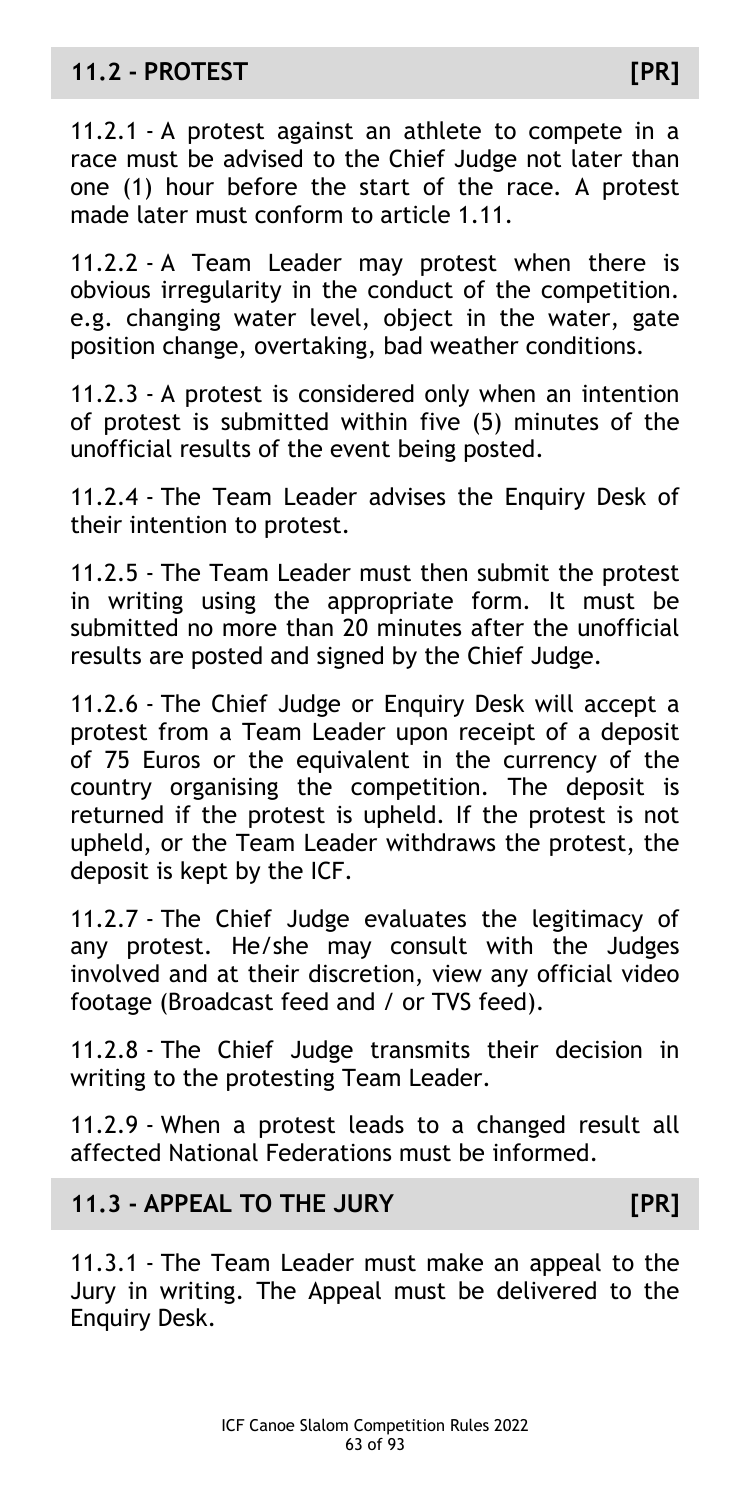11.3.2 - A deposit of 75 Euros or the equivalent in the currency of the country organising the competition must accompany an appeal to the Jury. The deposit is returned if the appeal to the Jury is upheld. If the appeal to the Jury is not upheld, the deposit is kept by the ICF.

11.3.3 - An appeal to the Jury can be made when it appears that there is a contradiction with the rules of competition.

11.3.4 - Matters of fact cannot be contested by an appeal to the Jury (see article 7.5.4).

11.3.5 - An appeal to the Jury during the running of the competition must be submitted within 20 minutes of the time the result of a protest has been communicated.

11.3.6 - The appeal must be delivered to the Chair of the Jury in the Scoring Office or to the Enquiry Desk.

11.3.7 - Appeals can be made to the Jury protesting the right of an athlete to participate in a competition if this protest has been given to the Competition Organiser at least an hour before the beginning of the competition, but no decision has been made on the subject.

11.3.8 - An appeal to the Jury against a decision on the right of an athlete to participate in a competition can be made until the beginning of the competition.

11.3.9 - The Chair of the Jury must immediately reconvene the Jury if a legitimate appeal needs to be dealt with.

11.3.10 - The Jury must make its own decision known within 60 minutes after the commencement of the meeting.

11.3.11 - The Jury should consult the Chief Judge, the Judges and other officials to obtain the necessary information before arriving at a decision.

11.3.12 - The decision of the Jury is given with justifying arguments in writing to the appealing Team Leader.

11.3.13 - When an appeal leads to a changed result all affected National Federations must be informed.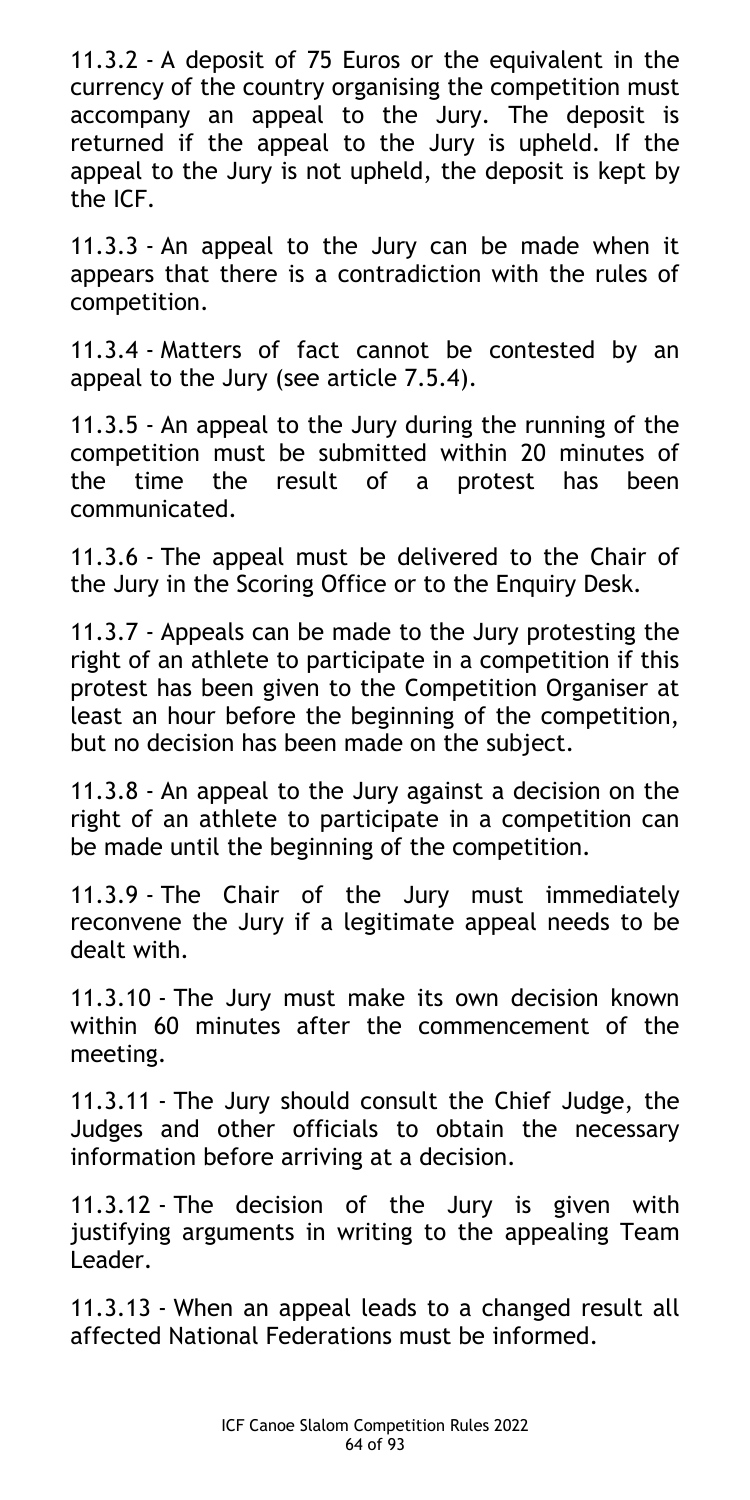# **CHAPTER 12 - OLYMPIC GAMES**

Refer to the International Competition Rules and special rules for World Championships except as amended in this Chapter.

## **12.1 - OFFICIALS [SR]**

Officials for Olympic Games will be selected from Officials who have participated at a World Championships in the current Olympic period. Consideration will be given to National Federation, Continental and gender representation.

## **12.2 - EQUIPMENT: IDENTIFICATIONS AND ADVERTISING TRADEMARKS [SR]**

12.2.1 - Athletes clothing and equipment must at all times conform to the IOC Rule 50. http://www.olympic.org/Documents/olympic\_charter [en.pdf](http://www.olympic.org/Documents/olympic_charter_en.pdf)

12.2.2 - Any boat, accessory or article of clothing, which does not comply with the above conditions, will be ineligible for use during the competition. National Federations are responsible for their own equipment

12.2.3 - Helmet and paddle blades must display the NOC flag or emblem (provided by the HOC).

12.2.4 - At the Olympic Games, the names of the athletes will be placed on the side of the boats:

12.2.4.a - The ICF will determine the precise positioning.

12.2.4.b - The dimension of the names on the stickers will be minimum 10 cm high and will be black letters on white background.

12.2.4.c - The HOC will provide the stickers.

# **12.3 - OLYMPIC COMPETITION PROGRAMME [SR]**

12.3.1 - The Olympic programme is prepared by the ICF Board of Directors in accordance with the International Olympic Committee policy and timeline.

12.3.2 - The Final approval is made by the International Olympic Committee Executive Board.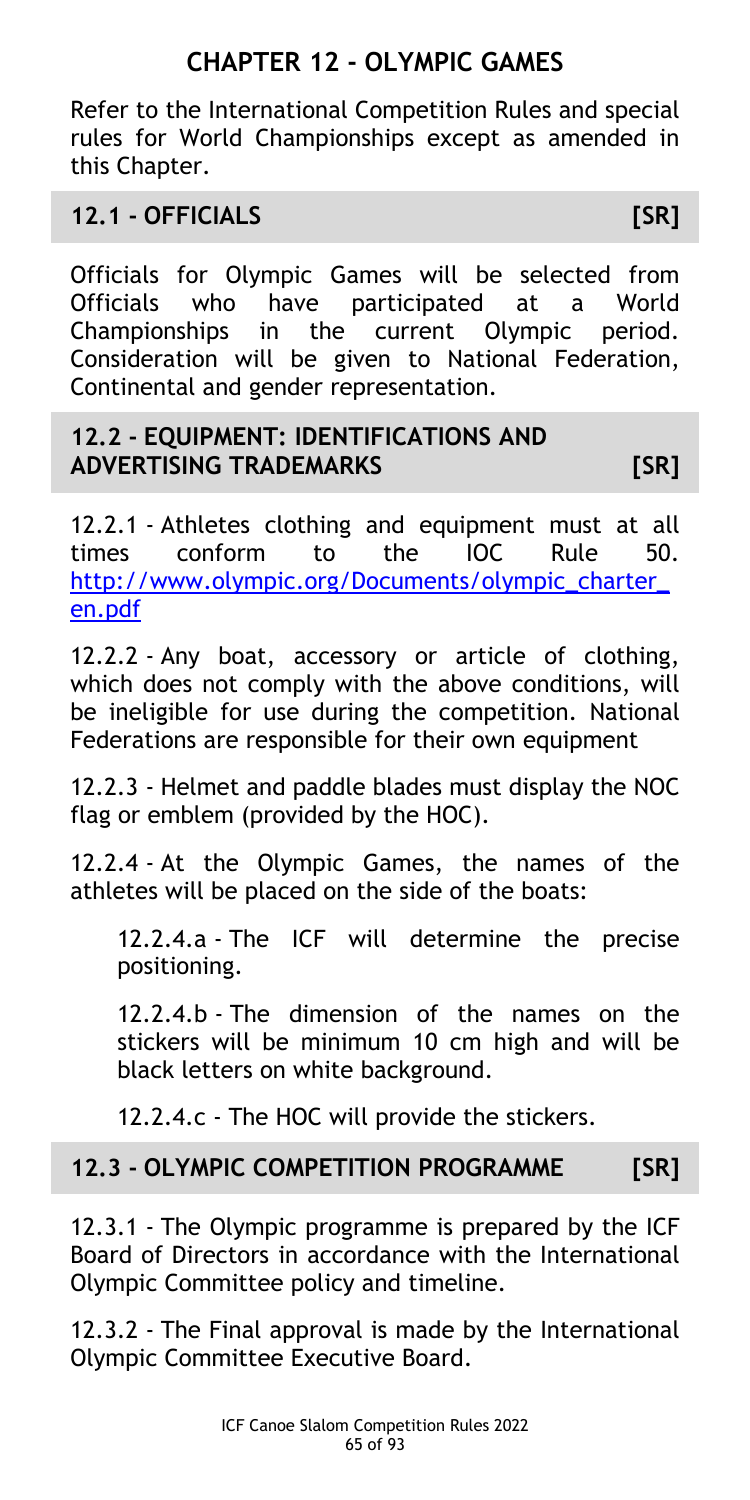# **12.4 - ELIGIBILTY TO COMPETE [SR]**

To be eligible to compete at the Olympic Games an athlete must have been ranked on the ICF Canoe Slalom World Ranking in at least one event that they participate in.

## **12.5 - COMPETITION FORMAT (SLALOM EVENTS) [SR]**

12.5.1 - There must be two (2) heats runs, one (1) semifinal run and one (1) final run.

12.5.2 - Progression from the heats to the semi-final will be based on the best results of the athlete from both heats. It is mandatory to start in both heats runs.

| Number of entries | Number of athletes<br>progressing to the<br>Semi-final | <b>Number of athletes</b><br>progressing to the<br>final |
|-------------------|--------------------------------------------------------|----------------------------------------------------------|
| 17 to 18          | 15                                                     |                                                          |
| 19 to 20          | 16                                                     |                                                          |
| 21 to 22          | 18                                                     | 12                                                       |
| 23 to 24          | 20                                                     |                                                          |
| 25 to 26          | 22                                                     |                                                          |
| 27 and more       | 74                                                     |                                                          |

12.5.3 - Progression system:

12.5.4 - Boats must have a valid result to progress to the next competition phase.

12.5.5 - Results calculation for the heats phase:

12.5.5.a - After the heats, at least one valid heat result is needed to progress to the Semi-final.

12.5.5.b - Athletes not receiving DNS in one of their heats runs are sorted by their best valid result.

12.5.5.c - Athletes receiving DNS in one of their heats runs are sorted by their valid result after the athletes without DNS.

12.5.5.d - Should two or more athletes receive the same invalid results, they will be listed by NOC code within the same invalid results group.

12.5.5.e - After Heats, athletes with two different invalid results will be ranked/sorted according to their best run (DNF, followed by DSQ followed by DNS).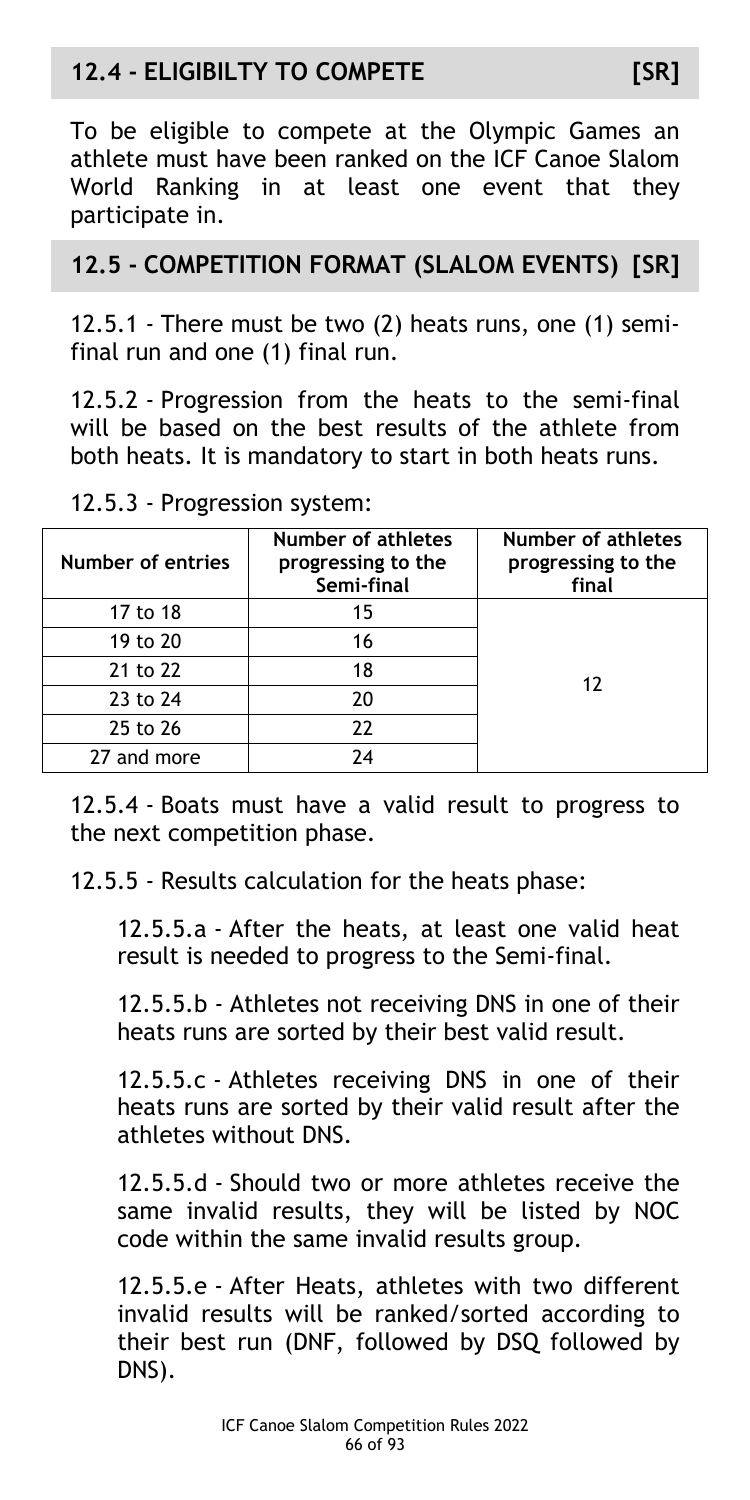12.5.5.f - In the Heats, if two or more athletes obtain the same result for their best run, the result of their other run will resolve the tie. If boats are still tied, they are given the same ranking and all will qualify to the semi-final (if it is a progressing position).

## **12.6 - OLYMPIC COURSE CONFIGURATION [SR]**

The final Olympic course configuration including the obstacles tuning will be completed by the ICF two (2) months before the opening of the Olympic Village.

## **12.7 - ORGANISATION AND RULES [SR]**

12.7.1 - The competition schedule, participation, and the invitation for the Olympic Games are established in agreement with the requirements of the International Olympic Committee.

In all other respects, the technical rules of the ICF and, in particular, the special rules for World Championships must apply.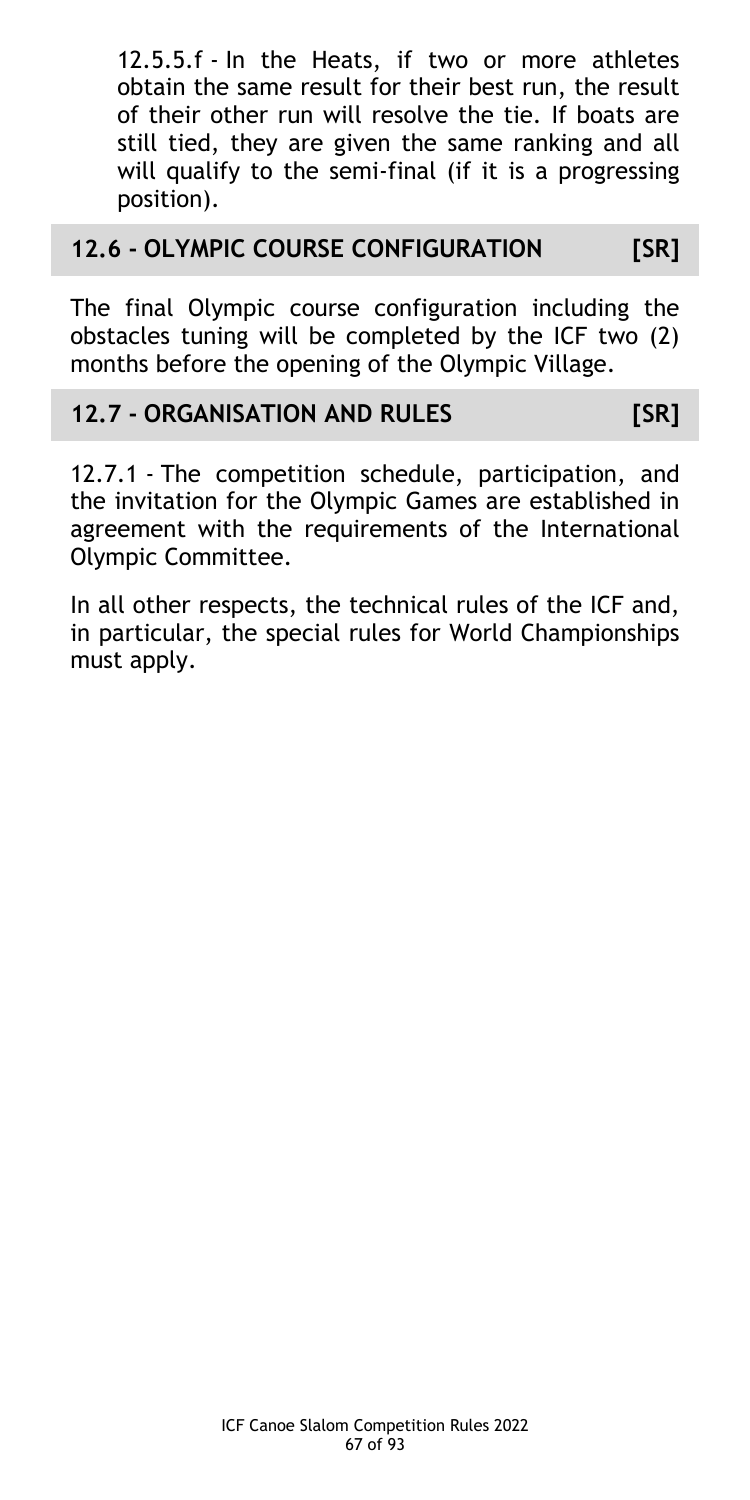# **CHAPTER 13 - WORLD CHAMPIONSHIPS**

Refer to the International Competition Rules except as amended in this Chapter.

## **13.1 - ORGANISATION [PR]**

13.1.1 - World Championships in Canoe Slalom are held every year except in the year of an Olympic Games. The ICF Board of Directors determines the place and date of the World Championships.

13.1.2 - World Championships for Non-Olympic Canoe Slalom events can be held in the year of the Olympic Games.

13.1.3 - The CSLC nominates a Chief Official, Chief Judge, and other officials as required, who are appointed by the ICF Board of Directors for the duration of the competition.

## **13.2 - COMPETITION PROGRAMME [PR]**

13.2.1 - The programme for the world championships consist of the following events:

|  |  |  |  |  |  | 13.2.1.a - Canoe Slalom Individual Events |
|--|--|--|--|--|--|-------------------------------------------|
|  |  |  |  |  |  |                                           |

| MK1             | Men's Kayak   |
|-----------------|---------------|
| WK1             | Women's Kayak |
| MC <sub>1</sub> | Men's Canoe   |
| WC 1            | Women's Canoe |

13.2.1.b - Extreme Canoe Slalom Individual Events

| MX1 | Men's Extreme Canoe Slalom   |
|-----|------------------------------|
| WX1 | Women's Extreme Canoe Slalom |

### 13.2.1.c - Canoe Slalom Team Events

| MK1x3 | Men's Kayak Team   |
|-------|--------------------|
| WK1x3 | Women's Kayak Team |
| MC1x3 | Men's Canoe Team   |
| WC1x3 | Women's Canoe Team |

13.2.2 - The ICF Board of Directors may reduce the programme upon CSLC proposal.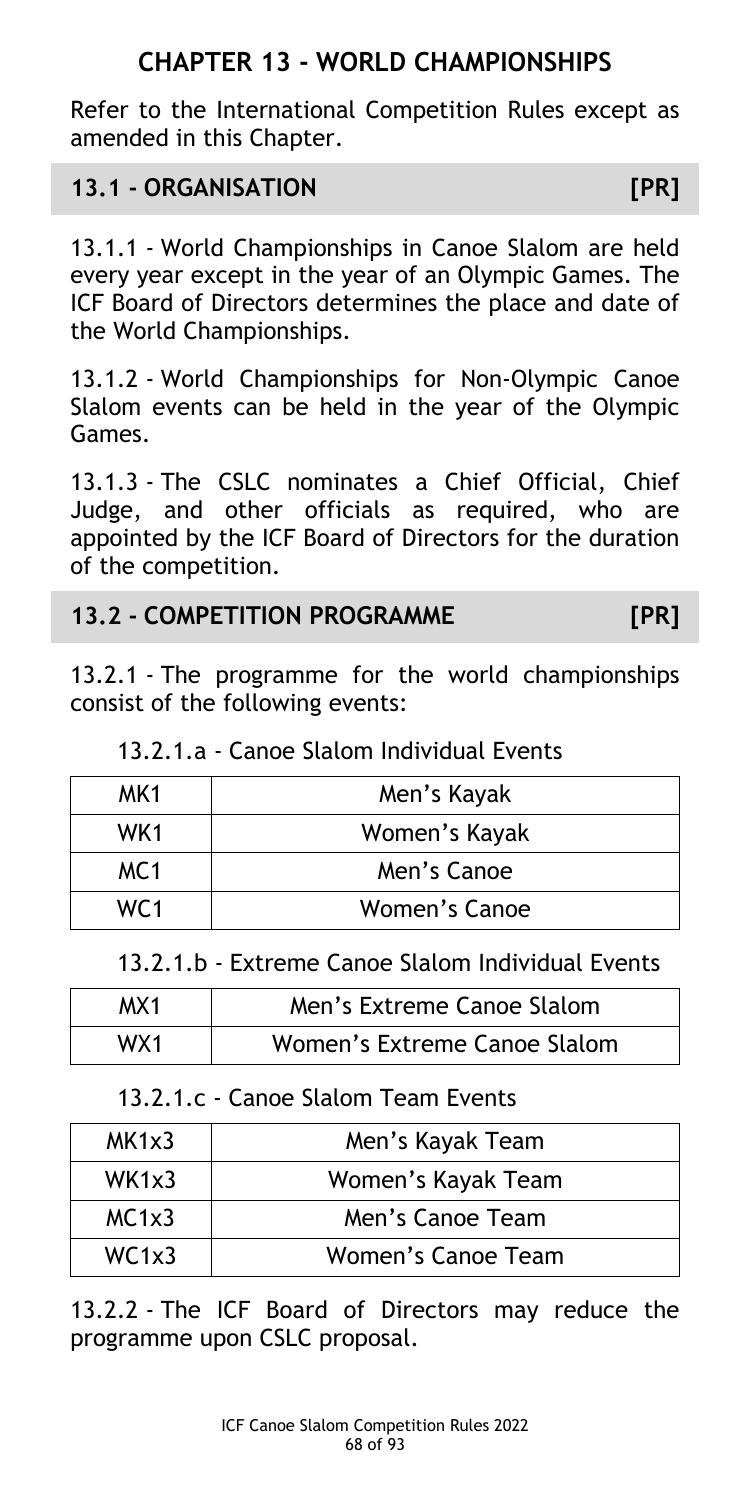13.2.3 - A National Federation is entitled to enter three (3) boats in each Canoe Slalom individual event, and a single team in each team event at the World Championships. For Extreme Canoe Slalom see article 16.13.

13.2.4 - To be eligible to enter an athlete at the World Championships (for senior events only) a National Federation must have entered at least one athlete in the same event at the previous Continental Championships or a designated competition by the concerned continental association.

### **13.3 - COMPETITION FORMAT FOR TEAM EVENTS [PR]**

13.3.1 - World Championships Canoe Slalom team events consist of single run.

13.3.2 - Teams are then ranked on this single score with the best (lowest) score ranked as number 1, the next fastest as number 2 and so on.

## **13.4 - COMPETITION SCHEDULE [PR]**

13.4.1 - A World Championship Canoe Slalom competition normally occurs on five (5) or six (6) consecutive days.

13.4.2 - The final competition Schedule is the responsibility of the ICF CSLC.

13.4.3 - The Team events may be held on the heats course or a course designed specifically for team events.

### **13.5 - ENTRIES [PR]**

Numerical entries for the Canoe Slalom World Championship must be made at least 45 days prior to the competition using the ICF online entry system following the regulations given in the invitation.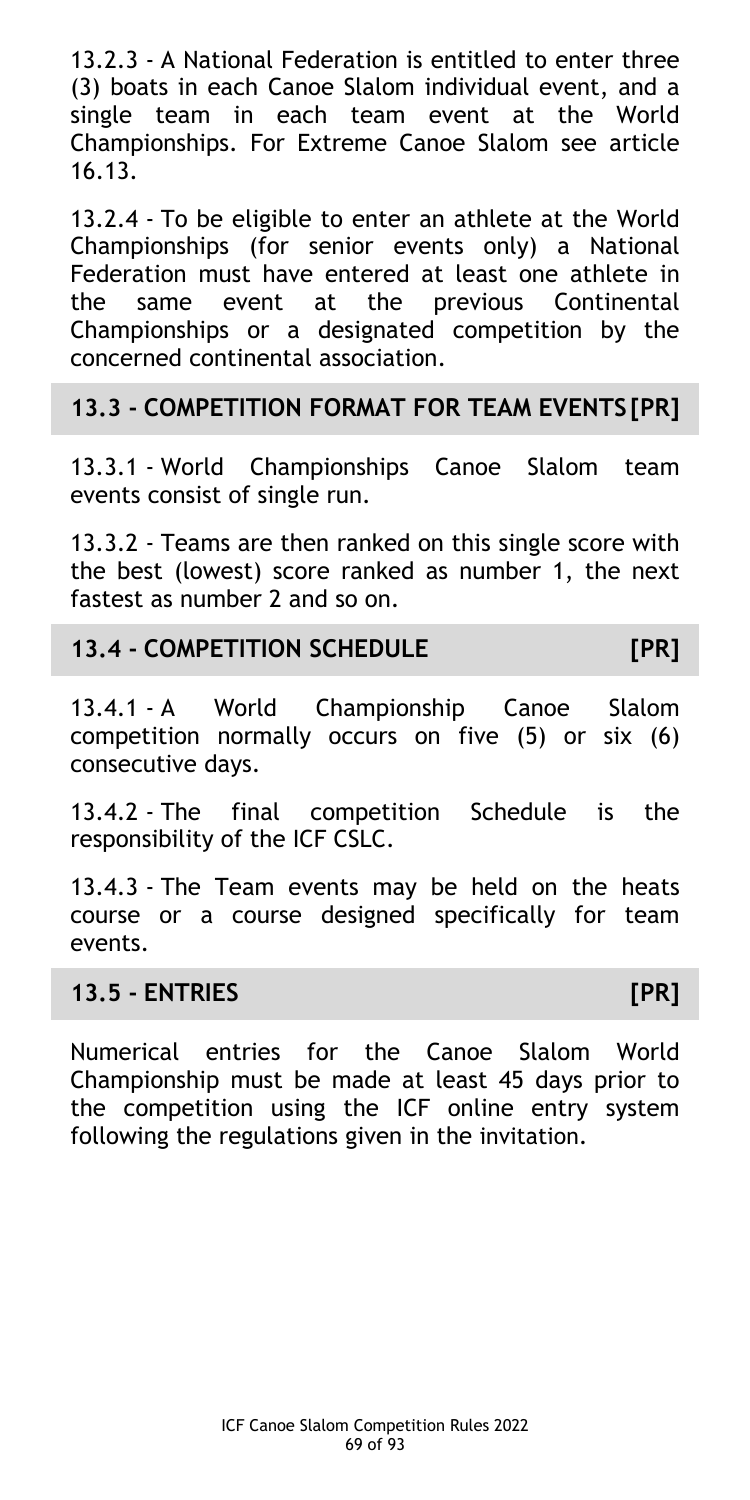## **13.6 - THE START ORDER AND BIBS NUMBERS [SR]**

13.6.1 - At Canoe Slalom World Championships the bib numbers of the athletes should be according to their current ICF Canoe Slalom World Ranking.

13.6.1.a - To the athlete with the highest rank, they will assign bib number "1", to the second best ranked the bib "2", etc.

13.6.1.b - Any athletes without ICF Canoe Slalom World Ranking (for junior and U23 events) will be assigned bib numbers by draw.

13.6.1.c - Four (4) full sets of bib numbers beginning with number "1" for each event will be required for the whole competition.

13.6.1.d - In team events bibs will be numbered 1A-1B-1C, 2A-2B-2C and so on.

13.6.2 - At Canoe Slalom World Championships, the start order for the Team events is the reverse order by National Federation of the Teams event results of the previous World Championships. National Federations, which did not participate at the previous World Championships, will be placed at the start of the list and their start order is drawn, by the CSLC.

## **13.7 - TECHNICAL OFFICIALS – NOMINATION [SR]**

13.7.1 - World Championships must be managed by the International Technical Officials (ITO's) as listed in article 7.2 under the directorship of the Chief Official.

13.7.2 - Technical Officials for the World Championships will be selected by the CSLC from the group who have participated as International Technical Officials at World Cups in the previous two (2) years. Consideration will be given to National Federation, Continental and gender representation.

Technical Officials at the World Championships must not assume any national team obligations.

# **13.8 - TECHNICAL OFFICIALS – TRAVEL AND ACCOMMODATION COSTS [PR]**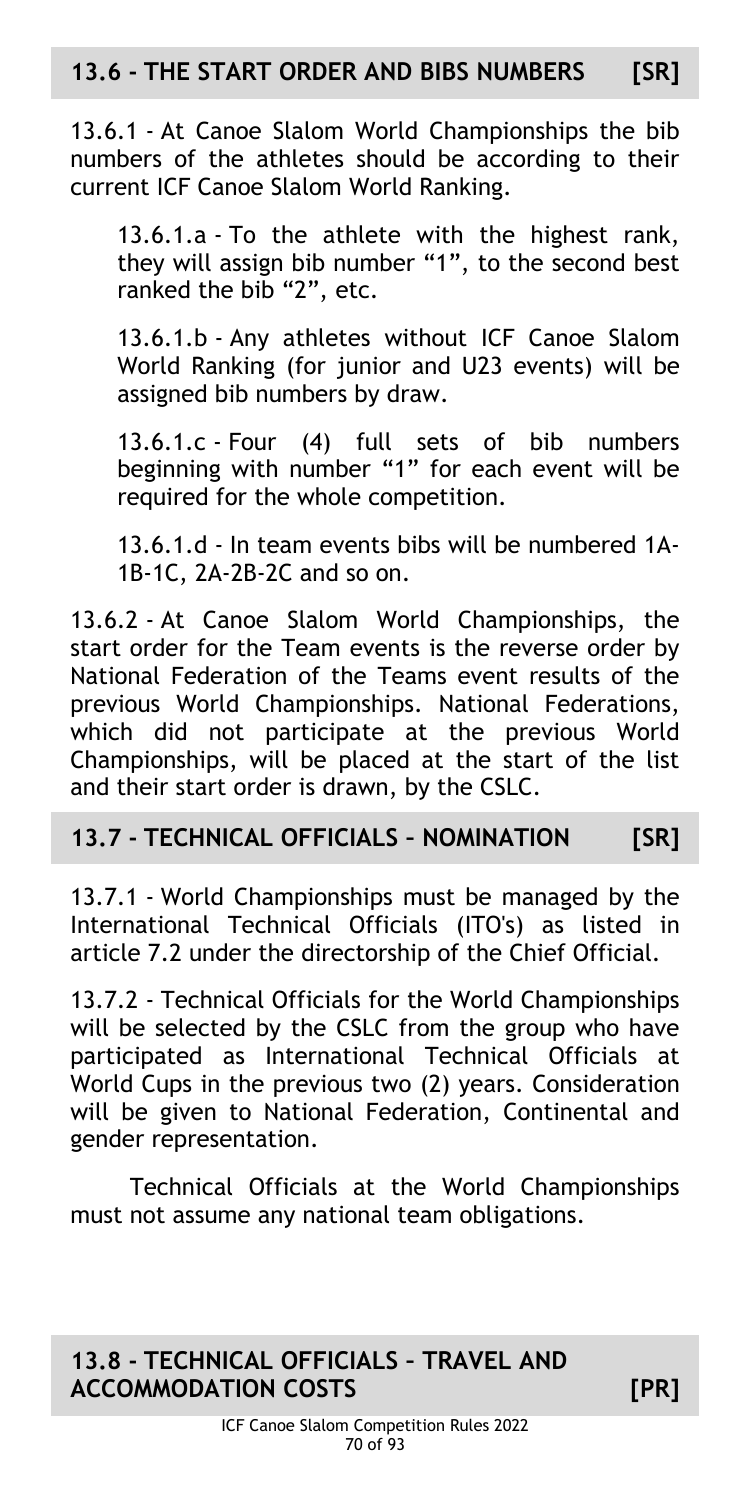13.8.1 - The expenses for room and board during the competition period are the responsibility of the HOC.

13.8.2 - Travel expenses for the following International Technical Officials (ITO's) will be covered by the ICF:

- Chief Official,
- Chief Judge,
- Assistant Chief Judge,
- Chief of Scoring,
- Course Designers (up to 2)
- Start Judge
- Equipment Control
- Video Judges (up to 4) and up to 12 Gate Judges.

13.8.3 - Each team attending the World Championships will pay an administration fee (set by the CSLC) to share the travel costs of the 24 ITOs to officiate at the World Championships.

13.8.4 - The travel costs will be divided over all the athletes equally so that every participant pays the same amount per person.

# **13.9 - COURSE [SR]**

13.9.1 - Two years before the World Championships, the site of the proposed course should be determined. The proposed course should not conflict with environmental or ecological regulations of the host country.

13.9.2 - The length of the course in meters down the centre line must be published.

13.9.3 - The CSLC names the Course Design Committee consisting of two (2) IJCSL Technical Officials from different National Federations. These names are approved by the ICF Board of Directors.

13.9.4 - Normally four (4) days before the first day of the competition, the Course Design Committee designs the course and supervises the hanging of the gates.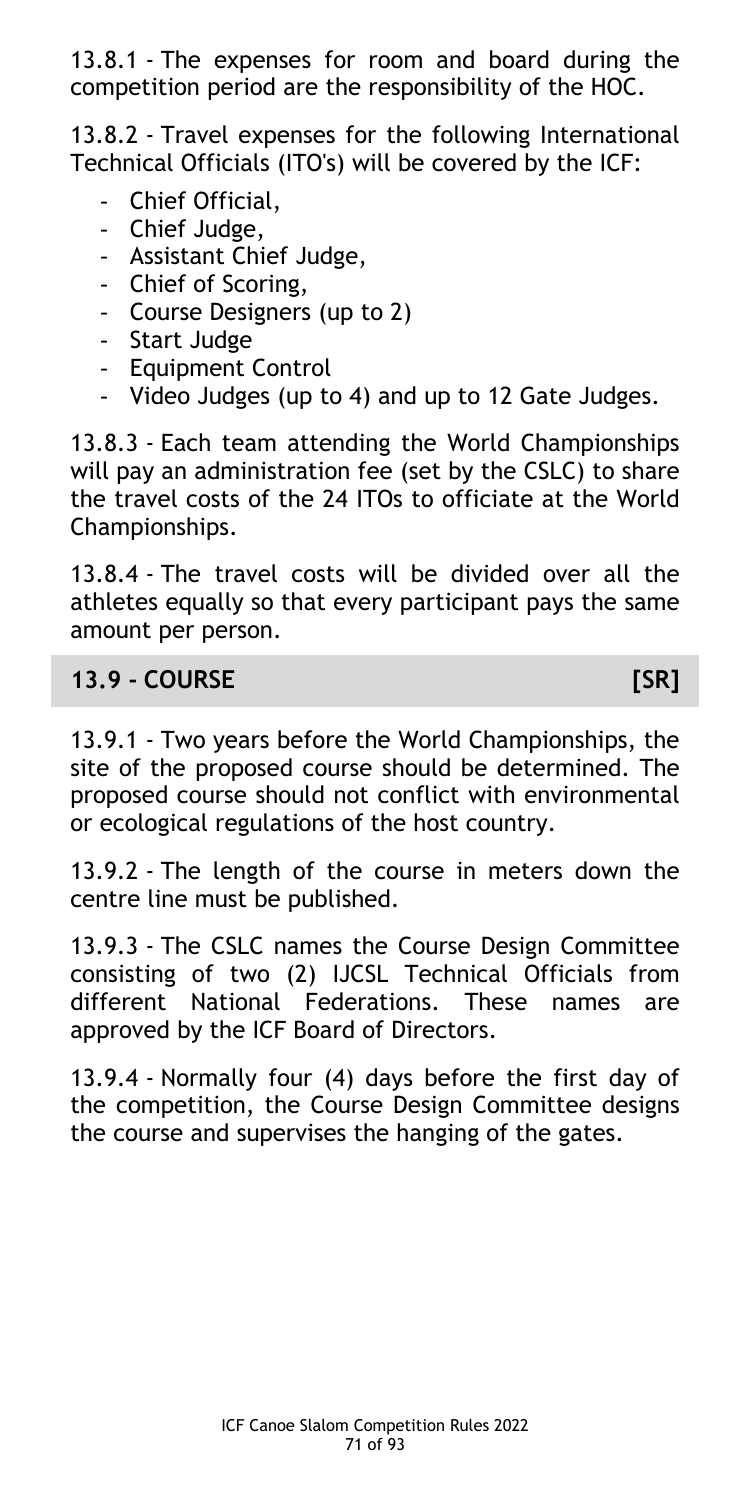## **13.10 - TIMING [SR]**

13.10.1 - Timing at World Championships must be carried out both by a photoelectric system and a backup timing system.

13.10.2 - In the calculation of results, the photoelectric system has priority. In the case of failure of the photoelectric system, the backup times are used.

### **13.11 - ICF NATION CUP [PR]**

13.11.1 - One Nation Cup is awarded based on the number of gold medals the athletes or teams from a National Federation have earned.

13.11.2 - In the event of a tie in the number of gold medals, the number of silver medals is taken into consideration, and then the number of bronze medals.

13.11.3 - If two (2) or more National Federations have an equal number of gold, silver, and bronze medals, they obtain the same rank and they are ordered in the table alphabetically by their NOC code.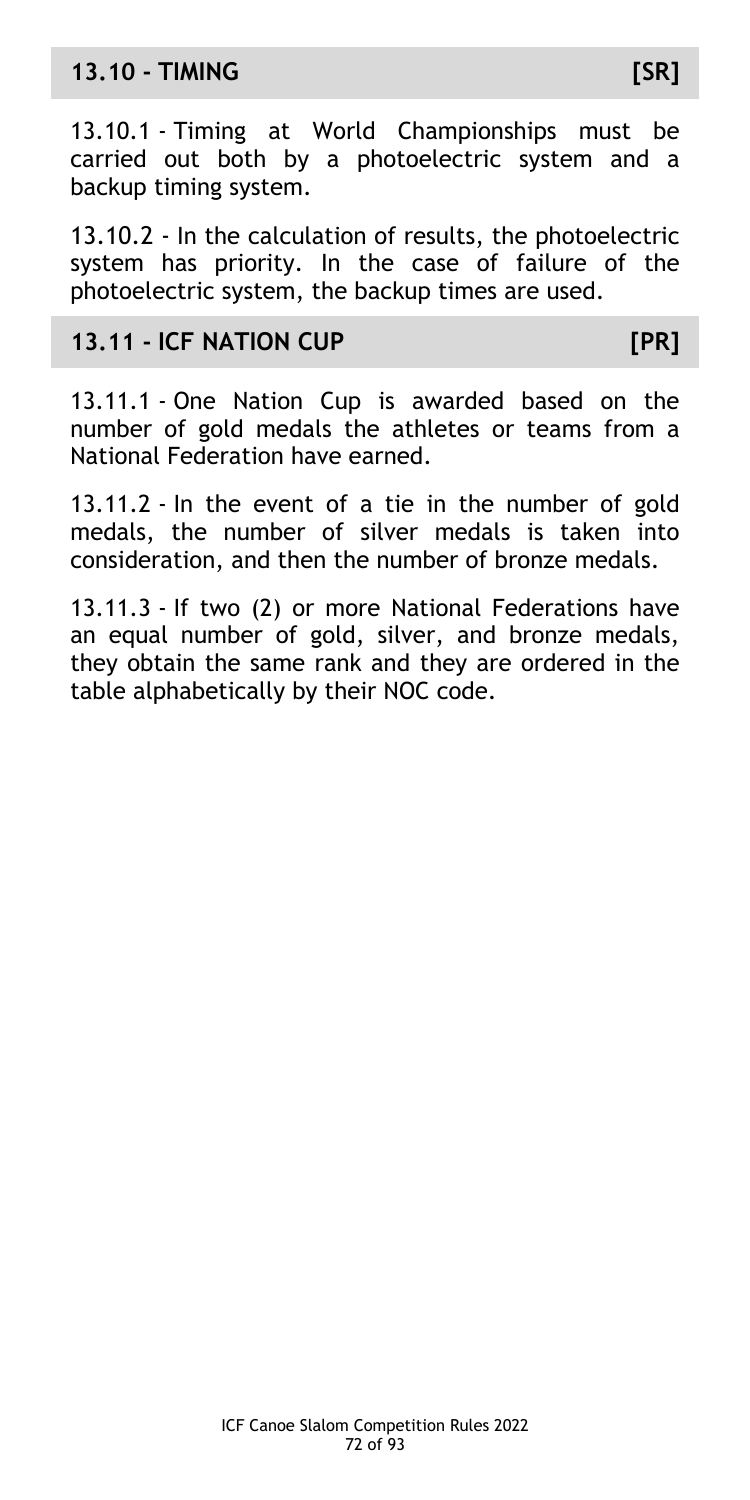# **CHAPTER 14 - JUNIOR AND UNDER 23 WORLD CHAMPIONSHIPS**

Refer to the International Competition Rules and special rules for World Championships except as amended in this Chapter.

#### **14.1 - ORGANISATION [PR]**

The World Championships for Juniors and Under 23 will be held every year.

## **14.2 - AGE LIMITS [PR]**

14.2.1 - In the individual events of MK1, WK1, MC1, WC1, an athlete may only enter and compete in the same event in either Junior or Under 23. For these events Athletes may enter different events in different age groups.

14.2.2 - Up to two (2) Athletes may compete in both age groups in the same team event to complete a team as long as they comply with articles 1.4 and 4.2.3.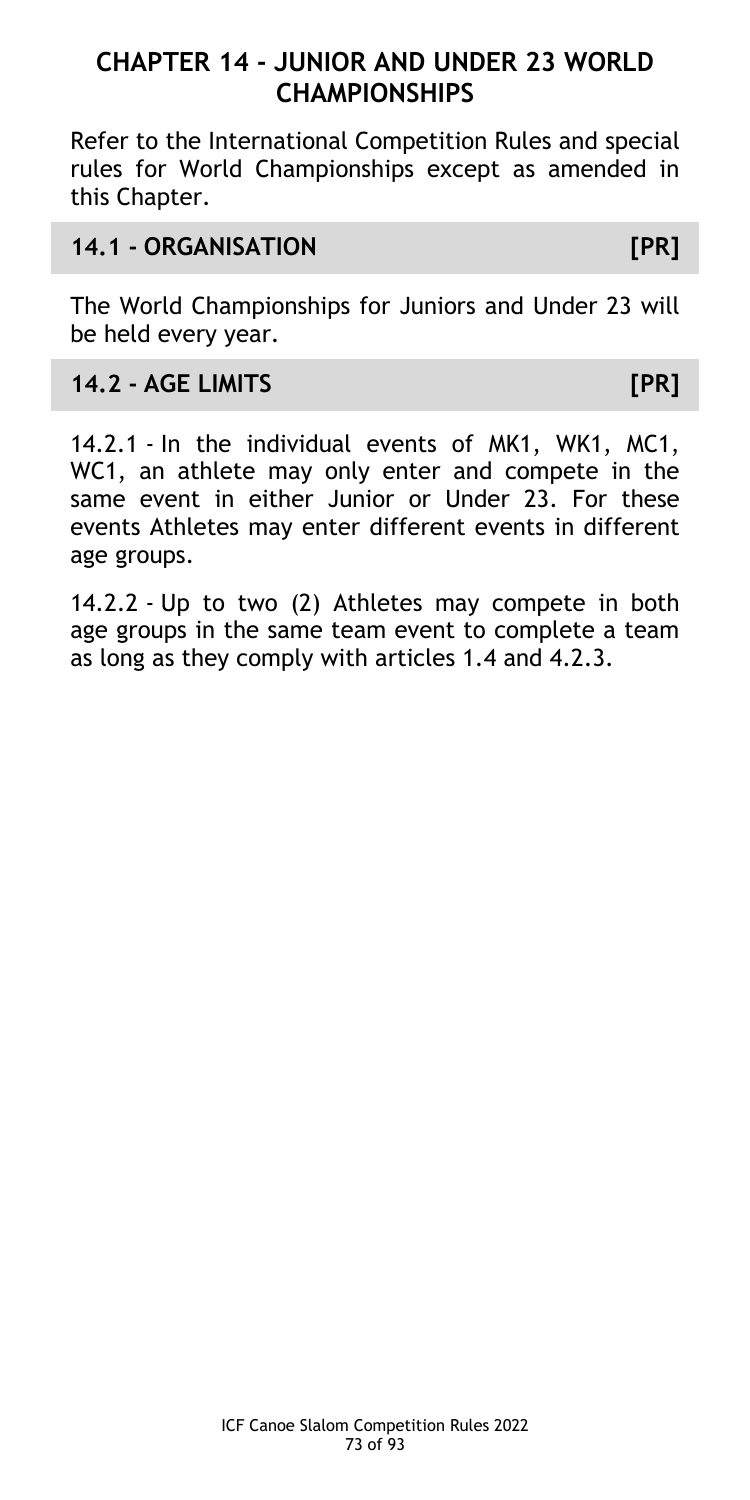# **CHAPTER 15 - WORLD CUP**

Refer to the International Competition Rules and special rules for World Championships except as amended in this Chapter.

## **15.1 - PURPOSE [PR]**

15.1.1 - World Cup competitions in Canoe Slalom (WC) are organised every year for the purpose of increasing participation and the development of the sport.

15.1.2 - One award is made in each of the events: MK1, WK1, MC1, WC1, MX1 and WX1 bearing the title: ICF Canoe Slalom World Cup.

15.1.3 - In exceptional circumstances changes to the World Cup calendar may be made up to one (1) year prior to the competition with the approval of the ICF Executive Committee.

15.1.4 - The Extreme Slalom events must be scheduled so as not to impact the individual finals.

### **15.2 - ORGANISATION [PR]**

15.2.1 - These competitions must be specified as WCS in the ICF calendar.

15.2.2 - World Cup competitions must be open to all five (5) continents.

15.2.3 - The competition should be organised on two (2) or three (3) successive days.

15.2.4 - Last competition in the World Cup Series:

15.2.4.a - This competition will be called the ICF Canoe Slalom World Cup Final.

15.2.4.b - The last competition in the World Cup Series may have a format that varies from the previous events in the series (qualification for entry, race progressions, points system etc).

15.2.4.c - The format will be fixed for a 2-year period. The format will be published in an appendix (see chapter 19) at the latest two (2) weeks after the World Championships of the previous year prior the two (2) year period.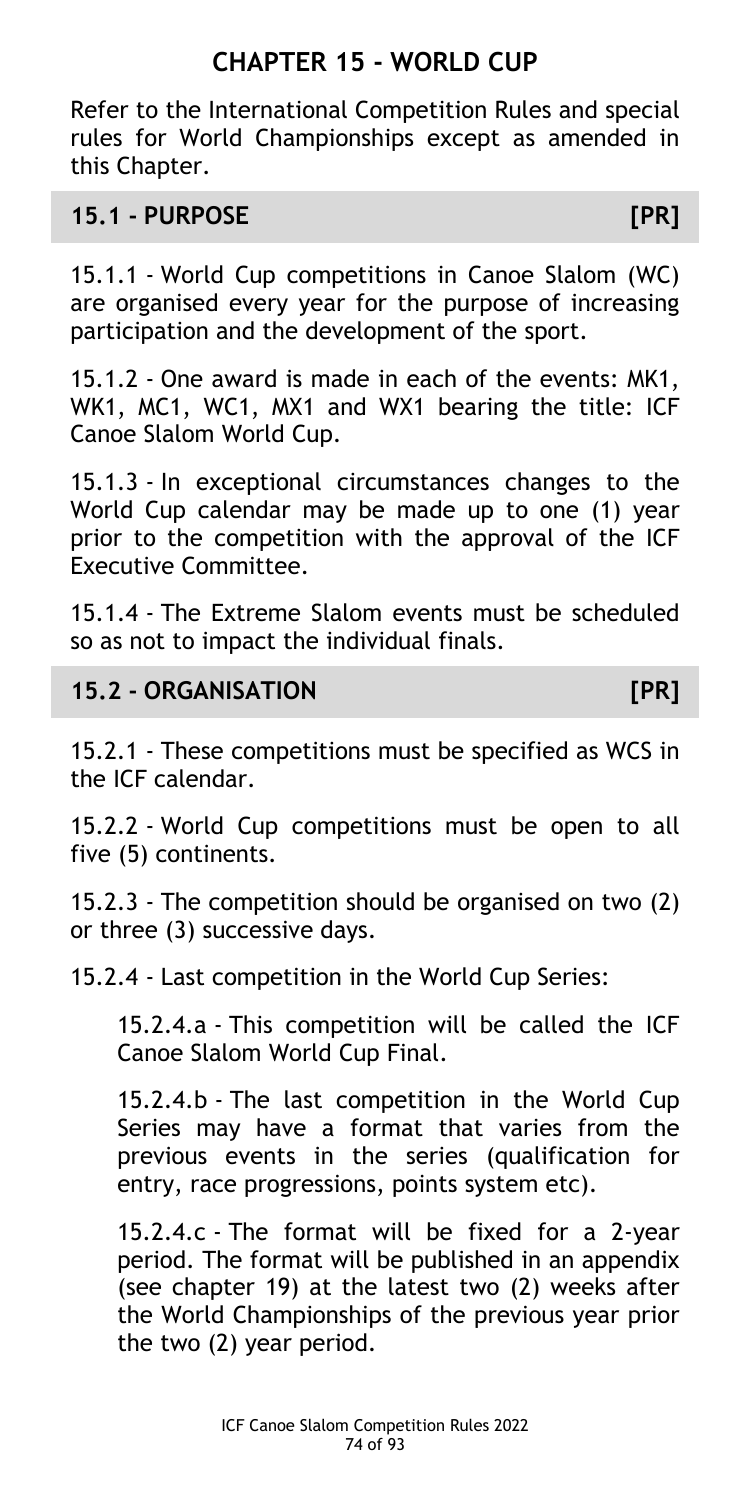# **15.3 - ENTRIES [SR]**

15.3.1 - Each National Federation can enter three (3) boats per Canoe Slalom event. For Extreme Canoe Slalom see article 16.13.

15.3.2 - From 1<sup>st</sup> January 2023, entry to the World Cup will be based on the ICF Canoe Slalom World Ranking, continental and national representation.

## **15.4 - COURSE DESIGN [SR]**

15.4.1 - Two ICF IJCSLs must design the course.

15.4.2 - The ICF CLSC designates two (2) course designers to work in collaboration with a local advisor designated by the Host National Federation.

15.4.3 - Course Designer nomination must be included in the National Federation Nomination of Officials (Rule 7.20).

**15.5 - ICF TECHNICAL REPRESENTATIVE [SR]**

15.5.1 - The CSLC nominate one (1) ICF Technical Representative for each of the WCS competitions.

15.5.2 - The HOC pays travel expenses, room and board of the ICF Technical Representative.

**15.6 - DUTY OF THE ICF TECHNICAL REPRESENTATIVE [SR]**

15.6.1 - The ICF Technical Representative supervises the competition.

15.6.2 - The ICF Technical Representative must receive all updated information 30 days prior to the competition, in order to check if the rules and ICF guidelines are being followed.

15.6.3 - The ICF Technical Representative has the right to attend and vote at all meetings.

15.6.4 - The ICF Technical Representative must, oversee the production of the current World Cup results.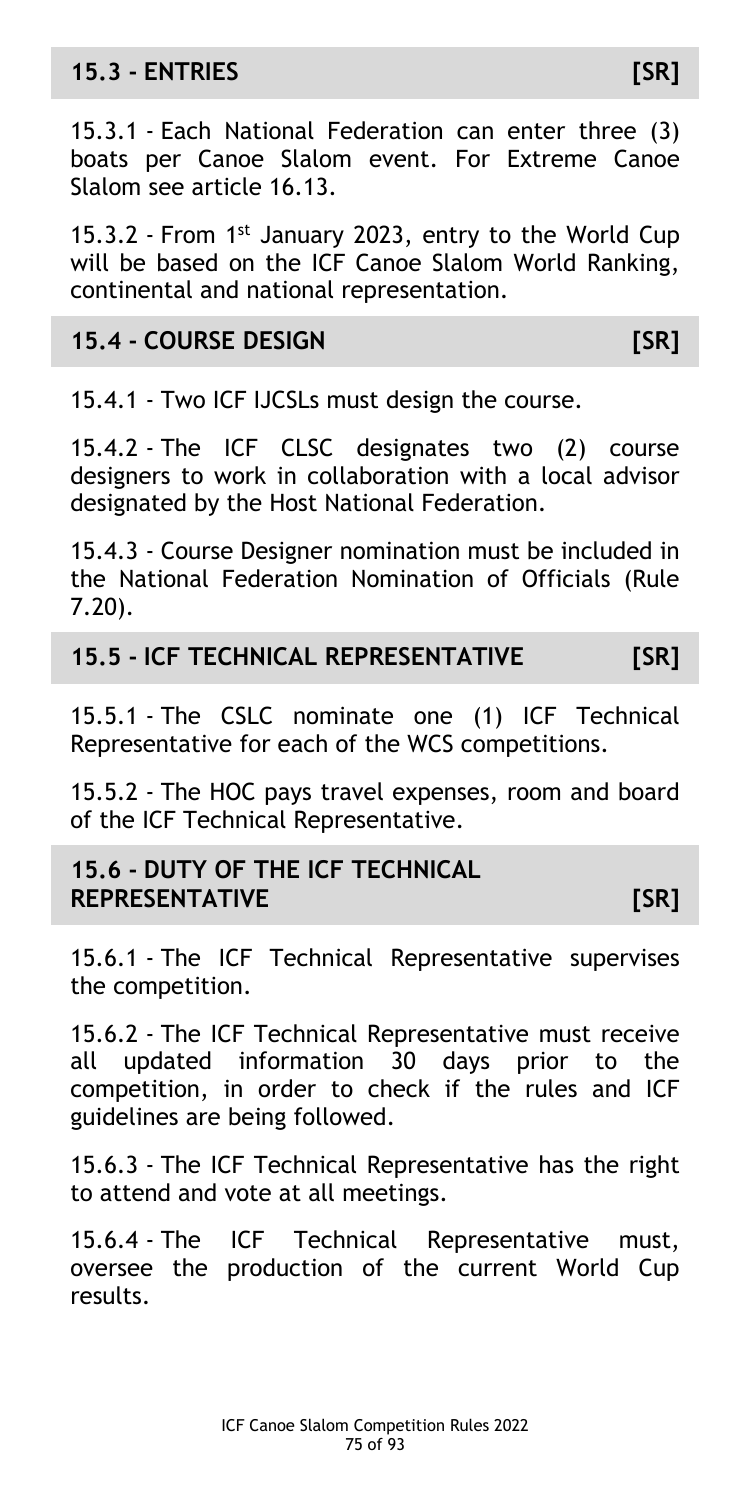15.6.5 - After each WCS the ICF Technical Representative must submit a report to the ICF Secretary General and the Technical Chair concerning the sporting nature of the competition.

#### **15.7 - WORLD CUP STANDING [SR]**

15.7.1 - On the basis of the final results of each of the WCS, the World Cup standing in each event is established.

15.7.2 - Athletes will receive points to determine an overall winner in the World Cup standings.

15.7.3 - The athlete with the highest total points is the winner of the Canoe Slalom World Cup Series in their event.

15.7.4 - The World Cup standings point allocation will be published annually in an appendix (see chapter 19) at the latest two (2) weeks after the World Championships of the previous year.

15.7.5 - Boats that receive DQB in any phase of the race will receive zero (0) points.

15.7.6 - Boats that receive DNF or DNS in both qualifying runs receive one (1) point.

15.7.7 - Boats that receive DSQ in the semi-final or final will receive two (2) points.

15.7.8 - Boats that receive DNF or DNS in the semi-final or final receive points in accordance with their final result.

15.7.9 - In the case of a tie in the final ranking, the higher ranking is given to the athlete having the best result in the last race in the World Cup Series.

### **15.8 - AWARDS [SR]**

15.8.1 - Medals or prizes must be awarded to the three (3) highest ranked athletes in each event at each World Cup competition.

15.8.2 - The World Cup trophy is awarded at the last race of the World Cup Series to the overall winner of each individual event.

15.8.3 - The World Cup trophies are provided by the ICF.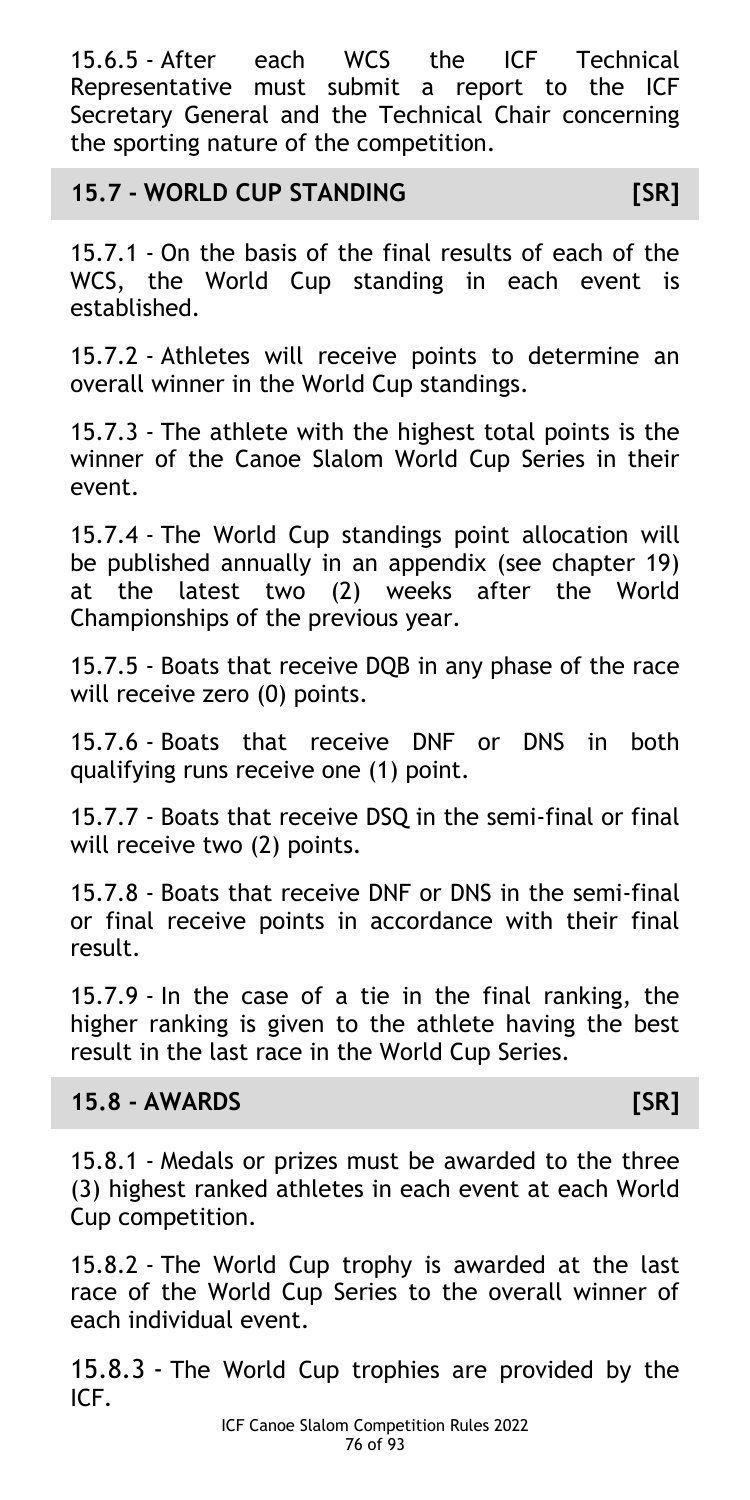# **CHAPTER 16 - EXTREME CANOE SLALOM – COMPETITION RULES**

The competitions must be conducted in accordance with the ICF Canoe Slalom competition rules, including Chapters concerning "World Championships" and "World Cup" except as modified herein.

### *I - Equipment*

## **16.1 - BOAT [PR]**

16.1.1 - Only mass-produced (manufactured in large quantities by an automated mechanical process**)**  plastic (rotomolded, thermoformed or blowmolded) boats freely available for purchase on open market are permitted.

16.1.2 - A boat must be ICF registered by  $1<sup>st</sup>$  January in the year of the ICF competitions. A boat must be ICF registered by  $1<sup>st</sup>$  January in the year prior to the Olympic Games in order to be authorised for use in the Olympic Games.

16.1.3 - Measurements

| All types of K1 | Maximum length 2.75 m |
|-----------------|-----------------------|
|                 |                       |

16.1.4 - Minimum Weight of Boats

| All types of K1 | $ 18 \text{ kg} $ |
|-----------------|-------------------|
|                 |                   |

16.1.5 - The bow of all boats must have a minimum radius of 5 cm horizontally.

16.1.6 - The boat must not have any dangerous or sharp edges.

### **16.2 - HELMET [SR]**

16.2.1 - The helmet must comply with EN 1385 and be ICF registered for Extreme Canoe Slalom by 1 January in order to be authorised for use in Olympic Games and/or ICF competitions in that year.

16.2.2 - Each helmet must be marked in such a way that the following information in 16.2.3.c is easily legible for the user and is likely to remain legible throughout the life of the helmet to allow the control of the equipment by ICF Officials.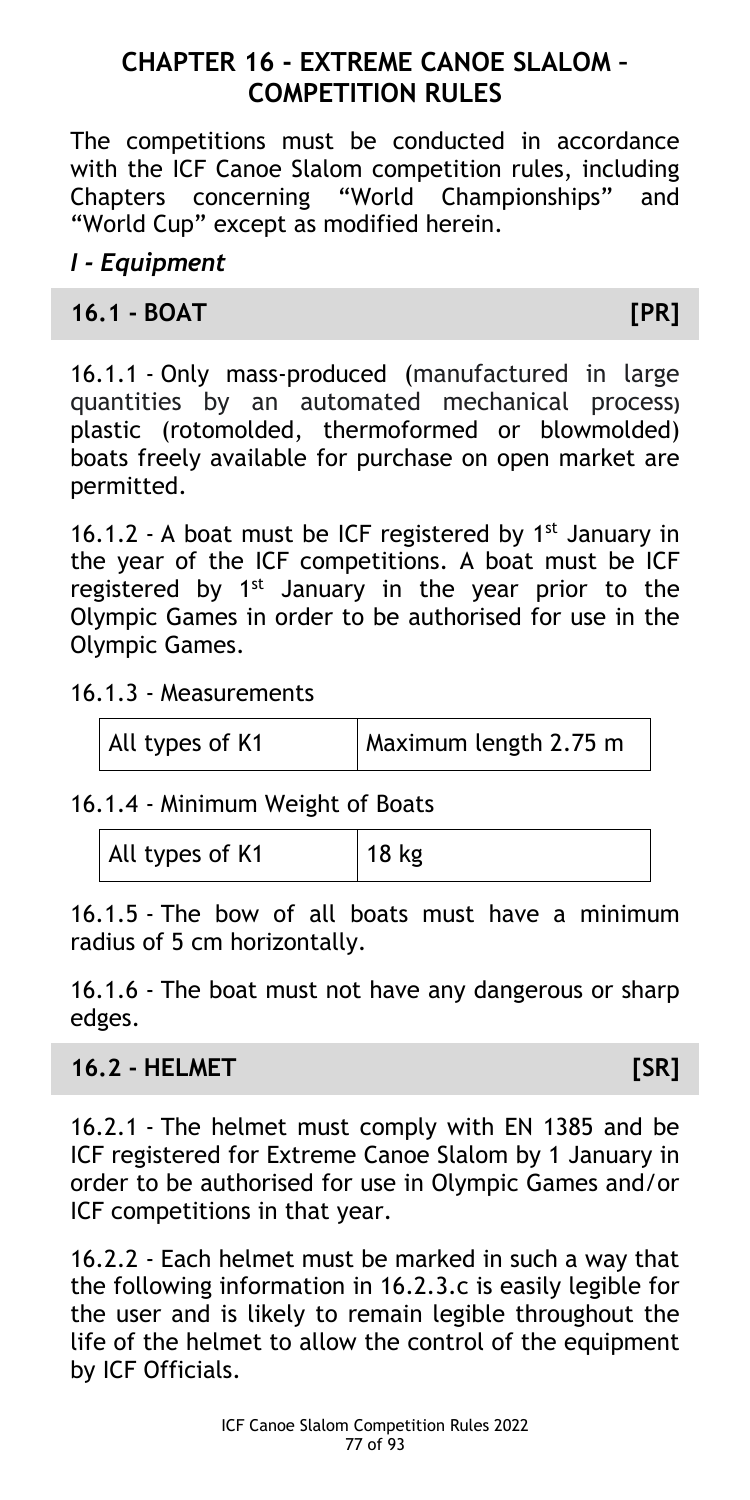16.2.3 - Testing process at ICF competitions:

16.2.3.a - The helmet must be on the ICF equipment register for extreme slalom.

16.2.3.b - The helmet must not be modified in any way.

16.2.3.c - The helmet must have clearly visible:

- The number of the European Standard
- The name or identification mark of the manufacturer
- The date of manufacture
- The designation "Helmet for canoeing and whitewater sports"

# **16.3 - BUOYANCY AID [SR]**

16.3.1 - Definition / description

16.3.1.a - A buoyancy aid is a garment or device covering the upper trunk of the user like a vest which, when correctly worn and used in water, will provide the user with a specific amount of buoyancy which will increase the likelihood of survival.

16.3.1.b - A buoyancy aid must comply with the current industry standard that is, ISO 12402-5 (Level 50) or any national standard that meets the same requirements.

16.3.1.c - At all times the user of the buoyancy aid is responsible to respect the instructions and recommendations provided in the explanatory leaflet when purchased.

16.3.1.d - A buoyancy aid must be ICF registered by 1 January in order to be authorised for use in ICF level 1, 2  $\&$  3 competitions in that year. A buoyancy aid must be ICF registered by 1 January in the year prior to the Olympic Games in order to be authorised for use in the Olympic Games.

16.3.1.e - A buoyancy aid must rely only on inherently buoyant material (flotation foam) for its uplift. Inflating devices are not acceptable.

16.3.1.f - A buoyancy aid must have shoulder straps on either side to withstand lifting loads during rescue activities.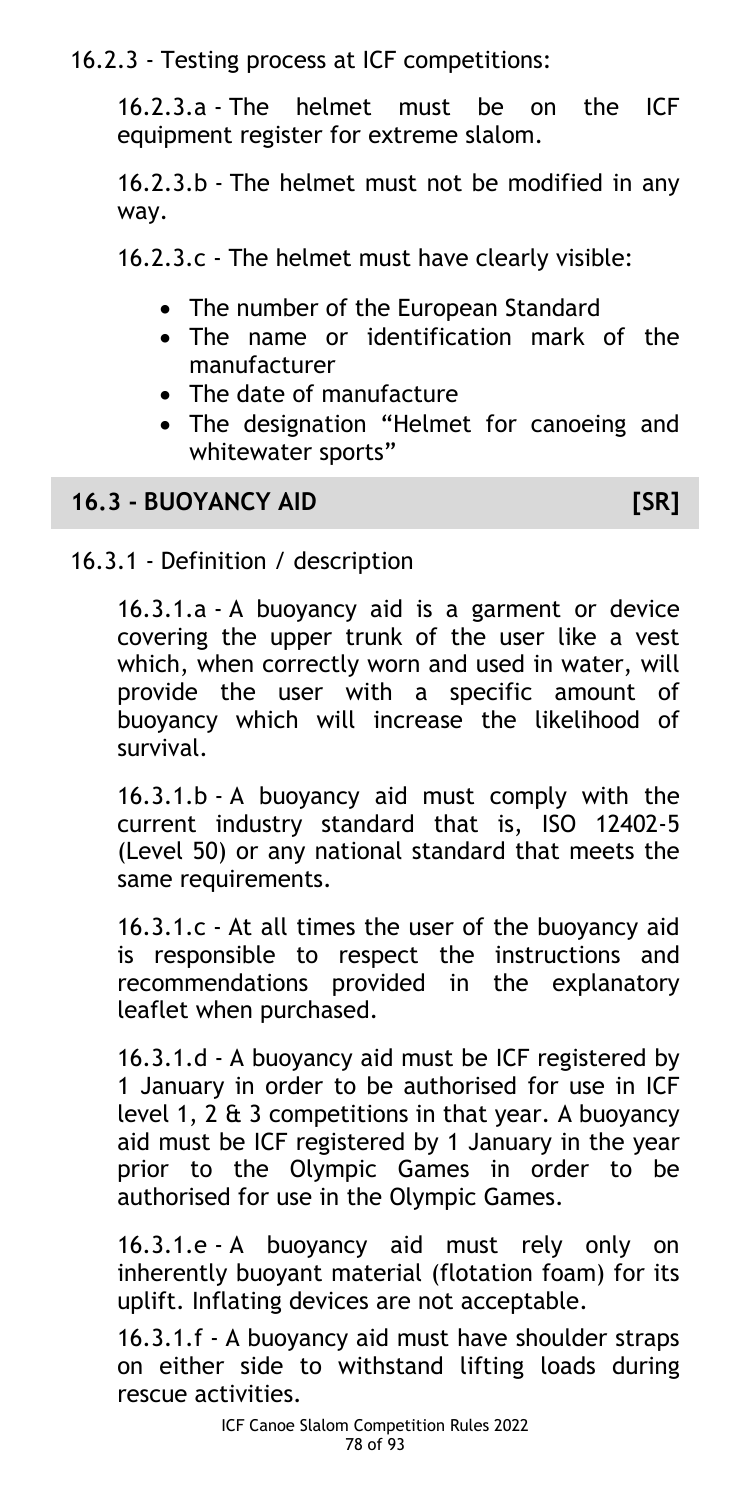16.3.1.g - All the buoyant material must be located in the vest above the waist.

16.3.1.h - To avoid the user slipping out during rescue activities a buoyancy aid must be designed with side straps on either side or a crotch strap.

16.3.1.i - At a competition the buoyancy aid's uplift will be tested using a 6.12 Kg calibrated stainless steel weight or its equivalent in other metals.

16.3.1.j - The buoyancy aid manufacturer markings and identification must comply with the ISO standard (or equivalent national standard) to allow the control of equipment by ICF Officials.

16.3.1.k - The rules contained in Article 16.3 apply to all sizes of buoyancy aid regardless of body weight.

16.3.2 - In order to be added to the ICF equipment register the buoyancy aid must meet the criteria defined in the article 3.5.2.

16.3.3 - The testing process at ICF competitions is defined in the article 3.5.3.

# **16.4 - BODY PROTECTION [SR]**

16.4.1 - At ICF competition (level 1 to 3) athletes must wear appropriate clothing including a long sleeve top while competing.

16.4.2 - Additional protection equipment is allowed to be worn (e.g. side protection, mouthguard, elbow protection).

#### **16.5 - PADDLE [SR]**

16.5.1 - The paddle is not permitted to have any sharp edges on the paddle blade. Sharp edges must be covered (e.g. guard, tape, silicon).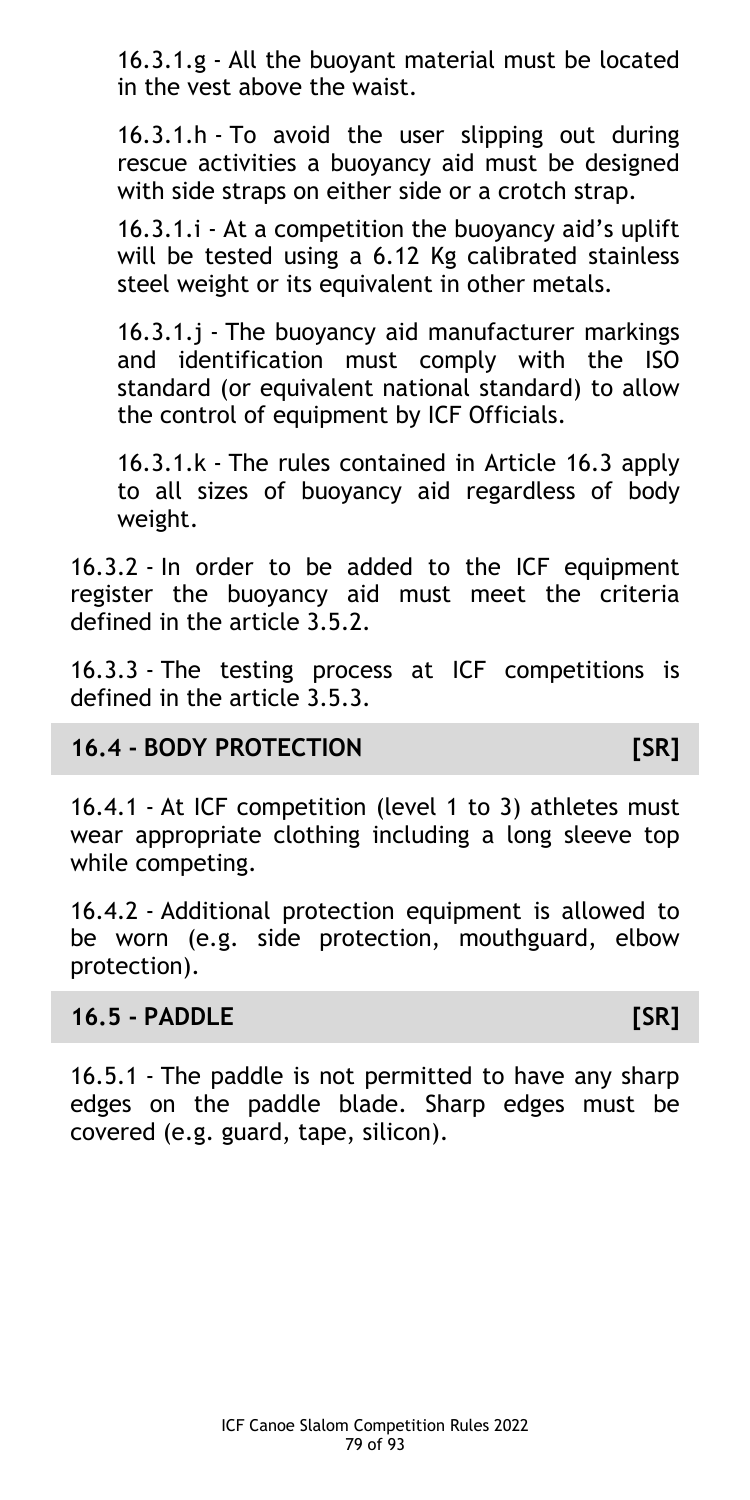# **16.6 - EQUIPMENT CONTROL [SR]**

16.6.1 - The athlete's equipment may be checked by the pre-start controller.

16.6.2 - If an athlete's equipment does not comply with the requirements they will be eliminated from the round.

# **16.7 - ADVERTISING [SR]**

Requirements for advertising on equipment and clothing for Extreme Canoe Slalom are detailed in the ICF Guidelines for Advertising Trademark Identification on Equipment Manual.

### *II - Competition programme*

## **16.8 - COMPETITION PROGRAMME [PR]**

The following individual events will be contested in Extreme Canoe Slalom:

| MX1 | Men's Extreme Slalom   |
|-----|------------------------|
| WX1 | Women's Extreme Slalom |

# *III - Competition format*

### **16.9 - TIME TRIALS [SR]**

16.9.1 - Time trials will be held to rank athletes for the first phase of the extreme slalom competition.

16.9.2 - Progression rules to the next phase:

16.9.2.a - If there are 24 or more athletes in the time trials, the top 20 ranked athletes will progress to the heats phase. The next 12 fastest athletes from each National Federation not yet qualified will progress to the heats phase.

16.9.2.b - If there are less than 24 athletes, the top 12 ranked athletes will progress to the quarterfinal phase. The next 4 fastest athletes from each National Federation not yet qualified will progress to the quarterfinal phase.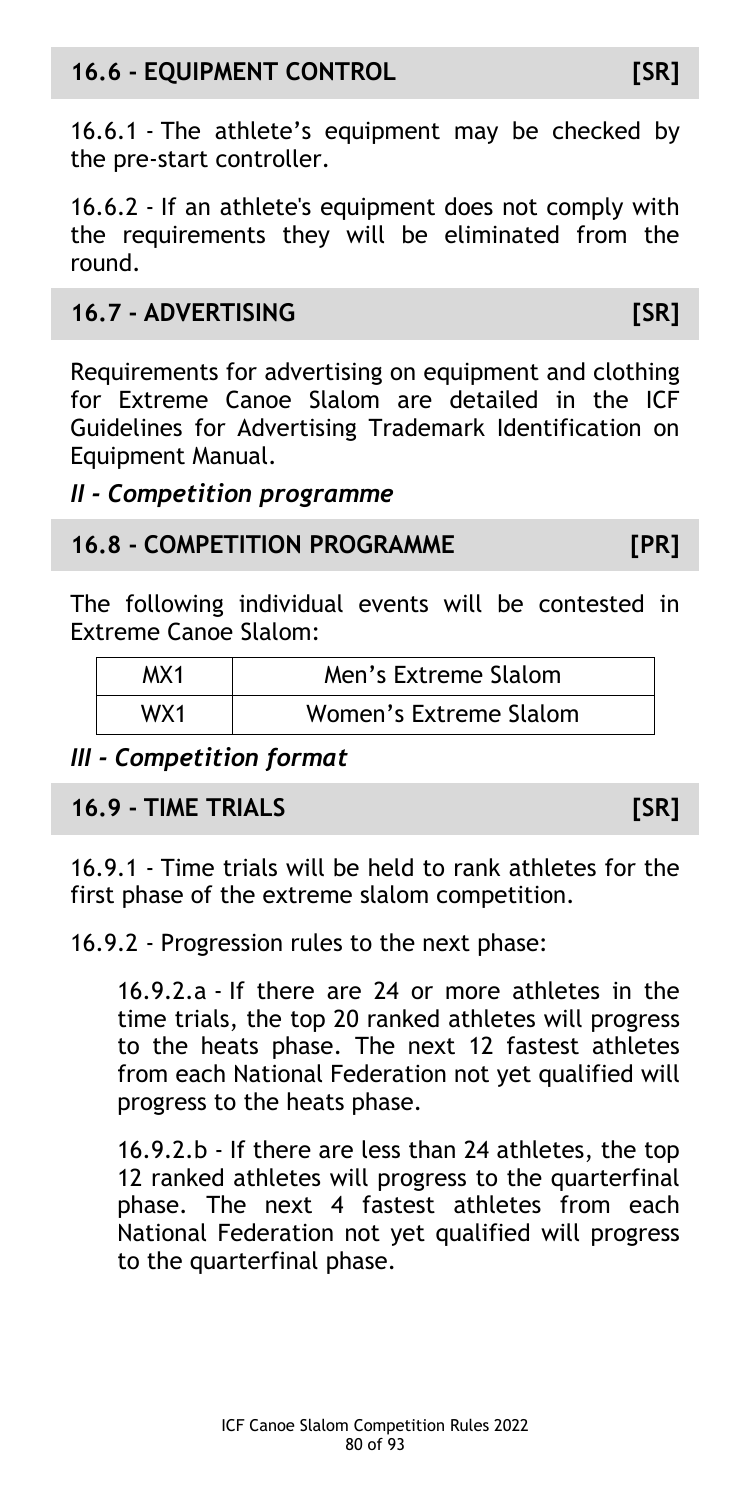16.9.2.c - If there are less than 12 athletes in the time trials, the top 6 ranked athletes will progress to the semi-final phase. The next 2 fastest athletes from each National Federation not yet qualified will progress to the semi-final phase.

16.9.2.d - If there are less than 6 athletes in the time trials, the top 4 ranked athletes will progress to the final phase.

16.9.3 - If there are fewer National Federations than the places in the next round, then the places will be filled by the best ranked athletes not yet qualified.

## **16.10 - PROGRESSION SYSTEM [SR]**

16.10.1 - From each phase the  $1^{st}$  and  $2^{nd}$  placed athletes in each race will progress to the next phase and the others will be eliminated as per the bracket table.

16.10.2 - Depending on the number of entries in the time trials the bracket tables are defined in an appendix (See chapter 19).

### **16.11 - STARTING POSITION [SR]**

16.11.1 - In the first phase of the competition the Athlete with the fastest time trial result may choose their starting position followed by the second fastest, then the third fastest. The last place is taken by the fourth fastest result.

16.11.2 - In all subsequent phases, the two first placed Athletes from the previous phase will be ordered based on their time trials time to choose the starting position. They will be followed by the two second placed athletes ordered in the third & fourth start positions based on their time trials time, to choose the remaining starting position.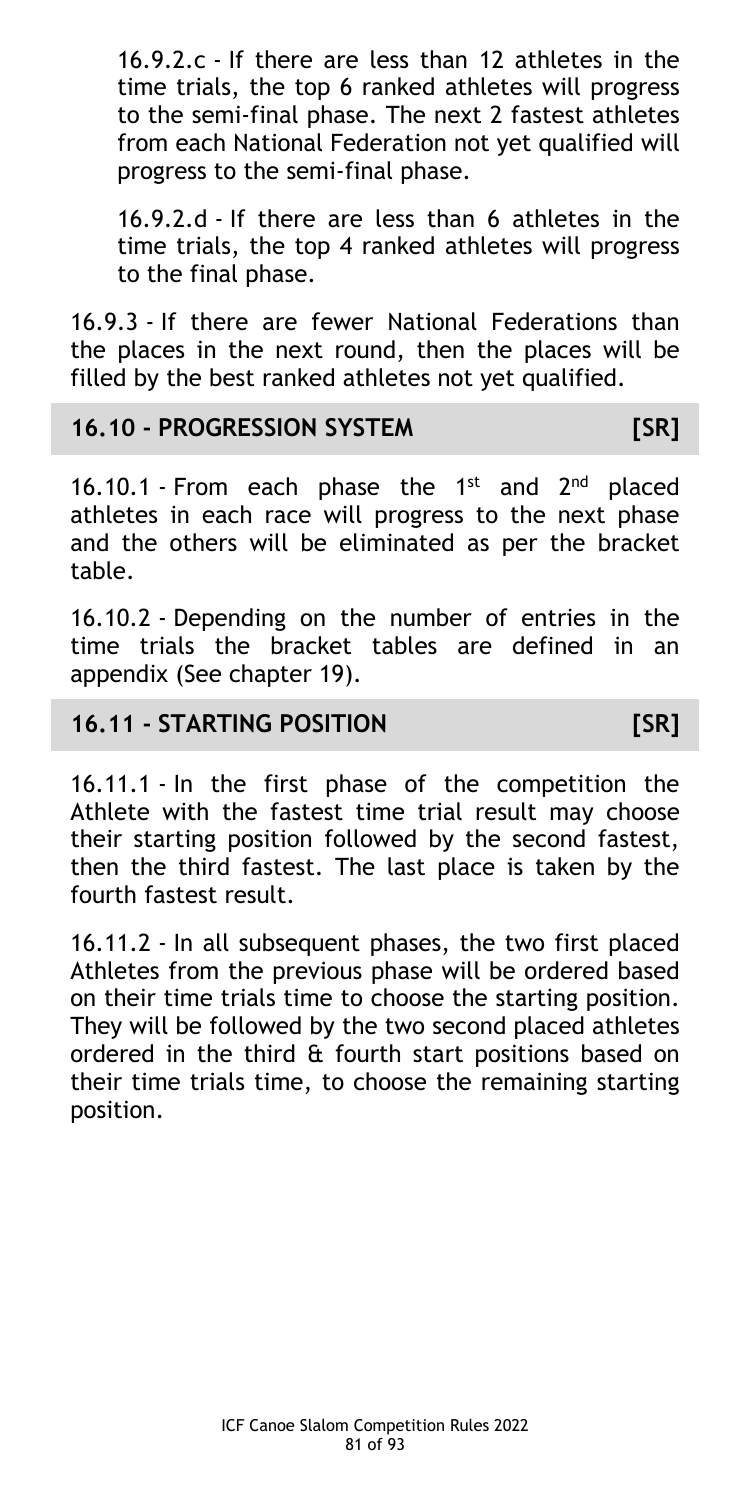# **16.12 - FORCE MAJEURE [SR]**

16.12.1 - If an extreme slalom event is not completed for any reason, the Chief Judge can in these exceptional circumstances establish the final results of the competition based on the last completed phase of the event (e.g. time trials, heats or semi-finals).

16.12.2 - In this instance Athletes time trial times are used to rank remaining Athletes to determine a winner.

16.12.3 - Firstly, the wining Athletes of the previous phase are ranked according to their time trial time, then the second placed athletes etc. until all athletes are ranked.

# *IV - Invitation and entries*

# **16.13 - ENTRIES [SR]**

16.13.1 - For competition level 1 and level 2, each National Federation can enter four (4) boats per event.

16.13.2 - For competition level 3 and level 4, the HOC can set the number of entries per event per National Federation.

# *V - Competition officials*

# **16.14 - OFFICIALS [SR]**

The competition is managed by the following officials:

- 1) Chief Official IJCSL/ICF IJCSL (1)
- 2) Chief Judge IJCSL/ICF IJCSL (1)
- 3) Assistant Chief Judge IJCSL/ICF IJCSL (1)
- 4) Video Judge IJCSL/ICF IJCSL (4)
- 5) Technical Organiser IJCSL/ICF IJCSL (1)
- 6) Gate Judges IJCSL/ICF IJCSL (11)
- 7) Course Designer IJCSL/ICF IJCSL (2)
- 8) Start Judge (1)
- 9) Pre-Start & Equipment Control (2)
- 10) Finish Judge (1)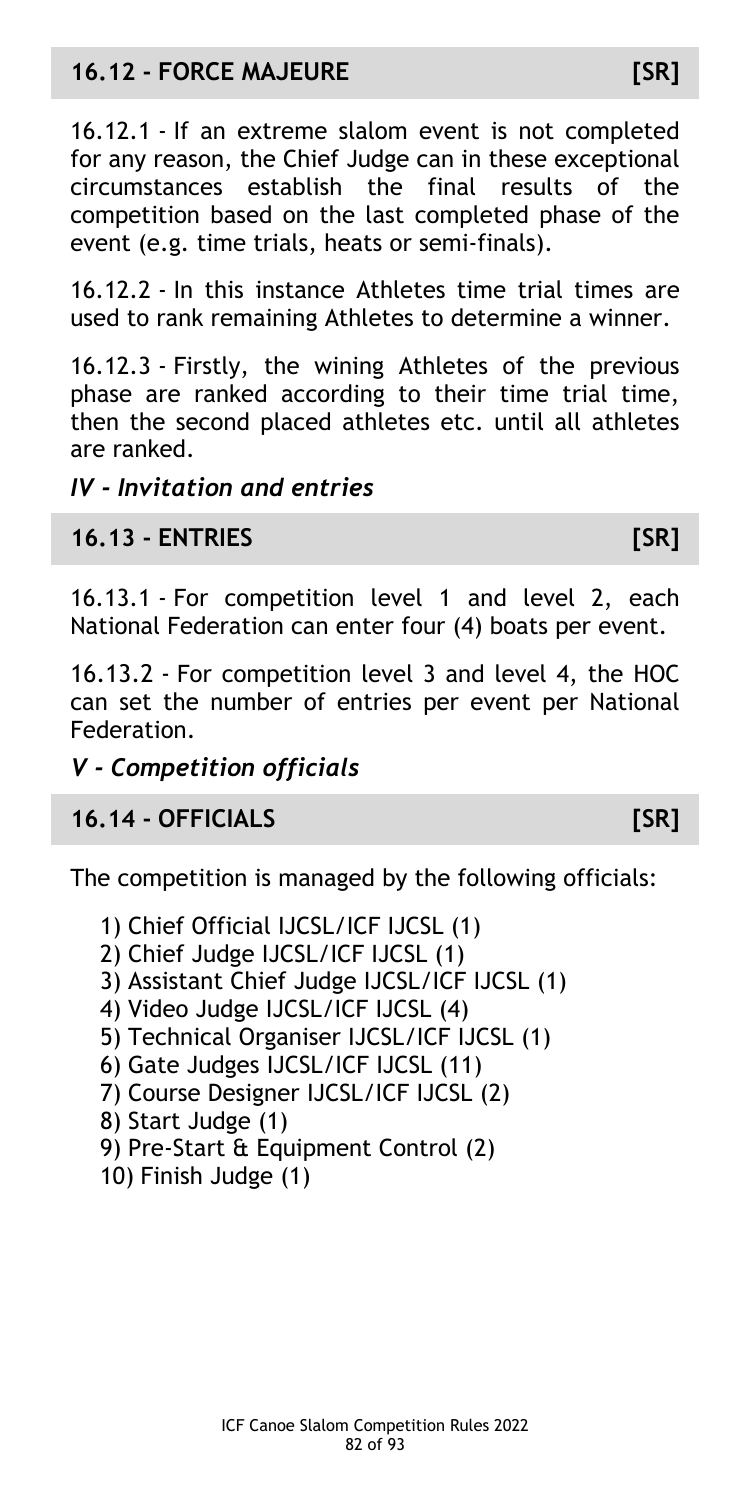# **16.15 - DUTIES OF OFFICIALS [SR]**

16.15.1 - The **Pre-Start Control** is mandatory and at all times assists the Starter as required especially advising the athletes on when to proceed to the start area and subsequently moving to the start platform. The Pre-Start Control is also responsible for checking the Athletes equipment meets the requirements.

16.15.2 - The **Start & Finish Judges** are responsible for the timekeeping during the time trials.

16.15.3 - The **Finish Judge** determines what order the athletes crossed the finish line.

# *VI - Field of Play*

## **16.16 - GATE REQUIREMENTS [SR]**

16.16.1 - The gates consist of one (1) or two (2) suspended poles coloured green for downstream gates and red for upstream gates.

16.16.2 - Gates must be numbered on the poles.

16.16.3 - Competition logos and/or advertising agreed with the CSLC may be displayed on the poles.

16.16.4 - The gates must follow ICF Extreme Slalom gate requirements.

# *VII - Pre-competition*

# **16.17 - COMPETITION SCHEDULE [SR]**

The competition schedule must be approved by the ICF Technical Representative.

### **16.18 - BIBS (FINAL PHASES) [SR]**

16.18.1 - The bib numbers of the athletes should be according to their time trial place.

16.18.2 - The athlete with the fastest time will receive bib number "1", the second fastest the bib "2", etc.

16.18.3 - Athletes may be supplied with a coloured numbered bib (red, blue, green, yellow) to ease identification.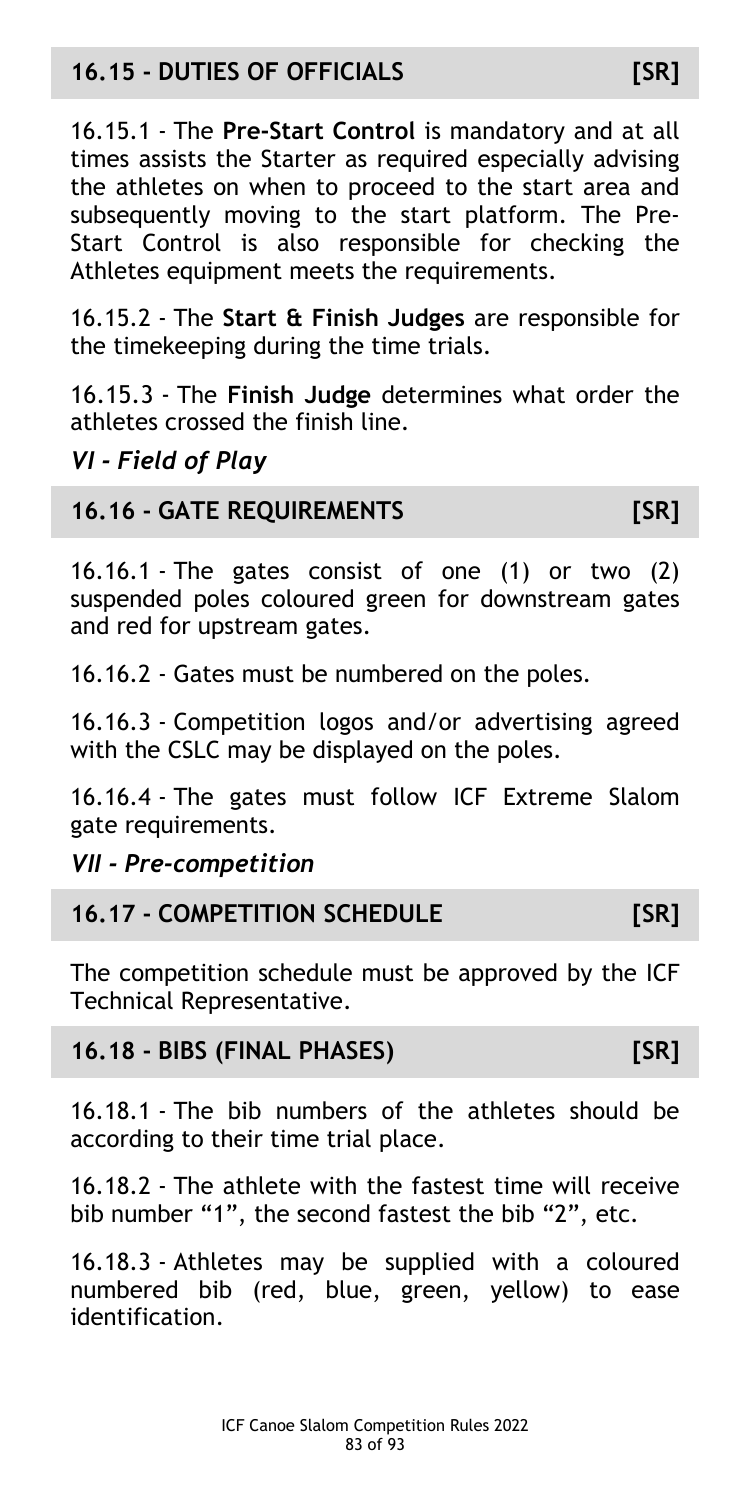16.19.1 - The time for the Athletes to complete the extreme slalom course should be 45 - 60 seconds.

16.19.2 - The course length must be agreed with the ICF Technical Representative to achieve this time.

16.19.3 - The time trial may be held with gates. This will be announced at the team leaders meeting. The course design may be different from the final phases.

16.19.4 - The course must consist of four (4) to six (6) downstream gates and where possible two (2) pairs of upstream gates. The two (2) pairs of upstream gates should be set to allow the Athlete to choose to negotiate either up right or up left.

16.19.5 - The course must contain a marked roll zone or a roll barrier.

16.19.6 - Where possible there should be a suitable start platform which allows a drop into the main channel to start the race.

# **16.20 - APPROVAL OF THE COURSE [SR]**

The course will be approved without demonstration runs by the Chief Official, Chief Judge, and the Course Designer with consideration for: balance, the kayak roll zone / kayak roll barrier positioning, the time for course completion, athlete safety and that the start is well constructed and positioned.

# *VIII - Competition*

### **16.21 - START [SR]**

16.21.1 - The four (4) boats in the race start at the same time.

16.21.2 - When starting from a start platform it must be approved by the ICF Technical Representative.

16.21.3 - The start platform should be equipped with an automatic starting mechanism that allows a simultaneous start. In this case the Athletes must start with both hands on the paddle.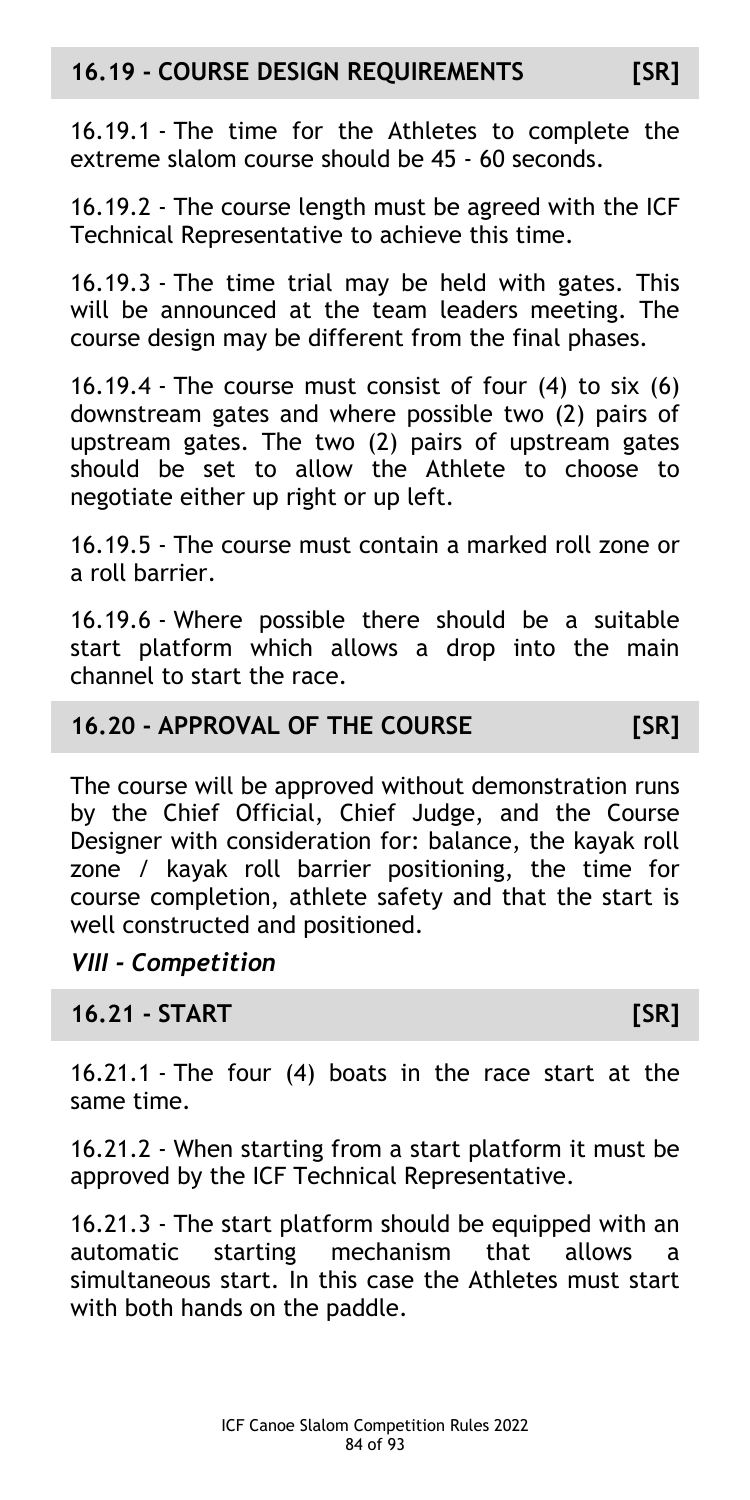16.21.4 - In the case where there is no start mechanism then the athlete may start with one (1) hand on the ramp and one (1) hand on the paddle in a vertical position. They may use their paddle to push off.

16.21.5 - In the case where a start platform is not used then the start may be from a suitable large eddy, ensuring the start is as fair as possible to all participants in the competition.

16.21.6 - The start command will be: "READY - GO". Between the order of READY and the starting signal the athletes must remain stationary.

16.21.7 - When using an automatic start system, the start command may vary and will be specified at the team leaders meeting.

16.21.8 - If any athlete starts before the starting signal they will receive a fault (FLT).

16.21.9 - Athletes may move to the start position once the previous race commences.

# **16.22 - GATE NEGOTIATION [SR]**

16.22.1 - The gate line is the line from the outside of the gate to the bank on the passing side of the pole in the line of the wire maintaining the gate.

16.22.2 - The following conditions must be satisfied for a gate to be considered correctly negotiated:

16.22.2.a - The whole head and both shoulders of the athlete must cross the gate line in accordance with the correct side of the gate and the course plan.

16.22.2.b - Part of the boat must cross the gate line at the same instant as the whole head crosses the line.

16.22.2.c - All gates must be negotiated in accordance with the direction established by the course map.

16.22.3 - Athletes are permitted to touch the gates with any part of their body or equipment.

16.22.4 - Athletes are not permitted to move the gates with any part of their body or equipment for an unfair purpose (leading to disadvantaging another athlete).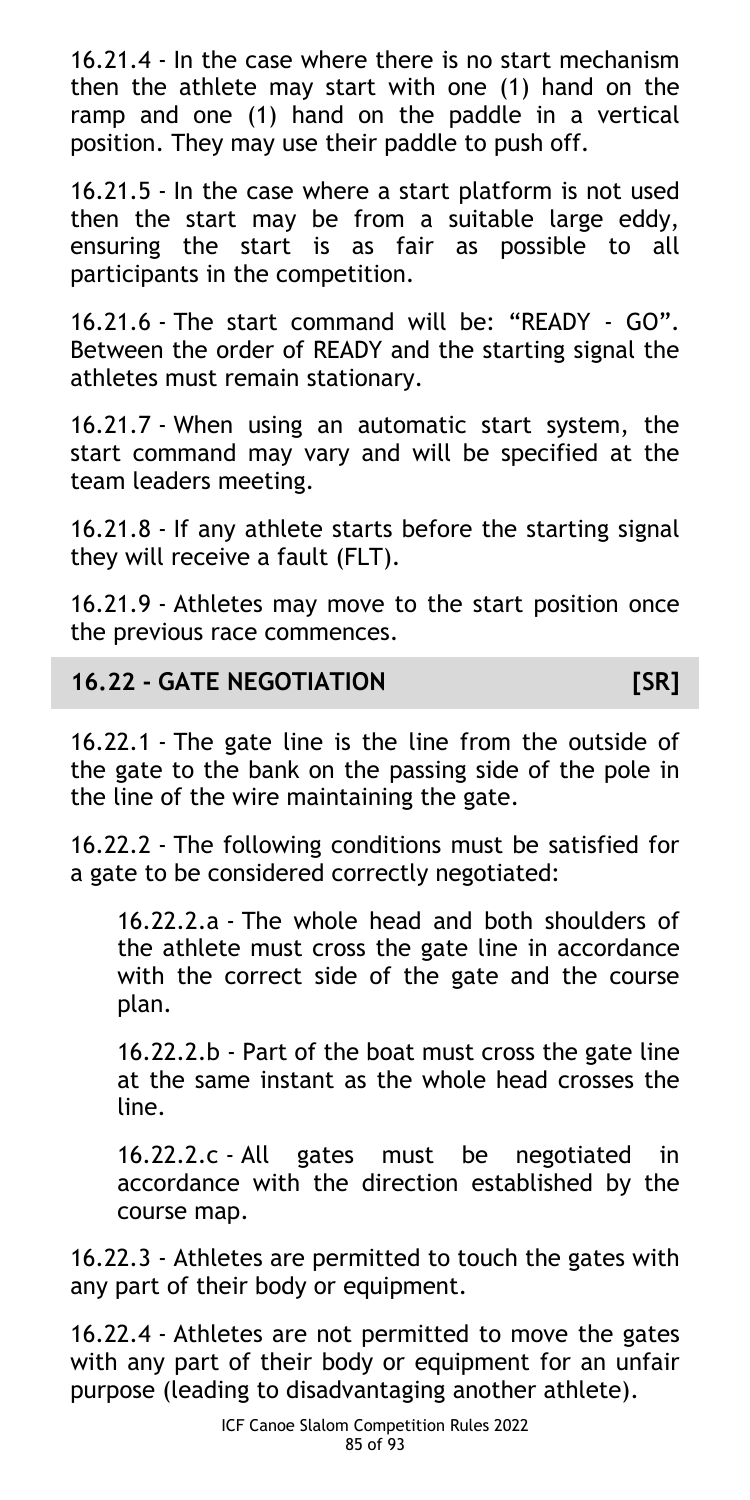16.22.5 - For the roll zone, the boat must make a complete 360-degree roll within the marked area.

16.22.6 - For the roll barrier, the boat must make a complete 360-degree roll with the boat starting to roll before the barrier.

# **16.23 - SAFETY RULES [SR]**

16.23.1 - Kayak to kayak contact is permitted.

16.23.2 - Athletes are permitted to reach across another Athlete with their arm or paddle, making contact with the athlete's body.

16.23.3 - Athletes are not permitted to deliberately reach across and / or hold back another Athlete with their hand, arm or paddle.

16.23.4 - Dangerous contact with another athlete's head or body that may result in a personal injury is not permitted.

16.23.5 - In all cases the situation is assessed by the judges.

# **16.24 - PENALTIES [SR]**

16.24.1 - Athletes will receive a Fault (FLT) for the following actions:

- False start
- Non-negotiated gate unless renegotiated,
- Negotiating the gate in the wrong direction,
- For roll zone, roll not executed within the zone unless renegotiated,
- For roll barrier, roll not commenced before the roll barrier unless renegotiated,
- full 360-degree kayak roll not completed unless renegotiated,

16.24.2 - Athletes will be ranked as last (RAL) for not following the safety measures outlined in article 16.23.

16.24.3 - Athletes will receive a did not finish (DNF) for the following actions:

- capsize,
- crossing the finish line upside down.

# **16.25 - CLEARING THE COURSE [SR]**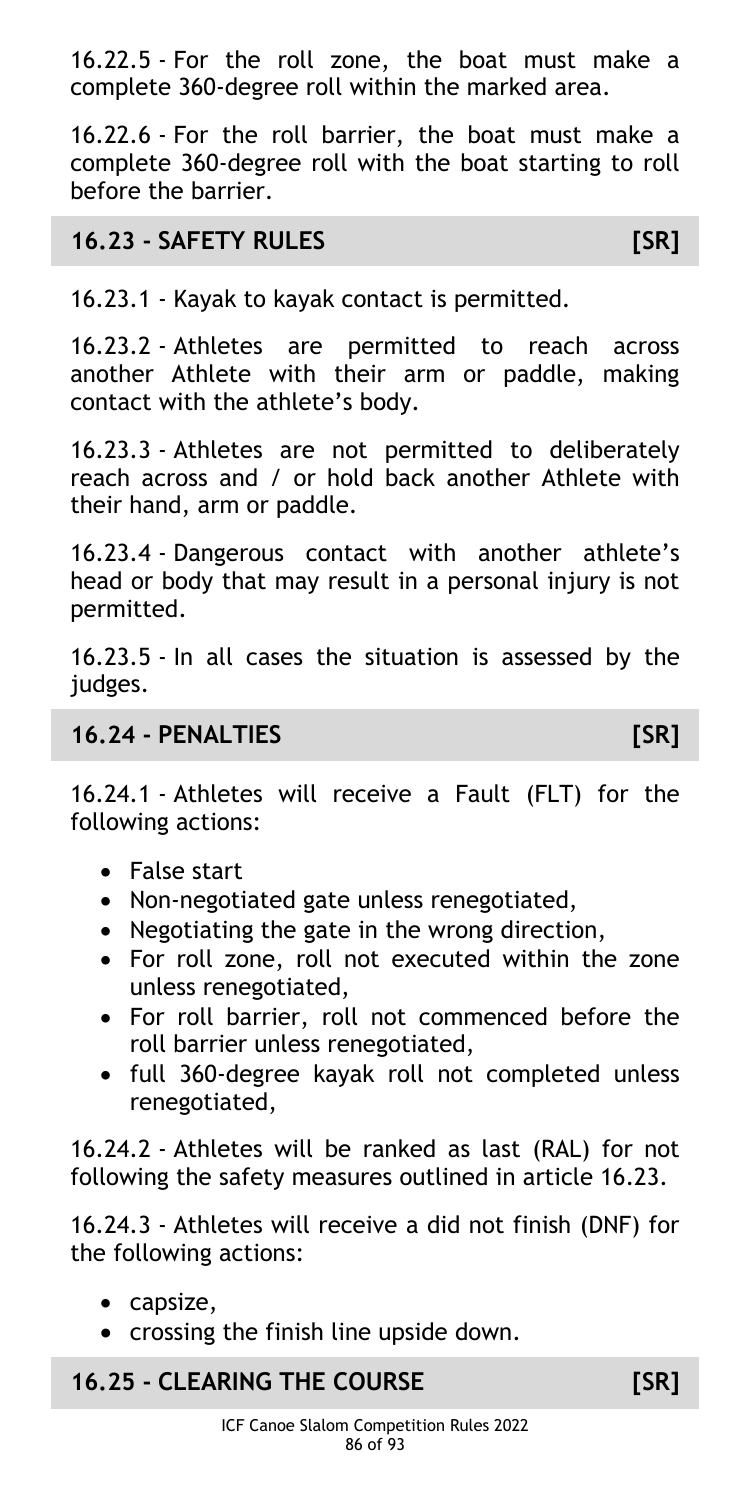The article 10.14 applies only during the time trial phase of the extreme slalom competition.

**16.26 - TIMING [SR]**

16.26.1 - A timing system is needed for the time trials phase.

16.26.2 - Video camera equipment with at least 50 frames per second is requested for Juniors / Under 23 World Championships, World Cup and ICF ranking competitions to define the finish order at the final phases.

16.26.3 - Photo finish equipment is requested for World Championships and Olympic Games to define the finish order at the final phases.

# *IX - Post-competition*

# **16.27 - CALCULATION OF RESULTS FOR TIME TRIALS [SR]**

16.27.1 - In time trials, athletes who finish with no penalties are ranked above athletes who receive a fault (FLT).

16.27.2 - In time trials, where athletes receive a DNF, or DNS, they are not ranked and listed alphabetically in the following order DNF then DNS.

16.27.3 - In the case that two (2) or more athletes have a fault (FLT) code, they will be ranked based on the correct progression through the course. The athlete who progresses further through the course before the fault occurs will be ranked higher.

16.27.4 - If there is a tie in the time trials, then the current Extreme Slalom World Ranking will be used to break the tie and as an ultimate tie breaker there will be a draw to decide the ranking.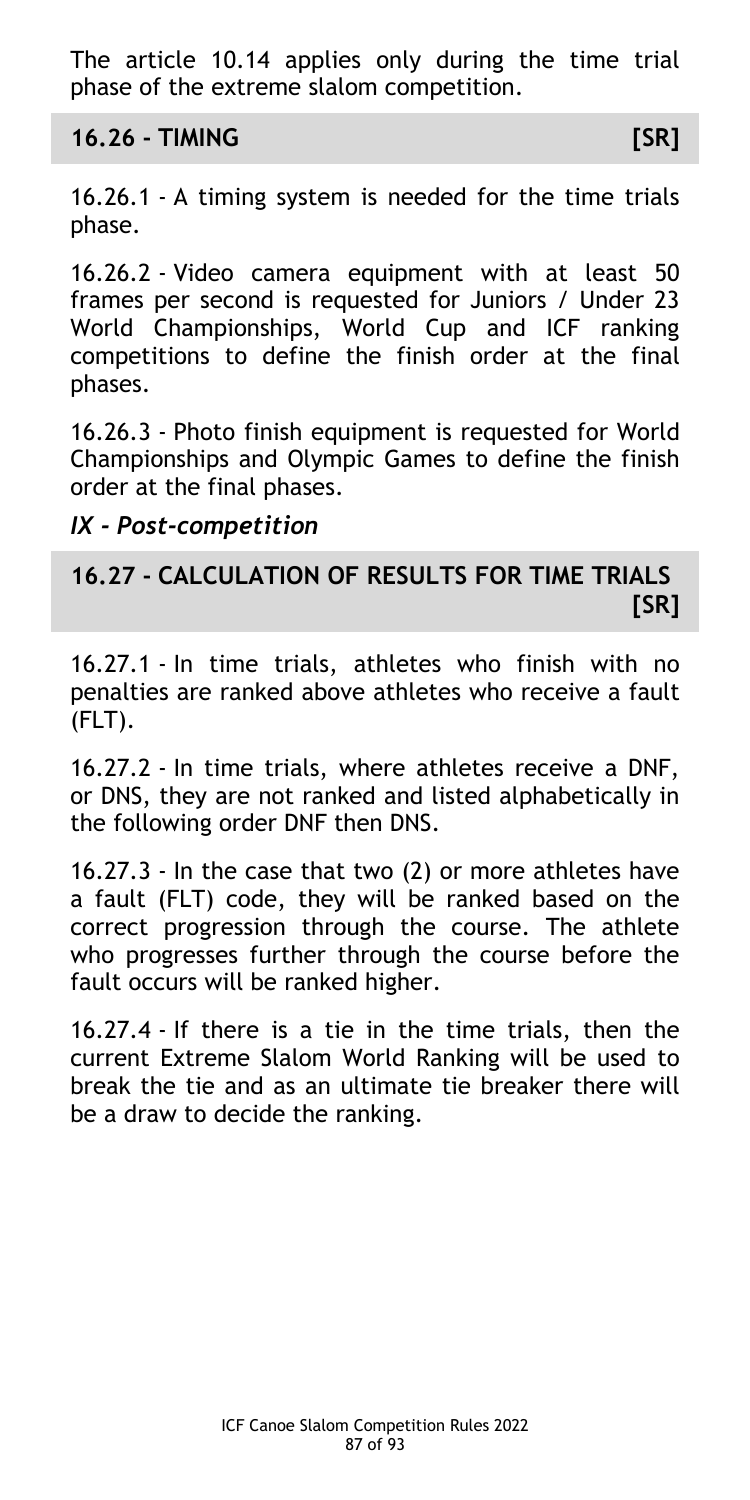## **16.28 - CALCULATION OF RESULTS FOR FINAL PHASES [SR]**

16.28.1 - Athletes eliminated at any phase of the competition will be given their rank based on the comparison of the time trial times of athletes eliminated at the same phase. All 3<sup>rd</sup> ranked athletes will be ranked above all  $4<sup>th</sup>$  ranked athletes.

16.28.2 - From heat to final round athletes are ranked by finishing positions.

16.28.3 - In all cases athletes who finish with no penalties are ranked above athletes who receive a FLT, RAL, DNF or DNS.

16.28.4 - From heat to final round, where athletes receive a FLT, RAL, DNF, or DNS, they are listed and ranked in the following order FLT, RAL, DNF then DNS.

16.28.5 - In the case that two (2) or more athletes have a fault (FLT) or Rank as Last (RAL) code, they will be ranked based on the correct progression through the course. The athlete who progresses further through the course before the fault occurs will be ranked higher.

16.28.6 - In the case that two (2) or more athletes have the same FLT or RAL code at the same gate, they will be ranked first by their finish order and if still tied by their time trial time.

16.28.7 - Where athletes receive a DQB, they are not ranked and listed after all other athletes following alphabetic order.

16.28.8 – No enquiry is permitted at any phase during Extreme Canoe Slalom.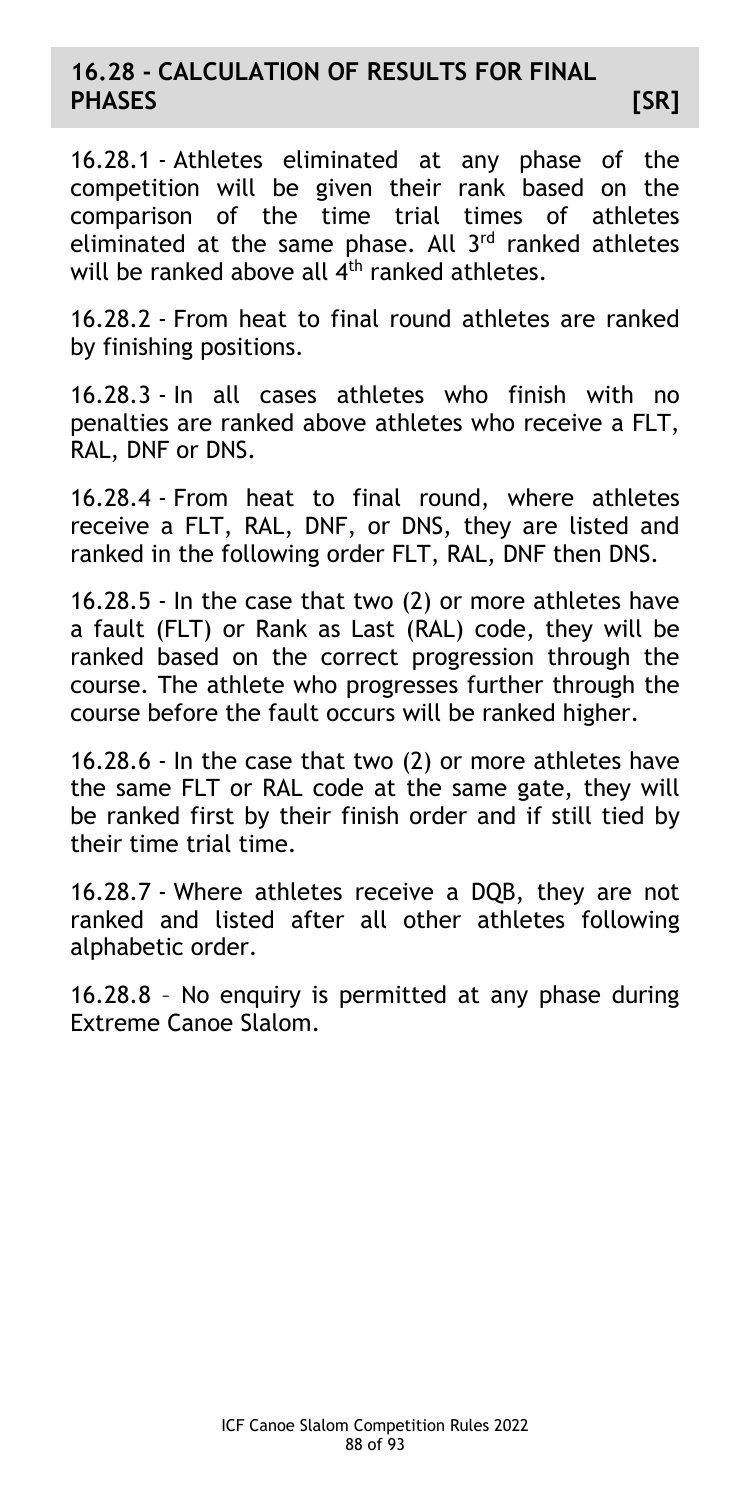# **CHAPTER 17 - ICF CANOE SLALOM WORLD RANKING**

## **17.1 - PRINCIPLES [SR]**

17.1.1 - The objective of the ICF Canoe Slalom World Ranking is to establish a ranking system for athletes in Canoe Slalom.

17.1.2 - ICF Canoe Slalom World Ranking is an on-going system to rank all the athletes in each event.

# **17.2 - CALCULATION [SR]**

17.2.1 - The formula to calculate the points reflects the following principles: the quality of the starting field in the event, the importance of the competition and the quality of the result achieved by the athlete.

17.2.2 - The formula to calculate the ICF Canoe Slalom World Ranking points is defined in an appendix (See chapter 19).

17.2.3 - The ICF Canoe Slalom World Ranking is calculated from the best five (5) results of the designated competitions in the last two (2) years.

# **17.3 - ICF CSL RANKING COMPETITIONS [SR]**

17.3.1 - The list of the designated ICF CSL Ranking competitions for the forthcoming year is established by the CSLC and published by the ICF no later than the 1st October of the year before the competitions (see article 1.2.5.b).

17.3.2 - The HOC must send the results of the competition in the required format to the ICF, within two (2) days of the competition being completed, for the calculation of the ICF Canoe Slalom World Ranking.

### **17.4 - ICF CSL NATION RANKING [SR]**

17.4.1 - The ICF Nation Ranking is established from the final release of the ICF Canoe Slalom World Ranking.

17.4.2 - The list of the Nation Ranking in each event for the forthcoming year is established by the CSLC and published by the ICF two (2) weeks after the World Championships of the previous year.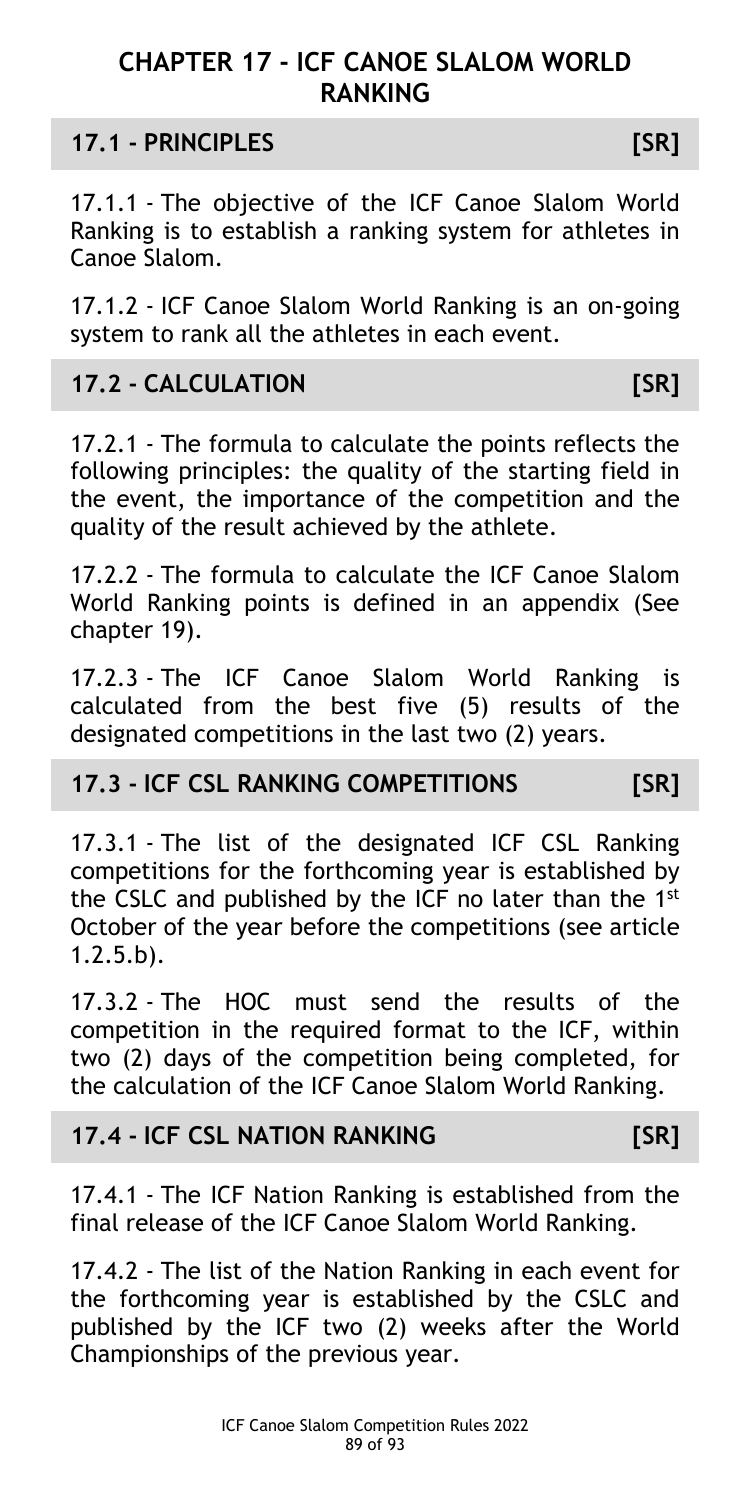# **CHAPTER 18 - INTERNATIONAL TECHNICAL OFFICIALS – TRAINING PATHWAY**

**This chapter defines the dedicated aspect of the Canoe Slalom international technical official training pathway in addition of the ICF sport governance article 1.15.**

## **18.1 - OVERVIEW [SR]**

The training pathway for Canoe Slalom officials is composed of two (2) levels:

- International Judge Canoe Slalom IJCSL based on an examination
- International Judge Canoe Slalom ICF IJCSL based on the expertise and experience of the candidates.

**18.2 - IJSCSL - INTERNATIONAL JUDGE CANOE SLALOM [SR]**

18.2.1 - A seminar and an officials examination is organised at every World Championships if there is sufficient interest.

18.2.2 - The examination will include a practical assessment.

### **18.3 - ICF IJCSL – SEMINAR AND CERTIFICATION [SR]**

18.3.1 - The Technical Chair nominates each ICF IJCSL for a two (2) year period.

18.3.2 - It is the responsibility of the CSLC to organise annually a seminar to instruct and upgrade the IJCSL candidates presented by their National Federation to the ICF IJCSL certification.

18.3.3 - The criteria for the evaluation includes experience in judging at an international level and strong expertise in official duties.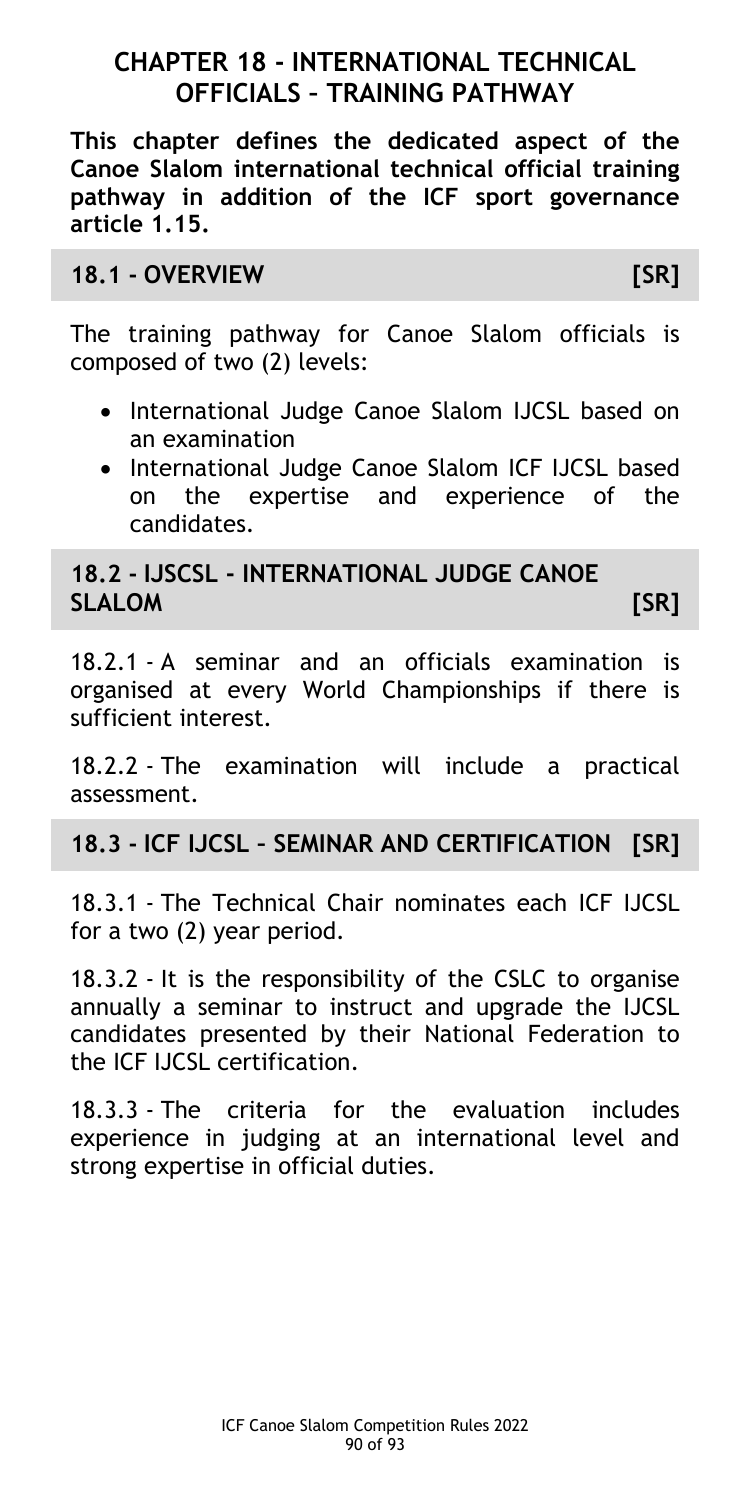## **19.1 - LIST OF APPENDICES [SR]**

The ICF Canoe Slalom Competition rules Book is linked to the following appendices:

- Appendix 1: Progression system for ICF competitions (level 1 to 3)
- Appendix 2: Competition format of the Canoe Slalom World Cup Final
- Appendix 3: The World Cup standings point allocation (Canoe Slalom and Extreme Canoe Slalom)
- Appendix 4: The ICF Canoe Slalom World Ranking points formula
- Appendix 5: Extreme Slalom Bracket tables

# **19.2 - VALIDATION [SR]**

The CSLC propose and publish annually the appendices after approval by the ICF Board of Directors.

## **19.3 - PUBLICATION [SR]**

The appendices are published on the ICF website in the rules section [\(www.canoeicf.com\)](http://www.canoeicf.com/).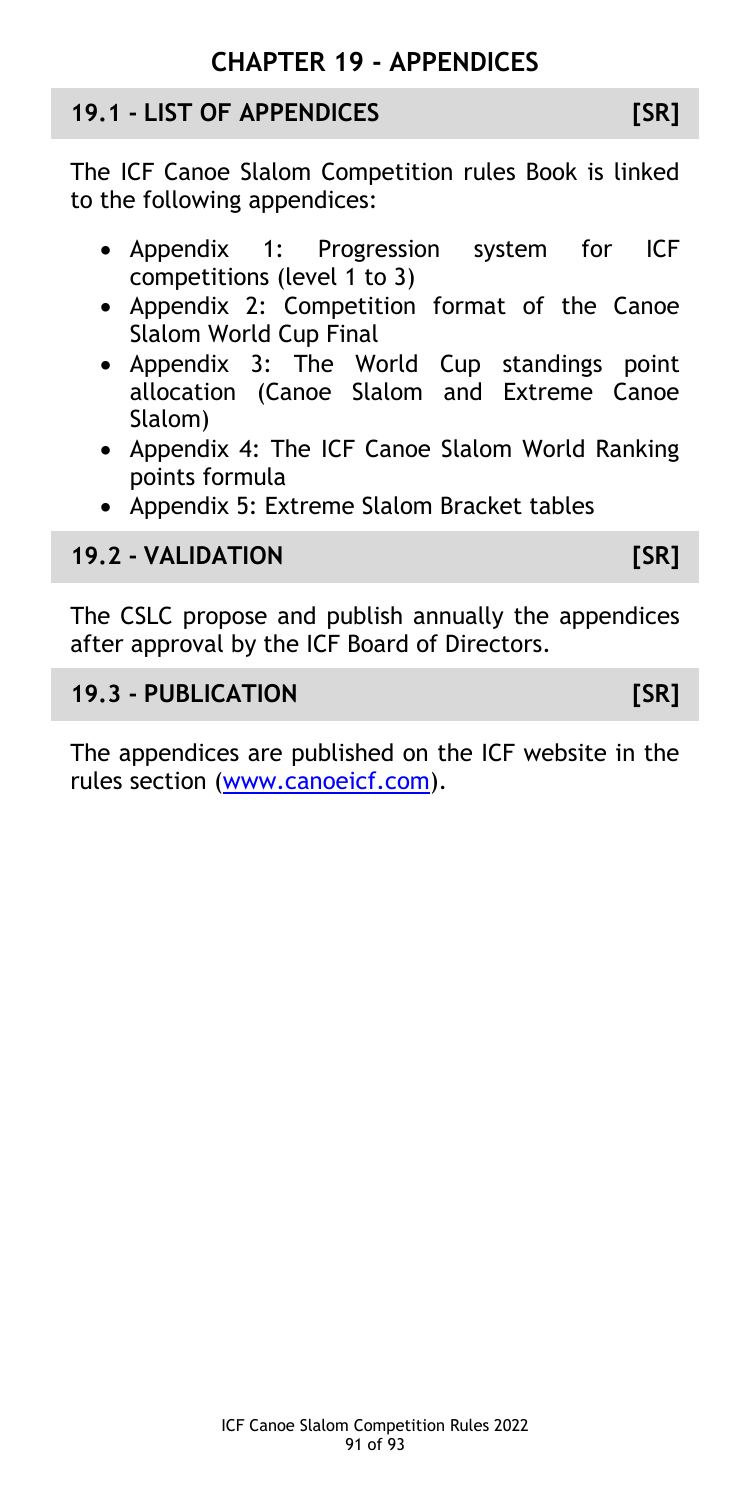# **CHAPTER 20 - NEW COMPETITION FORMATS**

The competitions must be conducted in accordance with the ICF Canoe Slalom competition rules except as modified herein.

## **20.1 - SPEED SLALOM [SR]**

20.1.1 - The course must consist of a minimum of ten (10) gates and a maximum of twelve (12) gates, of which two (2) or four (4) must be upstream gates.

20.1.2 - As a recommendation for the Course Designers, the course should be navigable for MK1 in a time close to 45 seconds.

#### 20.1.3 - One (1) penalty second

20.1.3.a - Correct negotiation of the gate at the Speed Canoe Slalom events, but with a touch of one (1) or both poles.

20.1.3.b - Repeated touching of the same or both poles is only penalised once.

### **20.2 - MIXED 4 CAT RELAY TEAM [SR]**

20.2.1 - Each team a combination of one MK1, one WK1, one MC1 and one WC1.

20.2.2 - Each boat negotiates only a quarter of the course.

20.2.3 - Teams change over boats at three specified gates (Changeover gates) specified by the course designers (e.g. 6, 10 and 15).

20.2.4 - Teams will have only one run.

20.2.5 - The time is taken from the start of the first boat and ends when the fourth boat crosses the finish line.

20.2.6 - Teams may decide which boat negotiates which section of the course.

20.2.7 - For the start, the boats may only put in above the start for the first boat and above the particular "Changeover gate" for the other boats.